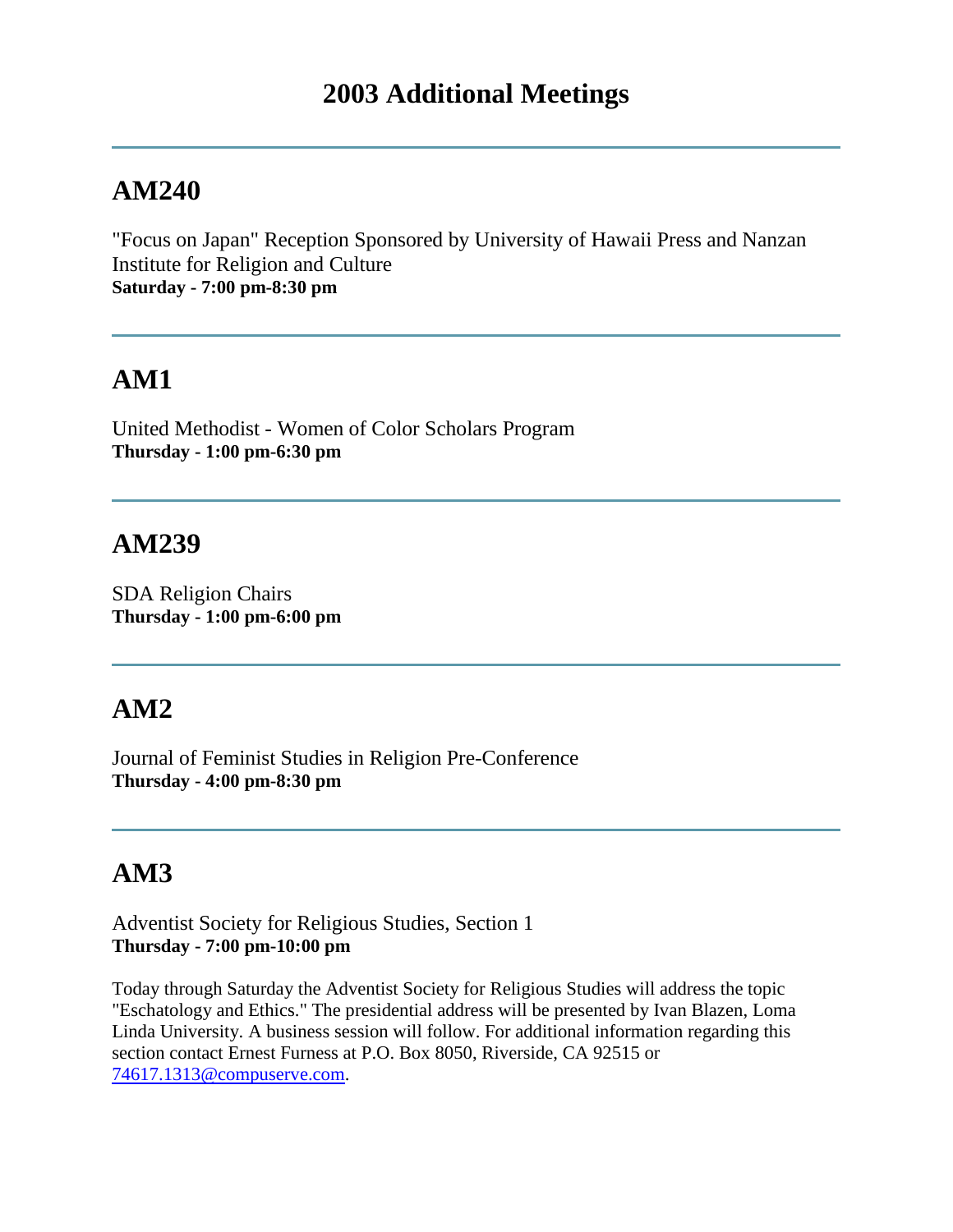United Methodist - Women of Color Scholars Meeting **Thursday - 7:00 pm-10:00 pm**

# **AM258**

Christian Futures Network **Thursday - 7:00 pm-8:30 pm**

## **AM257**

Christian Futures Network **Friday - 7:00 am-12:45 pm**

# **AM5**

New Developments in Religious Studies: Pre-Conference for Middle and Secondary School Teachers of Religion **Friday - 8:30 am-5:00 pm**

Theme: *Keeping Ourselves Current: A Pre-Conference for Middle and Secondary School Teachers of Religion*

This annual pre-conference provides an opportunity for middle and secondary school teachers in both independent and public schools to join together to meet colleagues from across the country and to hear about new developments in the fields of ethics and the major religious traditions of the world. The conference is jointly sponsored by the Program in Religion and Secondary Education at Harvard Divinity School (PRSE) and Religious Studies in Secondary Schools (RSiSS). For registration and updated program information, visit [www.hds.harvard.edu/prse/events.html](http://www.hds.harvard.edu/prse/events.html) or contact Diane L. Moore, Director, Program in Religion and Secondary Education, Harvard Divinity School, 45 Francis Avenue, Cambridge, MA 02138; 1-617-384-8047.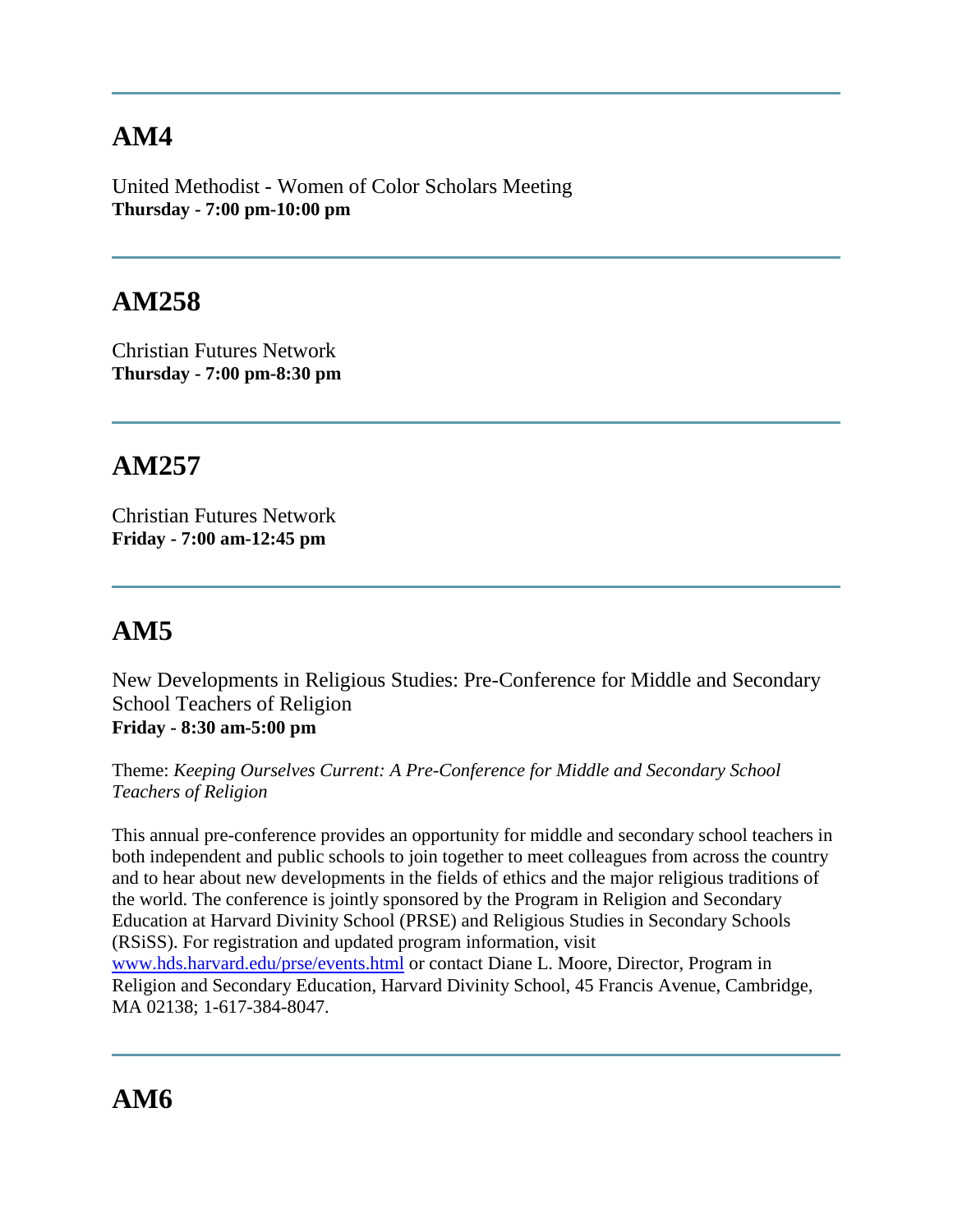Believers Church Bible Commentary Editorial Council **Friday - 9:00 am-3:00 pm**

# **AM8**

Lutheran Women in Theological Studies **Friday - 9:00 am-6:00 pm**

Lutheran women in theological and religious studies as well as some local Lutheran clergywomen gather annually for scholarship, worship, and friendship. Lutheran women scholars--including graduate students—and other women who teach or study at Lutheran colleges and seminaries are welcome to attend all or part of the meeting. Questions? Please contact Pat Wilder, ELCA at 1-773-380-2885 or [pwilder@elca.org.](mailto:pwilder@elca.org)

# **AM9**

Society for Buddhist Christian Studies Board Meeting **Friday - 9:00 am-11:30 am**

# **AM10**

Conference on Contemporary Pagan Studies **Friday - 9:00 am-6:00 pm**

9:00 Welcome

9:15 Graduate Student Presentations

10:30 Break

10:45 Theme: *What Does It Mean to Call Paganism a "Nature Religion"?*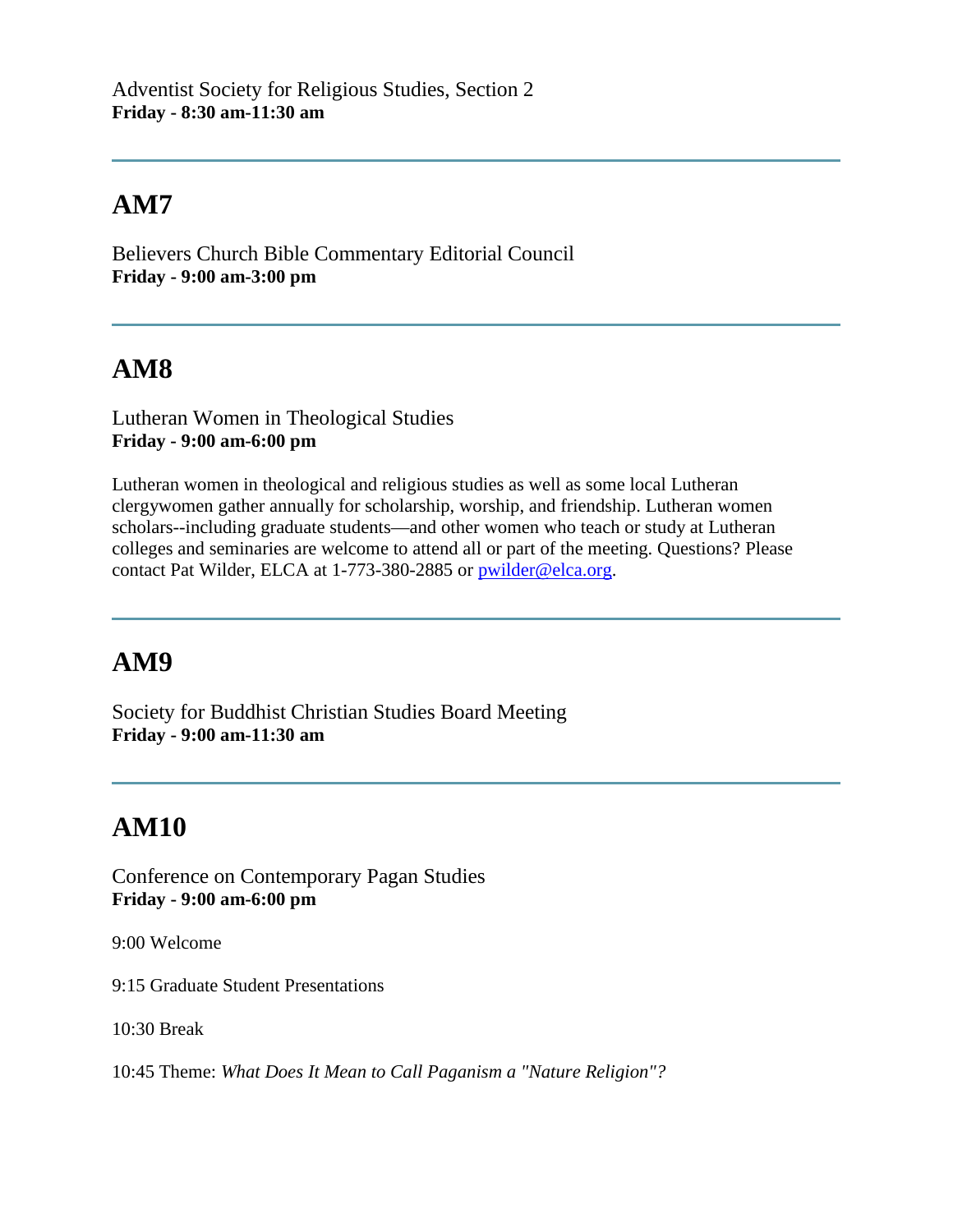Nature Religions Scholars Network Panel

12:15 Lunch

1:45 Theme: *Where Are We Now?* 

Papers on the place of contemporary Pagan Studies in the modern academy.

3:15 Break

3:30 Theme: *Where Do We Go from Here?*

Panel Discussion of the possible futures of Contemporary Pagan Studies

For more information visit [www.paganstudies.org](http://www.paganstudies.org/) or e-mail Cat McEarchern: [cat@paganstudies.org.](mailto:cat@paganstudies.org)

# **AM11**

United Methodist - Women of Color Scholars Meeting **Friday - 9:00 am-11:30 am**

### **AM21**

Quarterly Review Annual Meeting **Friday - 11:45 am-6:30 pm**

### **AM22**

Scholarship in Churches of Christ **Friday - 12:00 pm-5:00 pm**

This conference celebrates theological scholarship in Churches of Christ over the past fifty years. It will focus on the work of five scholars: J. J. M. Roberts (Old Testament), Abraham J. Malherbe (New Testament), Everett Ferguson (Early Church History), David Edwin Harrell (American Religious History), and Thomas H. Olbricht (Restoration History and Ancient Rhetoric). Each scholar's work will be assessed by an assigned reviewer and discussed in a 75 minute session. At a concluding round-table session, the five honorees will discuss issues arising from the presentations. After the Friday evening dinner, Fred Craddock will speak on "Scholarship in the Service of the Church." The conference is sponsored by Restoration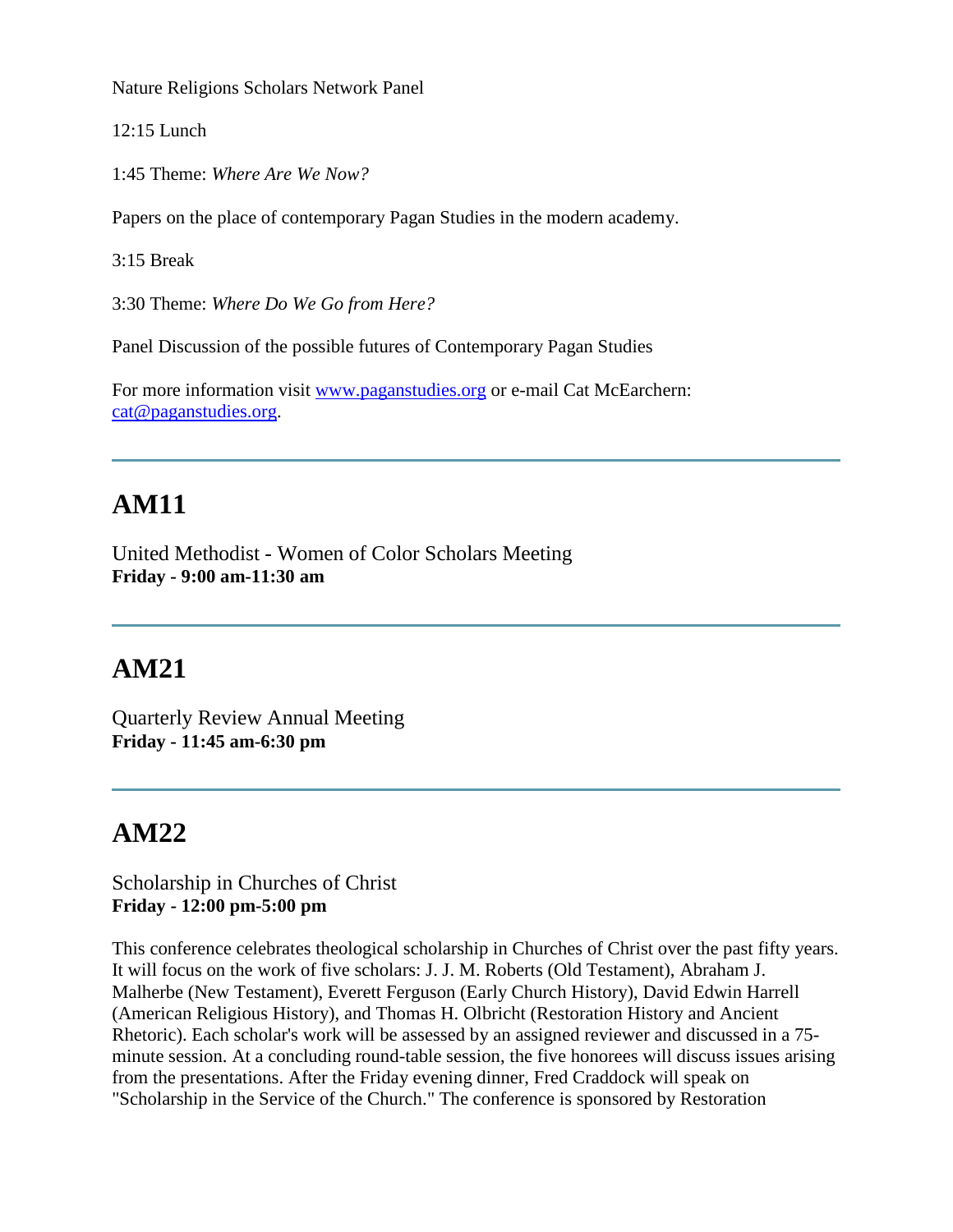Quarterly (Abilene, TX), the Christian Scholarship Foundation (Atlanta, GA), the Restoration Theological Research Fellowship, the Institute for the Study of Antiquity and Christian Origins (University of Texas at Austin), and the Center for Faith and Learning (Pepperdine University, Malibu, CA). Send registration fee (\$10) and dinner reservation fee (\$36 per person) to James Thompson, ACU Box 29422, Abilene, TX 79699; [thompsonja@acu.edu](mailto:thompsonja@acu.edu) by November 14, 2003.

#### **AM12**

Dietrich Bonhoeffer Works Editorial Board **Friday - 1:00 pm-6:30 pm**

# **AM13**

Institute for Biblical Research Executive Committee (1) **Friday - 1:00 pm-6:30 pm**

# **AM14**

The Pluralism Project: Religious Pluralism in North America **Friday - 1:00 pm-8:30 pm**

Diana L. Eck will preside over this gathering of Pluralism Project affiliate researchers, teachers, and other scholars who are studying religious diversity in the dynamic context of the U.S. today. Research in the southern states will be highlighted. For a schedule of presentations, visit [www.pluralism.org](http://www.pluralism.org/) or contact Grove Harris at 1-617-496-2481 or [staff@pluralism.org.](mailto:staff@pluralism.org)

# **AM15**

North American Paul Tillich Society **Friday - 1:00 pm-5:30 pm**

1:30 Theme: *Postmodernity, Sacramentality and History*

Loye Ashton, Millsaps College, Presiding

Michael Kessler, University of Chicago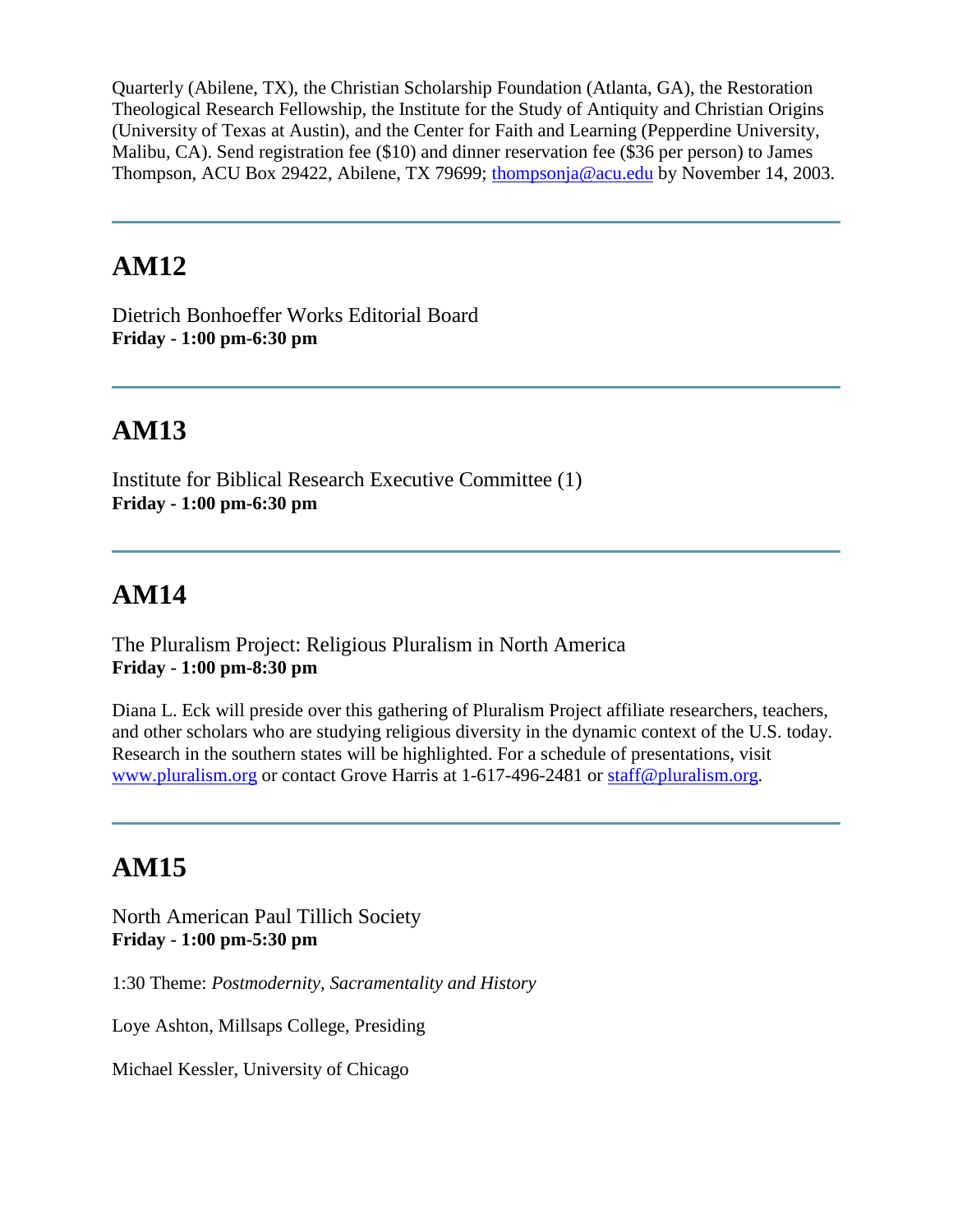*Emergence from Immaturity: Tillich as a Political and Historical Optimist*

Sister Ann Marie Caron, St. Joseph's College

*Sacramentality, Rehearsed, Recovered, Reclaimed*

2:30 Theme: *Tillich and Teilhard*

Don Arther, Ballwin, Missouri, Presiding

Paul H. Carr, Air Force Research Laboratory

*A Theology for Evolution: Haught, Teilhard, and Tillich*

Michael DeLashmutt, University of Glasgow

*Tillich and Teilhard: Christology and Cosmology as Expressions of Techno-Theological Hope*

James Huchingson, Florida International University

*Realms of Complexity: The Relationship of the Inorganic and the Organic in Paul Tillich and Teilhard de Chardin*

3:45 Break

4:00 Theme: *Robison James'* Tillich and World Religions: Encountering Other Faiths Today

Owen Thomas, Episcopal Theological Seminary, Presiding

Panelists:

John J. Thatamanil, Vanderbilt University

Kenneth T. Rose, Christopher Newport University

S. Mark Heim, Andover Newton Theological School

Responding: Robison B. James, University of Richmond

Information: [john.j.thatamanil@vanderbilt.edu.](mailto:john.j.thatamanil@vanderbilt.edu)

# **AM16**

North American Association for the Study of Religion: Session 1 **Friday - 1:00 pm-3:30 pm**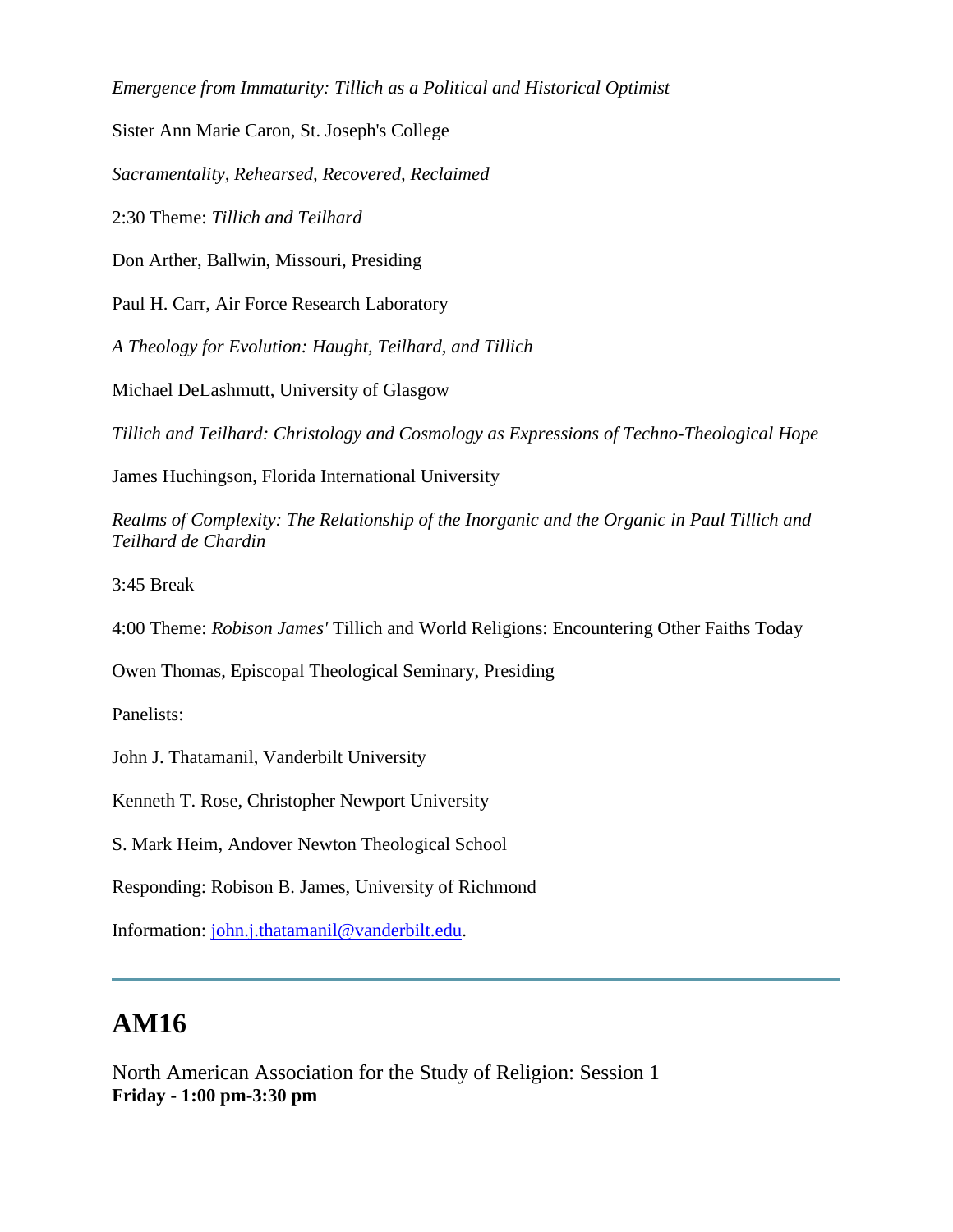Theme: *Evaluating the Ritual Form Hypothesis*

Jason Slone, University of Findlay, Presiding

Panelists:

Robert McCauley, Emory University

Brian Malley, University of Michigan

Harvey Whitehouse, Queens University, Belfast

This panel presents experimental, ethnographic, and historical evidence to test the Aritual form hypothesis of McCauley and Lawson's *Bringing Ritual to Mind*.

# **AM17**

Society for Buddhist Christian Studies **Friday - 1:00 pm-3:30 pm**

Theme: *Overcoming Greed: Christians in a Consumeristic Culture*

Panelists:

Paula Cooey, Macalester College

Valerie Karras, St. Louis University

John B. Cobb, Jr., Center for Process Studies

Responding: Stephanie Kaza, University of Vermont

#### **AM18**

Annual Womanist Consultation **Friday - 1:00 pm-6:30 pm**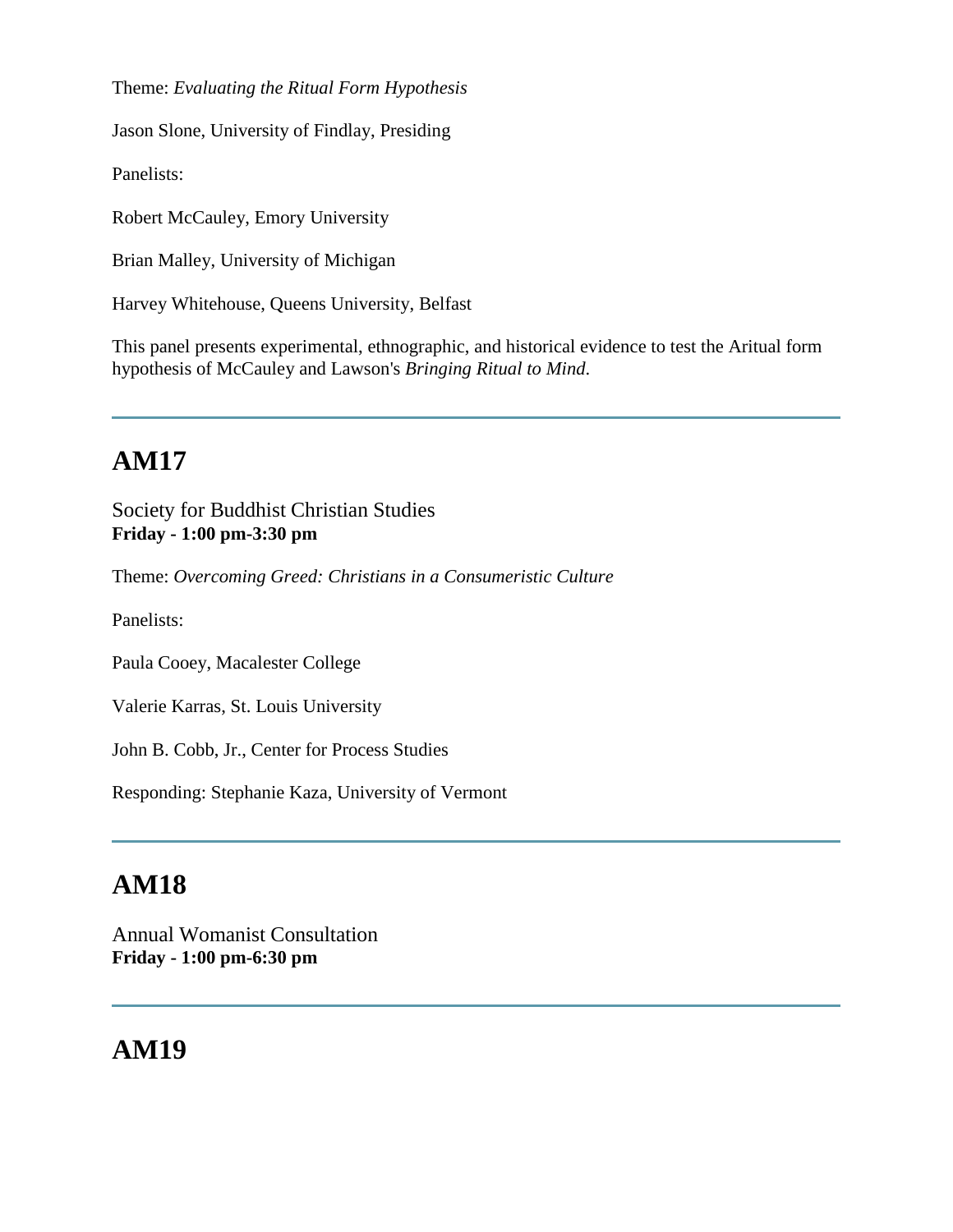Person, Culture and Religion Group **Friday - 2:00 pm-6:30 pm**

2:00 Theme: *Reflections on the Work of Don Browning*

Kelly Bulkeley, Graduate Theological Union, Presiding

Panelists:

Archie Smith, Jr., Pacific School of Religion

Bonnie Miller-McLemore, Vanderbilt Divinity School

Ian Evison, Alban Institute

Greg Schneider, Pacific Union College

Soo-Young Kwon, Graduate Theological Union

Don Browning, University of Chicago Divinity School, respondent

4:30 Coffee Break

5:00 Naomi R. Goldenberg, University of Ottawa

*Film Discussion:* Goddesses of The Sopranos

### **AM24**

#### Feminist LiberationTheologians Network **Friday - 4:00 pm-6:30 pm**

The Network's annual gathering will focus on feminist pedagogy in an increasingly conservative time. Discussion will focus on a critical examination of and creative strategies for feminist teaching both inside the classroom and beyond. All are welcome. For more information contact Mary E. Hunt, WATER, 8035 13th Street, Silver Spring, MD 20910, USA; 1-301-589-2509;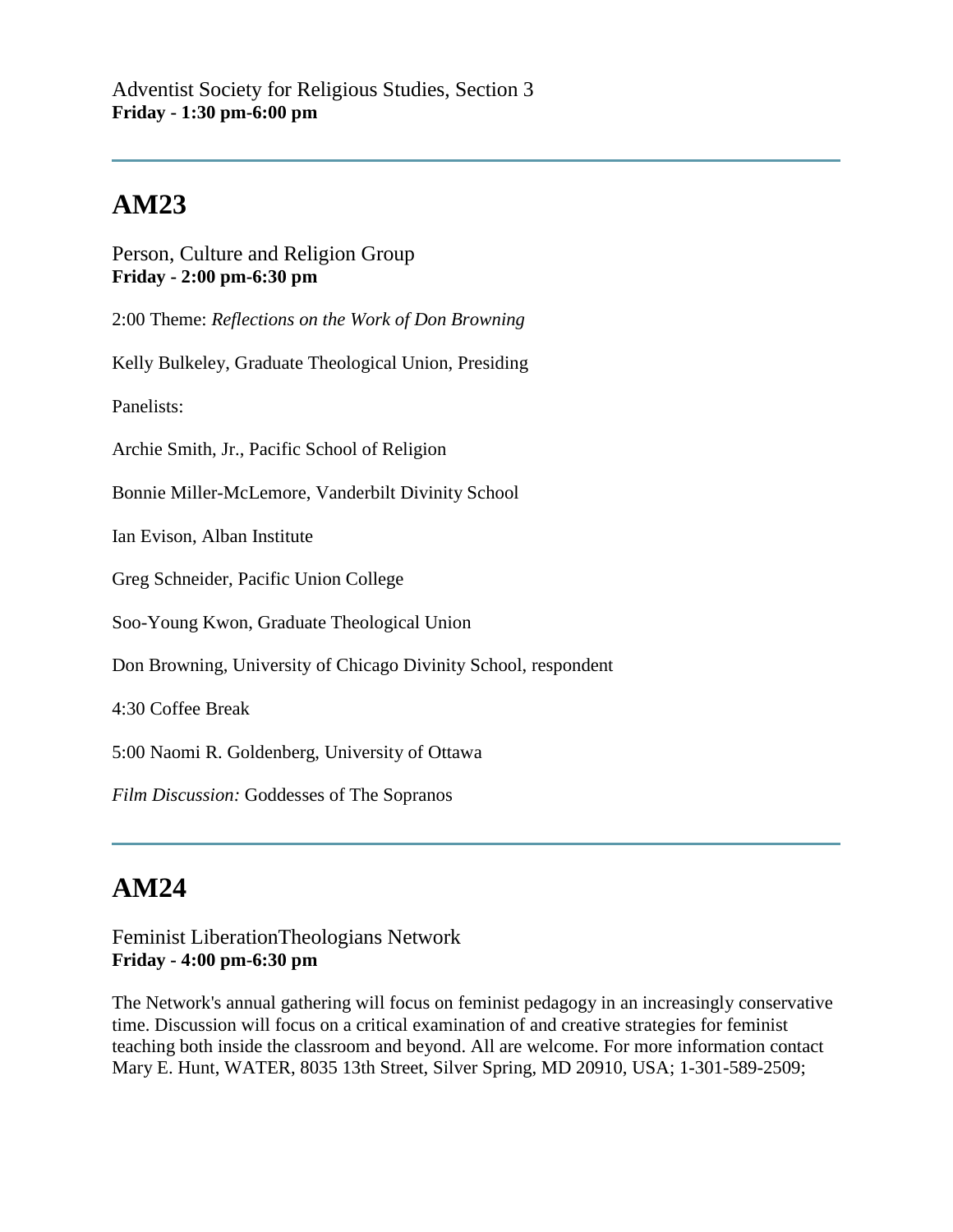[mhunt@hers.com;](mailto:mhunt@hers.com) or Elisabeth Schüssler Fiorenza, Harvard Divinity School, 45 Francis Ave, Cambridge, MA 02138, USA; 1-617-495-5751; [elisabeth\\_schussler@harvard.edu.](mailto:elisabeth_schussler@harvard.edu)

# **AM25**

Wabash Center Staff Consulting on Grant Writing **Friday - 4:00 pm-6:30 pm**

# **AM26**

North American Association for the Study of Religion: Session 2 **Friday - 4:00 pm-6:30 pm**

Theme: *Putting Theory in Its Place: The Role of Method and Theory in the Religious Studies Curriculum*

Tomoko Masuzawa, Presiding

Mark Hulsether, University of Tennessee

*Teaching Cultural Theory in a Master's Program in Religious Studies*

Julie Ingersoll, University of North Florida

*Does Religious Studies Make Sense without Theory and Method? Issues in a Religious Studies Minor Program*

Jeppe Sinding Jensen, Aarhus University

*Who Do We Think We Are? On the (Necessary) Construction of Genealogies and Pedigrees for the Study of Religion*

Manuel Vásques, University of Florida

*When Lakatos Meets Foucault: Pedagogy, Criticism, and the Growth of Knowledge in Religious Studies*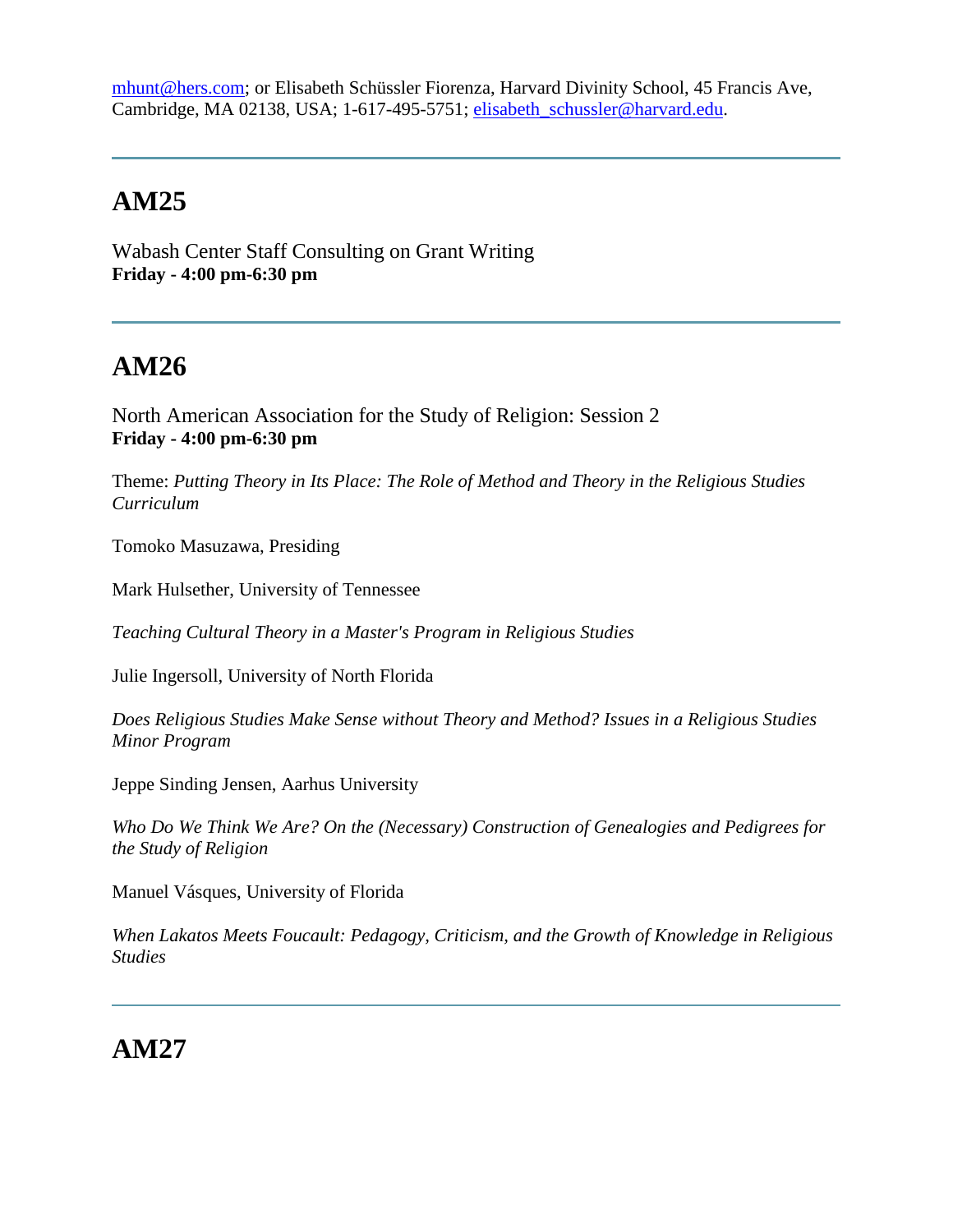#### The Art/s of Interpretation Group I **Friday - 4:00 pm-6:30 pm**

Randal Cummings, California State University, Northridge, Presiding

This session will focus on the work of Kees Bolle, professor emeritus, University of California, Los Angeles, and his most recent book, The Enticement of Religion (University of Notre Dame Press, 2002). Professor Bolle will provide introductory remarks. Charles Long, Chapel Hill, NC; Jess Hollenback, University of Wisconsin at La Crosse; and Rick Talbot, California State University, Northridge will serve as respondents.

This year's session is sponsored by Lebanon Valley College.

## **AM28**

Karl Barth Society of North America **Friday - 4:00 pm-6:30 pm**

Theme: *Barth's Ecclesiology Reconsidered*

Presenter: Nick Healy, St. John's University, New York

Respondents: John Yocum, Oxford University

Kimlyn Bender, Sioux Falls University

### **AM29**

Korean Biblical Colloquium **Friday - 4:00 pm-6:30 pm**

4:00 Greetings

4:20 John Ahn, Yale University

*Methodological Concerns and Demarcations of Definitions for Asian/Asian-American and Korean/Korean-American Biblical Studies*

5:00 Won Lee, Calvin College

*The Concept of the Wilderness in the Hebrew Bible*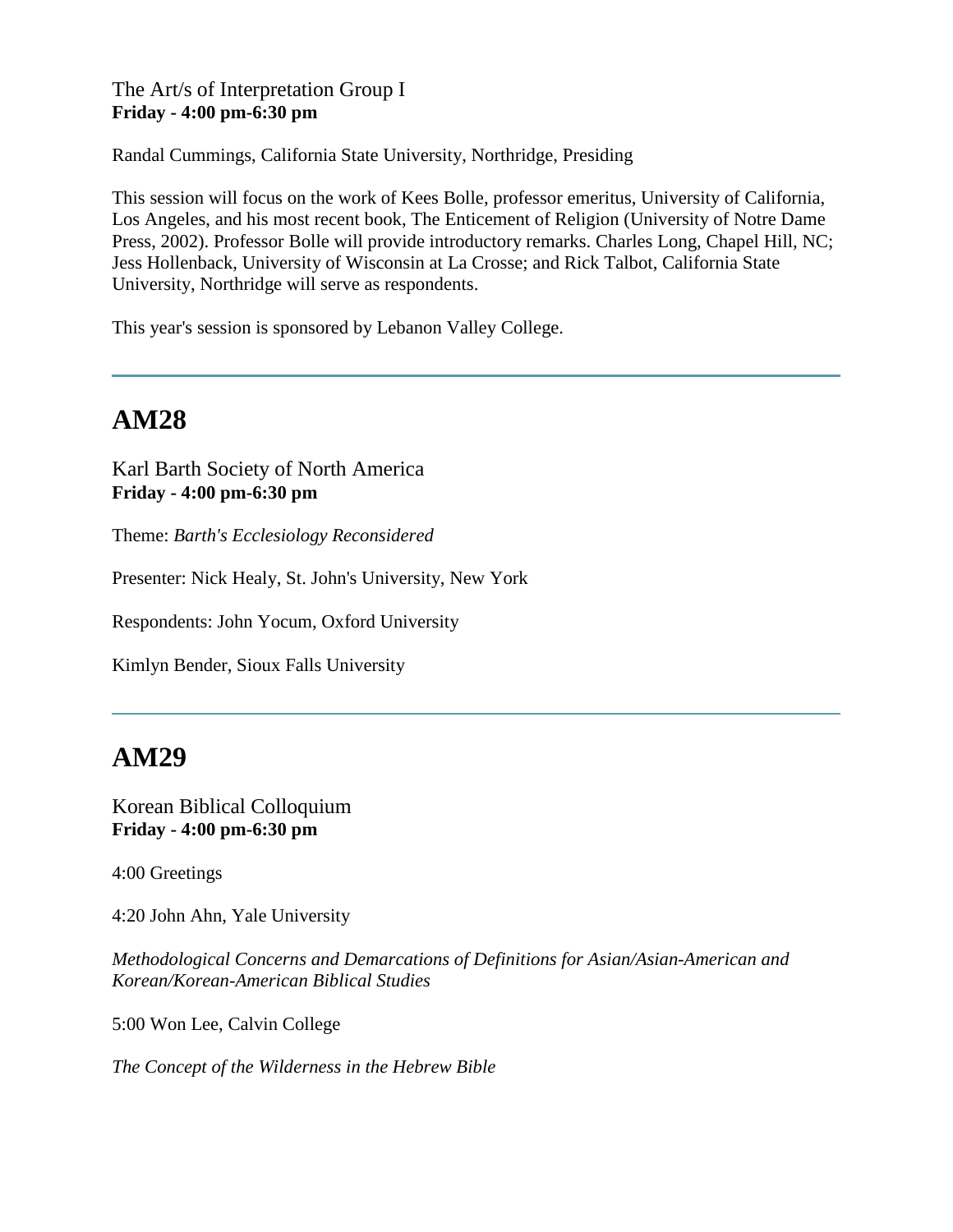#### 5:40 Business Meeting

Papers will be circulated in advance and discussed at the session. For additional information please contact Paul Kim, [PKim@mtso.edu.](mailto:PKim@mtso.edu)

## **AM30**

Society for Buddhist Christian Studies Board Meeting **Friday - 4:00 pm-6:30 pm**

#### **AM248**

Theology and Ethics Colloquy **Friday - 4:00 pm-6:30 pm**

### **AM284**

Society for the Study of Native American Religious Traditions **Friday - 4:00 pm-6:30 pm**

### **AM32**

Anglican Association of Biblical Scholars **Friday - 5:30 pm-9:30 pm**

Eucharist (5:30), followed by social time, dinner (7:00), and a talk by the Right Reverend Neil Alexander, Bishop of Atlanta. For dinner reservations, directions, and additional information, see [www.aabs.org.](http://www.aabs.org/) The AABS is an international association of biblical scholars who are affiliated with the churches of the Anglican Communion (including the Episcopal Church in the U.S.)-new members welcome.

# **AM33**

Søren Kierkegaard Society Banquet **Friday - 6:00 pm-10:00 pm**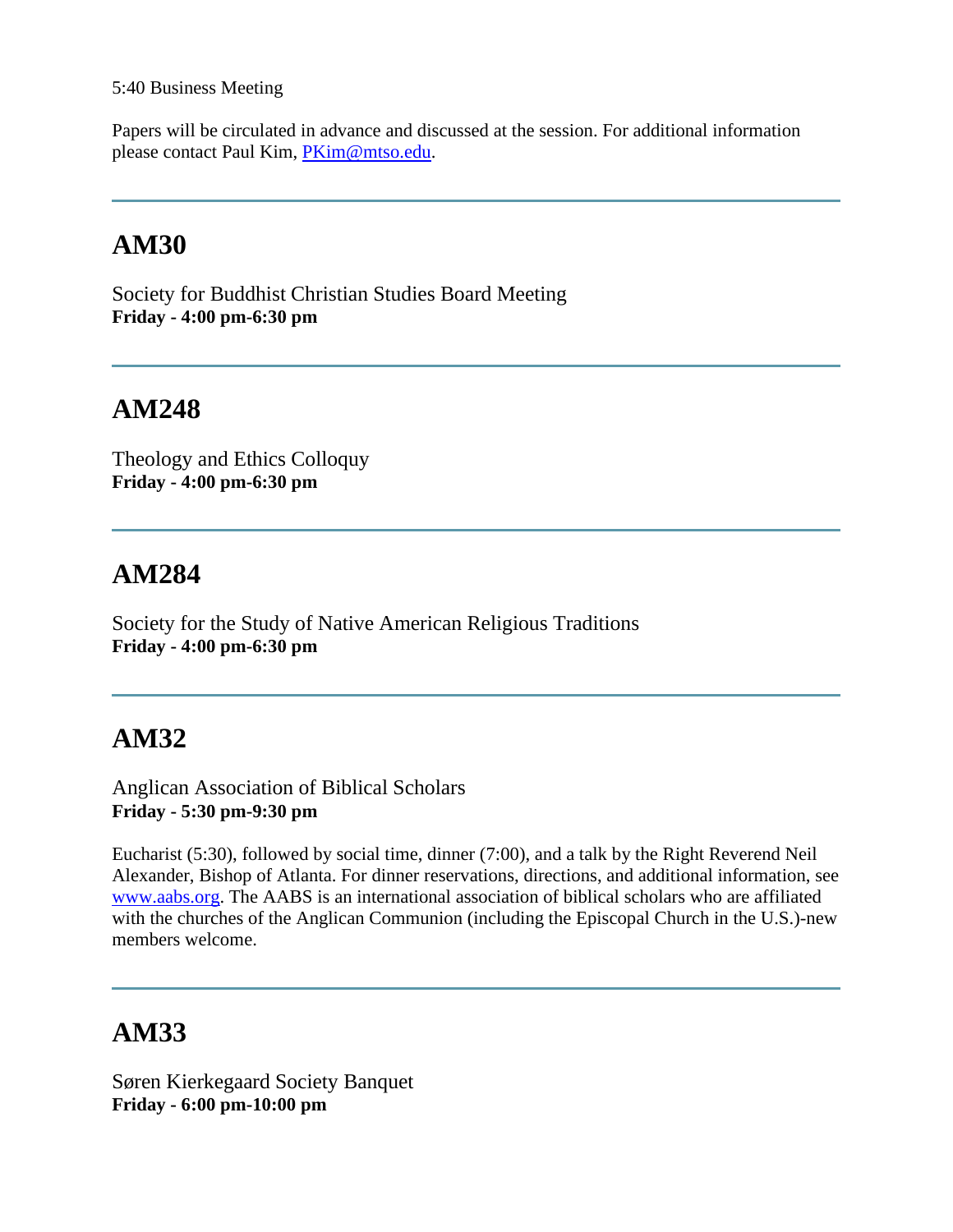6:00 Social Hour

7:00 Banquet (contact Lee C. Barrett at [lbarrett@lts.org\)](mailto:lbarrett@lts.org)

8:00 Mark Lloyd Taylor, Seattle University

*Kierkegaard and the 1830 Danish Altar Book:* Tracing the Liturgical Shape of His Writing

# **AM34**

North American Paul Tillich Society Annual Banquet **Friday - 6:00 pm-9:00 pm**

Our distinguished guest speaker for the evening will be Jean Richard of the Université Laval. The cost for the ban-quet is \$50. Reservations can be made with Fred Parrella, [fparrella@scu.edu;](mailto:fparrella@scu.edu) Religious Studies, Santa Clara University, Santa Clara, CA, 95053-0335; 1- 408-554-4714.

# **AM35**

Scholarship in Churches of Christ **Friday - 6:30 pm-10:00 pm**

# **AM36**

Consultation on Asian North American Religions, Theologies, and Hermeneutics **Friday - 6:30 pm-9:00 pm**

Panel of Atlanta-area Asian American religious leaders discussing issues affecting their communities. Near hotels, \$25 per person (\$15 students, limited income). To reserve: write check to PANA, provide e-mail address for confirmation, send to Rita Brock, 2441 LeConte Ave., Berkeley, CA 94709. Deadline, October 18, 2003. Further info: [ritabrock@sbcglobal.net.](mailto:ritabrock@sbcglobal.net) Open to all AAR and SBL members.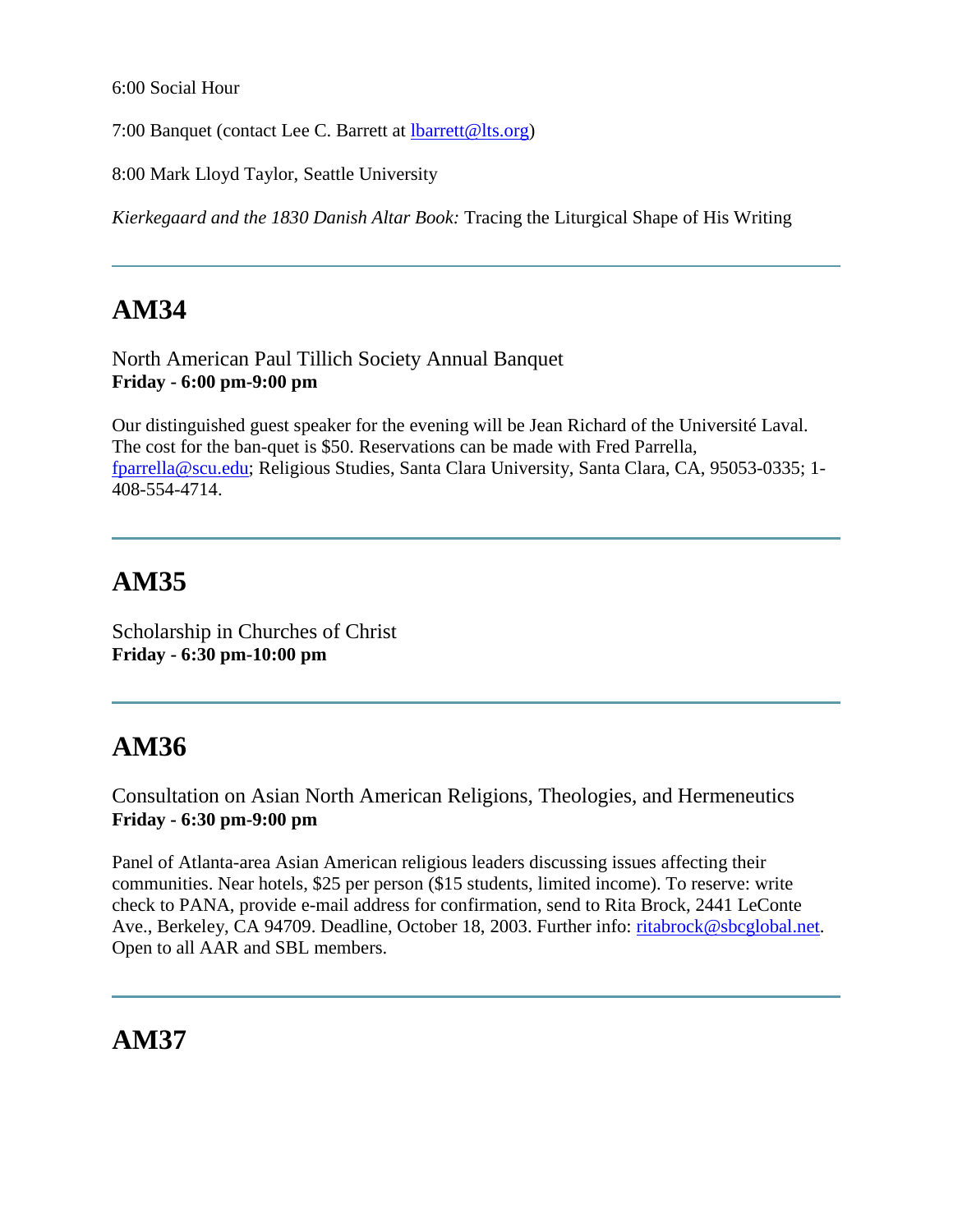Abingdon Old Testament Commentaries Editorial Board Meeting **Friday - 7:00 pm-11:00 pm**

#### **AM38**

National Association of Baptist Professors of Religion Editorial Board **Friday - 7:00 pm-8:30 pm**

#### **AM39**

AJCU Conference of Theology/Religious Studies Chairs **Friday - 7:00 pm-11:00 pm**

### **AM40**

Institute for Biblical Research Annual Meeting (1) **Friday - 7:00 pm-11:00 pm**

7:00 Welcome and Devotions: Lynn Cohick, Wheaton College

7:15 Presentation

7:30 Annual Lecture: Richard S. Hess, Denver Seminary

"Iron Age Religion in Israel and Its Neighbors: Any Distinctives in the Extra-biblical Evidence?"

8:15 Formal Response: Ted Lewis, Johns Hopkins University

8:30 Response from the floor

8:45 Reception hosted by Baker Book House

For additional information about this session, contact Daniel Block (President, IBR) at 1-502- 897-4219 or [dblock@sbts.edu.](mailto:dblock@sbts.edu)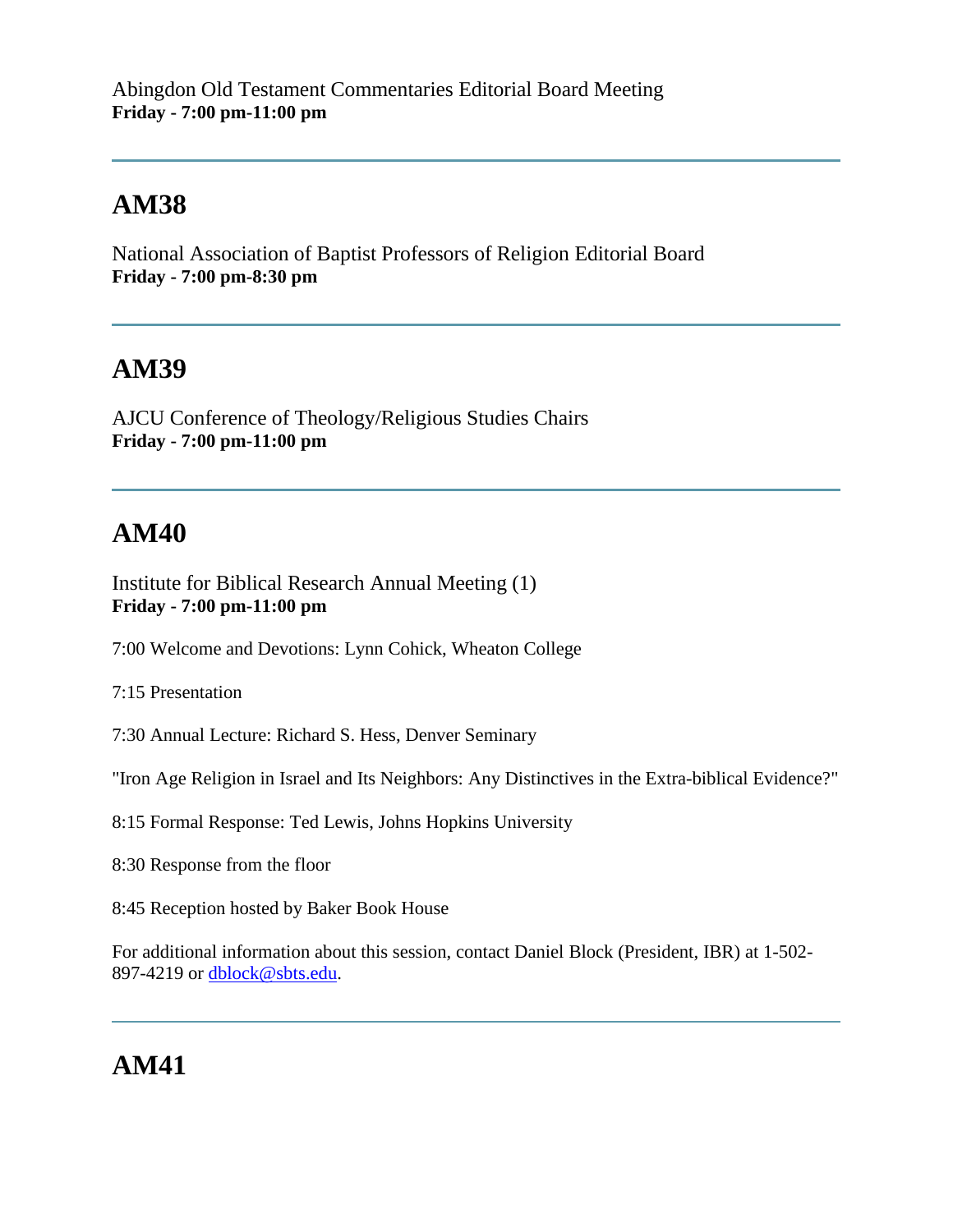#### The Word Made Fresh **Friday - 7:00 pm-9:00 pm**

Theme: *The Role of Tradition in Evangelical Theology*

Moderator: Jonathan Wilson, Acadia Divinity College

Presenter: Christopher Hall, Eastern University

"*The Role of Tradition in Evangelical Theology*"

Responses by:

Willie Jennings, Duke University Divinity School

JoAnn Watson, Ashland Theological Seminary

Michael Horton, Westminster Theological Seminary

Roger Olson, George W. Truett Theological Seminary, Baylor University

#### **AM42**

Mennonite Scholars & Friends Reception **Friday - 7:00 pm-8:30 pm**

### **AM43**

Saturday Night and Sunday Morning: Music as Spiritual Practice, a Performance by Don and Emily Saliers **Friday - 7:00 pm-9:00 pm**

Mark S. Burrows, Andover Theological Seminary, Presiding

Join Don Saliers and Emily Saliers for an evening of musical performance and conversation about spirituality and the musical arts. The program will explore ways that music deepens life by creating, sharing, and improvising across so-called sacred/secular differences. Is there a lyric truth that refuses to side with either Saturday night or Sunday morning? Can music become a bridge between such cultural divides? Emily Saliers is a member of the Indigo Girls, a pioneering music duo with two decades of collaboration, eleven records, a Grammy Award, several platinum CD's, and commitments to the environment, Native American children, Habitat for Humanity, and human rights. Don Saliers teaches theology and liturgy at Emory University,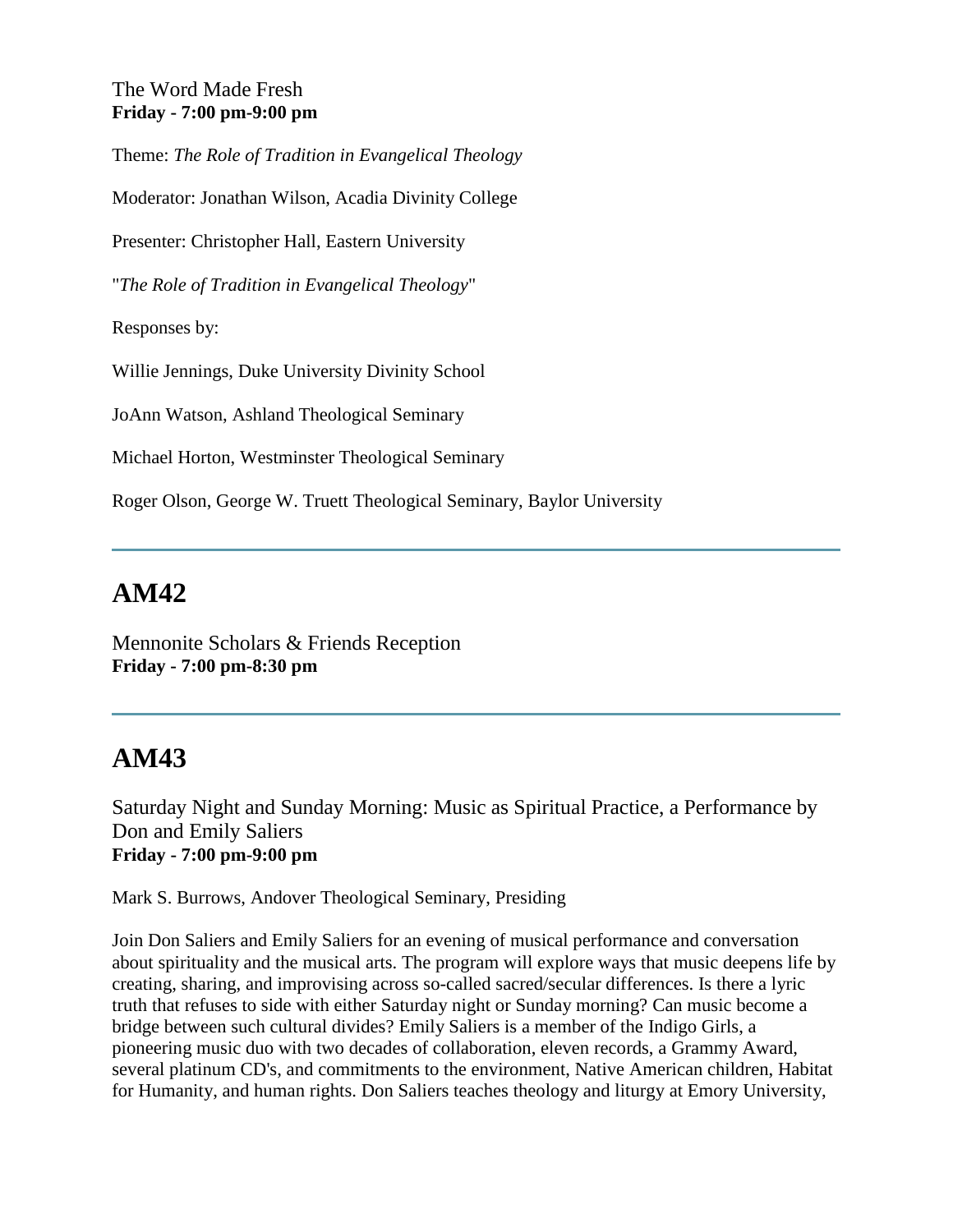and is a past president of the Society for the Study of Christian Spirituality. For more information, contact [ahouck@saintmarys.edu.](mailto:ahouck@saintmarys.edu)

# **AM44**

GLBT Activist Scholars in Religion **Friday - 7:00 pm-8:30 am**

In this year's annual gathering of the network, we will discuss the ongoing Roman Catholic clergy sexual abuse scandal, including: its broader implications for other Christian churches and for our own work and status as GLBT scholars; the homophobic blame game of identifying gay clergy as the source of the problem; how we can contribute to more constructive forms of analysis and action; and available resources for correcting and enhancing media coverage of the issues. As well, we will have a timely discussion about the possibility of forming a GLBT caucus within the AAR. Mark Jordan and Mary Tolbert will share their perspectives and help facilitate discussion. For further information, contact Jay Johnson, 1-510-233-4318; driay1@earthlink.net; or Peter Savastano, 1-973-748-3757; [p.savastano@verizon.net.](mailto:p.savastano@verizon.net)

### **AM45**

Quaker Theological Discussion Group: Book Review Session **Friday - 7:00 pm-8:30 pm**

Moderator, Susan Jeffers

Theme: *Exploring Heaven and Prayers at Twilight by Arthur O. Roberts*

Reviews

Author's response

# **AM256**

Pluralism Project Advisors Dinner **Friday - 7:00 pm-11:00 pm**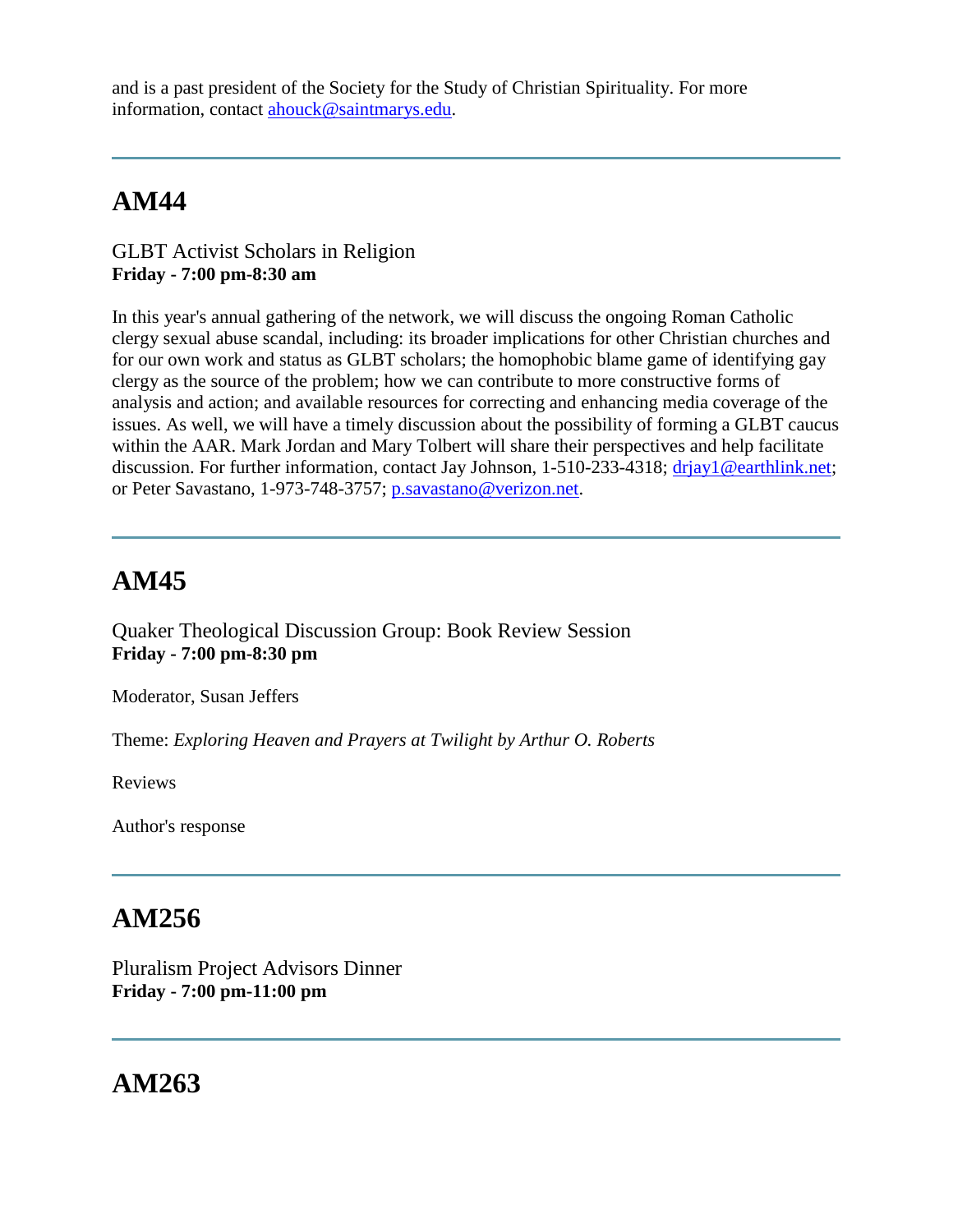Philadelphia Seminar on Christian Origins: Parabiblical Prosopography **Friday - 7:00 pm-8:30 pm**

# **AM46**

Society for Hindu-Christian Studies **Friday - 7:30 pm-9:30 pm**

Our Friday evening session this year will include a series of up to six presentations on the book selected to receive the Society for Hindu-Christian Studies award for best monograph in Hindu-Christian studies, 2000-2002. Parimal Patel will moderate a panel of commentators, with discussion to follow. For more information, please contact Eliza Kent, [elizakent66@hotmail.com,](mailto:elizakent66@hotmail.com) or visit the Society's Web site at [www.sandiego.edu/theo/hcs-1/.](http://www.sandiego.edu/theo/hcs-1/)

# **AM47**

Adventist Society for Religious Studies **Friday - 8:00 pm-9:30 pm**

# **AM48**

Polanyi Society: Polanyi's Understanding of Teleology **Friday - 9:00 pm-11:00 pm**

Theme: *Michael Polanyi's Understanding of Teleology*

Agenda:

Richard Gelwick, University of New England

*Polanyi's Daring Epistemology and the Hunger for Teleology*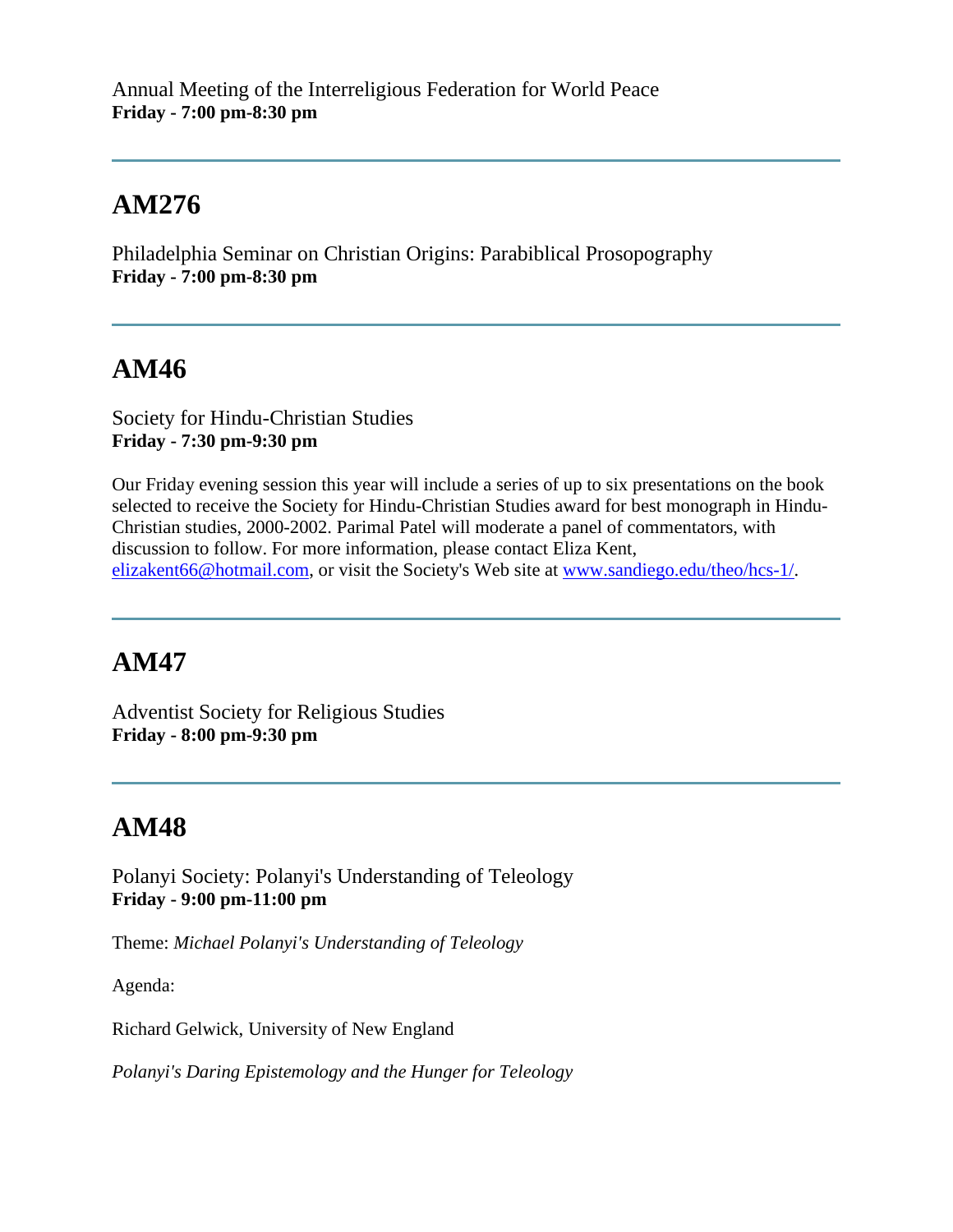John Apcyinski, St. Bonaventure University

*The Discovery of Meaning through Scientific and Religious Forms of Indwelling*

Paul Lewis, moderator, Mercer University

Walt Gulick, respondent, Montana State University

Additional information: [www.mwsc.edu/orgs/polanyi/](http://www.mwsc.edu/orgs/polanyi/) or [moleski@canisius.edu.](mailto:moleski@canisius.edu)

#### **AM49**

AJCU Conference of Theology/Religious Studies Chairs **Saturday - 7:00 am-11:30 am**

## **AM50**

National Association of Baptist Professors of Religion Executive Committee **Saturday - 7:00 am-8:30 am**

### **AM51**

North American Paul Tillich Society Board of Directors Meeting **Saturday - 7:00 am-8:30 am**

# **AM52**

Dialog: A Journal of Theology Editorial Council Meeting **Saturday - 8:00 am-12:00 pm**

### **AM54**

International Bonhoeffer Society Board of Directors Meeting **Saturday - 8:00 am-11:30 am**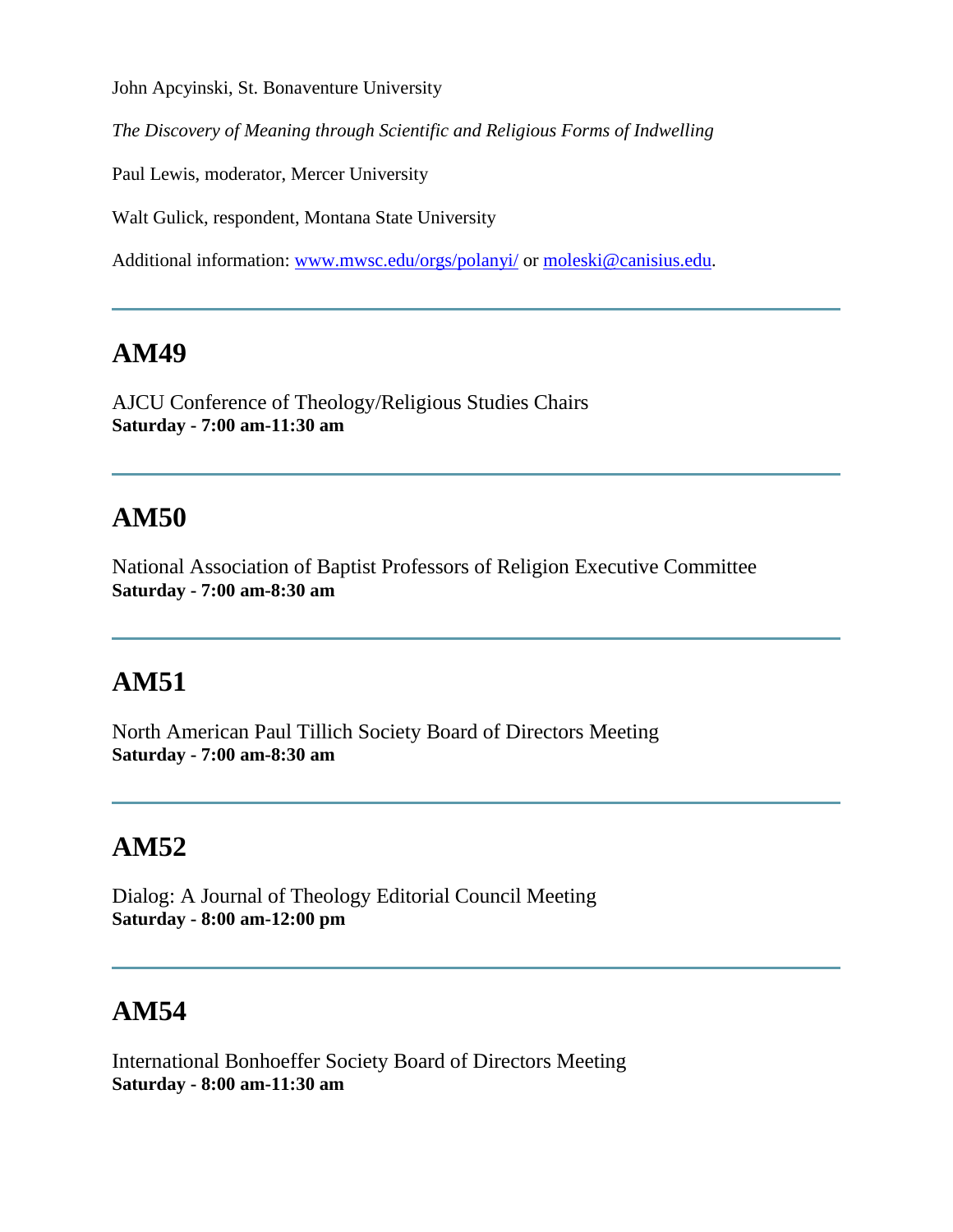Institute for Biblical Research Annual Meeting (2) **Saturday - 8:30 am-12:45 pm**

8:30 Devotions: Bing Hunter, Harvest Bible Chapel

8:45 Old Testament Paper: Andrew E. Hill, Wheaton College

*On Mystics and Gnostics: King David and the Apostle Paul in Dialogue*

9:30 Formal Response: John Oswalt, Wesley Biblical Seminary

9:45 Discussion from the floor

9:55 Coffee Break

10:15 New Testament Paper: Clinton E. Arnold, Talbot Seminary

Paul and Folk Belief

11:00 Formal Response: Frank Thielman, Beeson Divinity School

11:15 Discussion from the floor

11:25 Business Meeting

12:00 Adjournment

For additional information about this session, contact Daniel Block (President, IBR) at 1-502- 897-4219 or [dblock@sbts.edu.](mailto:dblock@sbts.edu)

#### **AM56**

#### Schleiermacher Society **Saturday - 8:30 am-12:00 pm**

8:30 Theme: *Approaches to Using Schleiermacher's Dialectic: Schleiermacher's Account of Thinking with the Aim of Knowing*

Started off by Christine Helmer, Claremont School of Theology, this session includes celebrating Arndt's KGA edition of lectures on *Dialektik* (2002); a report on sources used in it and on essays in *Schleiermacher's Dialektik: Die Liebe zum Wissen*, edited by Christine Helmer et al. (2003);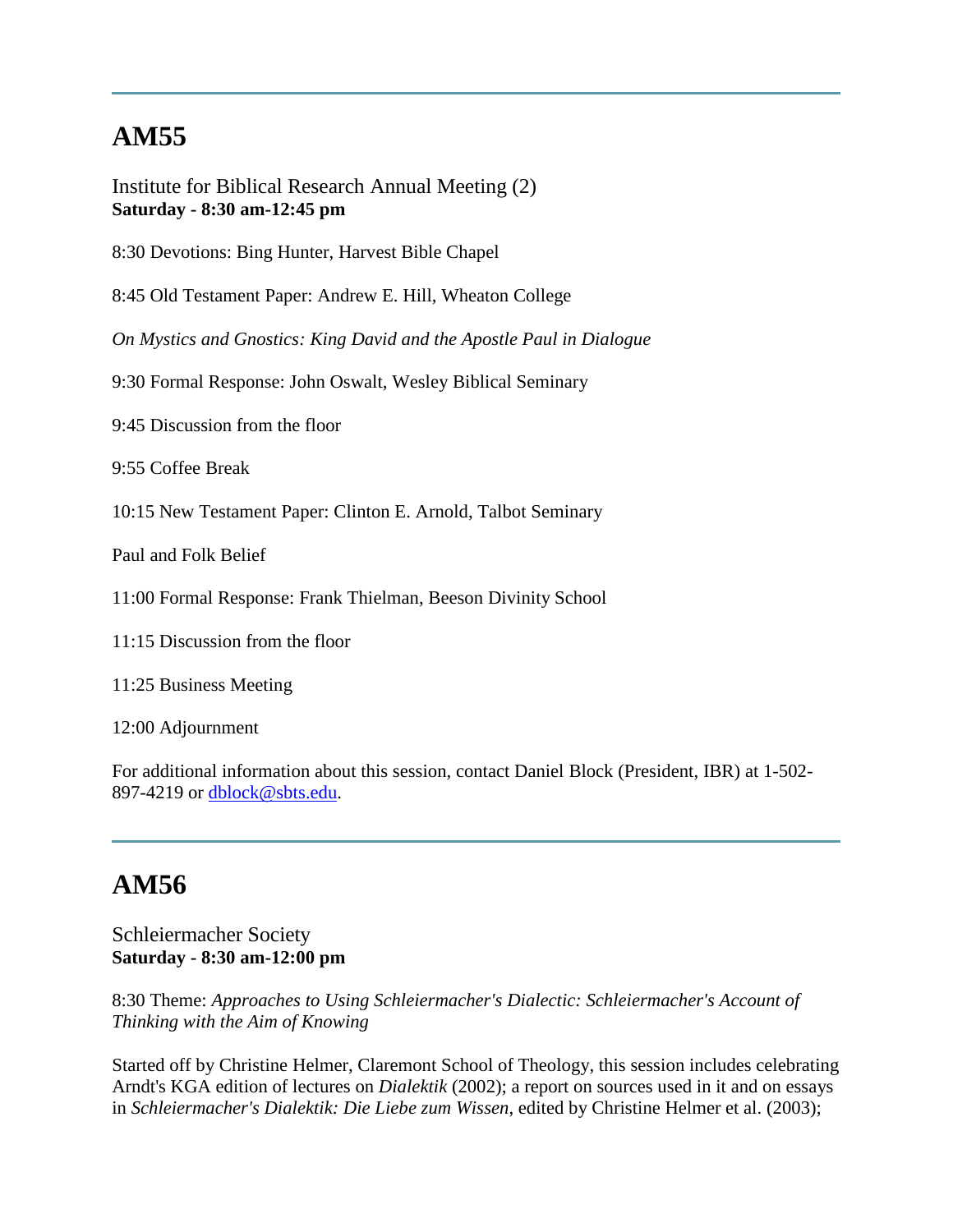exploring related lines of research. Contact Terry Tice, [ttice@frii.com,](mailto:ttice@frii.com) regarding papers to be predistributed.

11:00 am Theme: *Schleiermacher Studies in Progress*

An opportunity to think with colleagues about a wide range of works in progress, to network, to share resources, and to spark potential new individual and collaborative areas for investigation.

#### **AM57**

Council on the Graduate Study of Religion **Saturday - 8:30 am-1:00 pm**

### **AM58**

The Pluralism Project Bus Tour to the Hindu Temple of Atlanta (Balaji Temple) in Riverdale, GA **Saturday - 8:30 am-11:30 am**

Details will be avaliable online at [www.pluralism.org.](http://www.pluralism.org/) Please contact Grove Harris at 1-617-496 2481 or [staff@pluralism.org](mailto:staff@pluralism.org) to reserve a seat.

# **AM59**

Anglican Association of Biblical Scholars **Saturday - 8:30 am-11:30 am**

Breakfast (8:30), business meeting, panel discussion on biblical studies publishing today (Henry Carrigan, Trinity Press International; Linda Maloney, Liturgical Press; and Debra Farrington, Morehouse Publishing). For breakfast reservations and additional information, see [www.aabs.org.](http://www.aabs.org/) The AABS is an international association of biblical scholars who are affiliated with the churches of the Anglican Communion (Episcopal in US). New members welcome.

### **AM60**

Global Ethics and Religion Forum **Saturday - 9:00 am-11:30 am**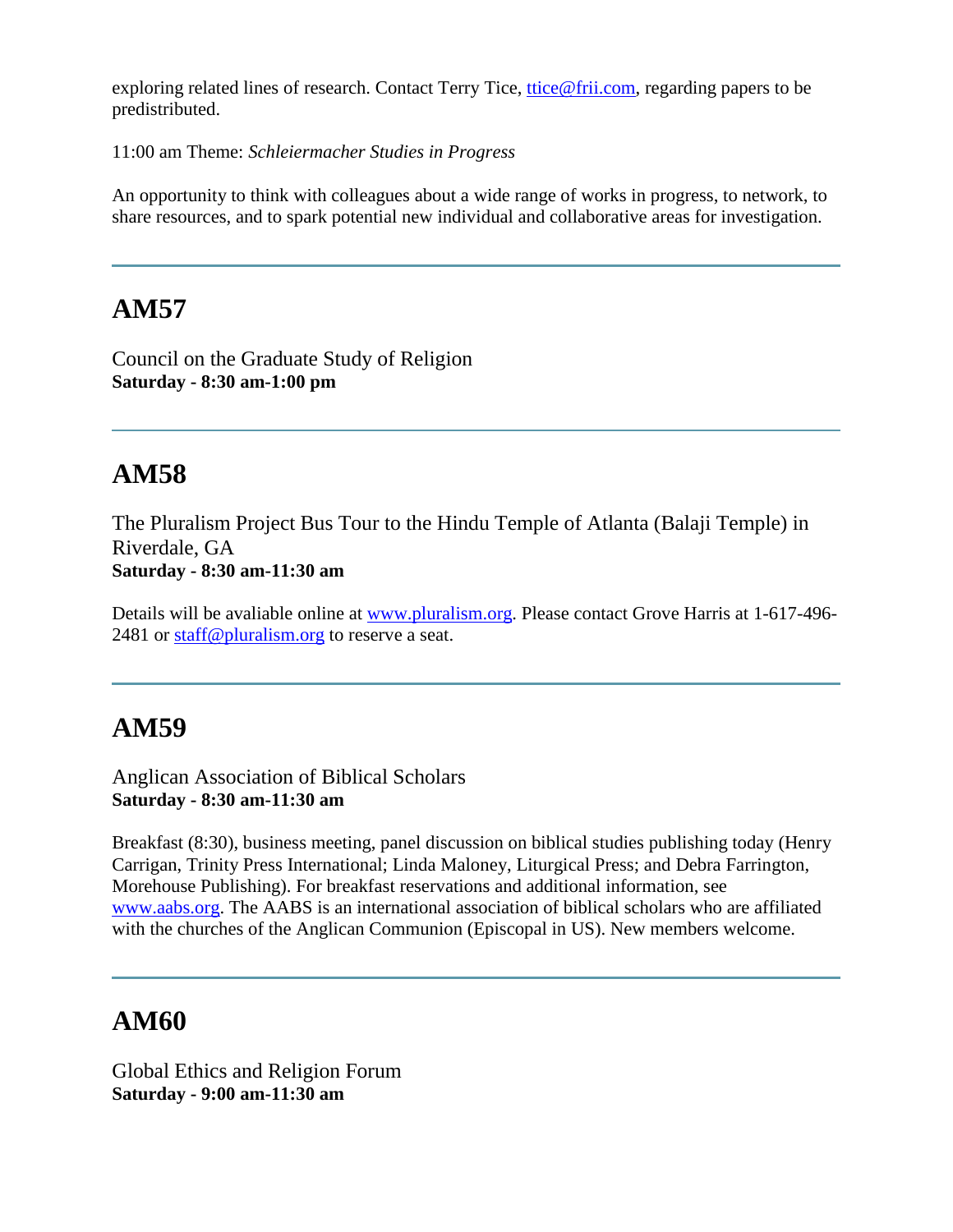Theme: Religion and the Ethics of War

Chair: Nancy M. Martin, Chapman University

Panelists:

Joseph Runzo, Chapman University

Philip Rossi, Marquette University

Charlotte Fonrobert, Stanford University

Khaled Abu El Fadl, University of California, Los Angeles

Arvind Sharma, McGill University

Xinzhong Yao, University of Wales, Lampeter

Dale Wright, Occidental College

[www.GERForum.org](http://www.gerforum.org/)

### **AM62**

Lutheran Women in Theological Studies **Saturday - 9:00 am-11:30 am**

Lutheran women in theological and religious studies as well as some local Lutheran clergywomen gather annually for scholarship, worship, and friendship. Lutheran women scholars--including graduate students—and other women who teach or study at Lutheran colleges and seminaries are welcome to attend all or part of the meeting. Questions? To register, please contact Pat Wilder, ELCA at 1-773-380-2885 or [pwilder@elca.org.](mailto:pwilder@elca.org)

#### **AM63**

Penitence in Christian Theology Study Group **Saturday - 9:00 am-11:30 am**

This session, along with another at next year's Annual Meetings of AAR and SBL, is open to any member of AAR or SBL and showcases results from a research project designed to bring together biblical and theological scholars for dialogue around the theme of penitence in Christian theology. Contributions will be summarized in the session with time allowed for conversation between the various scholars. Convened by Mark Boda and Gordon Smith, members of this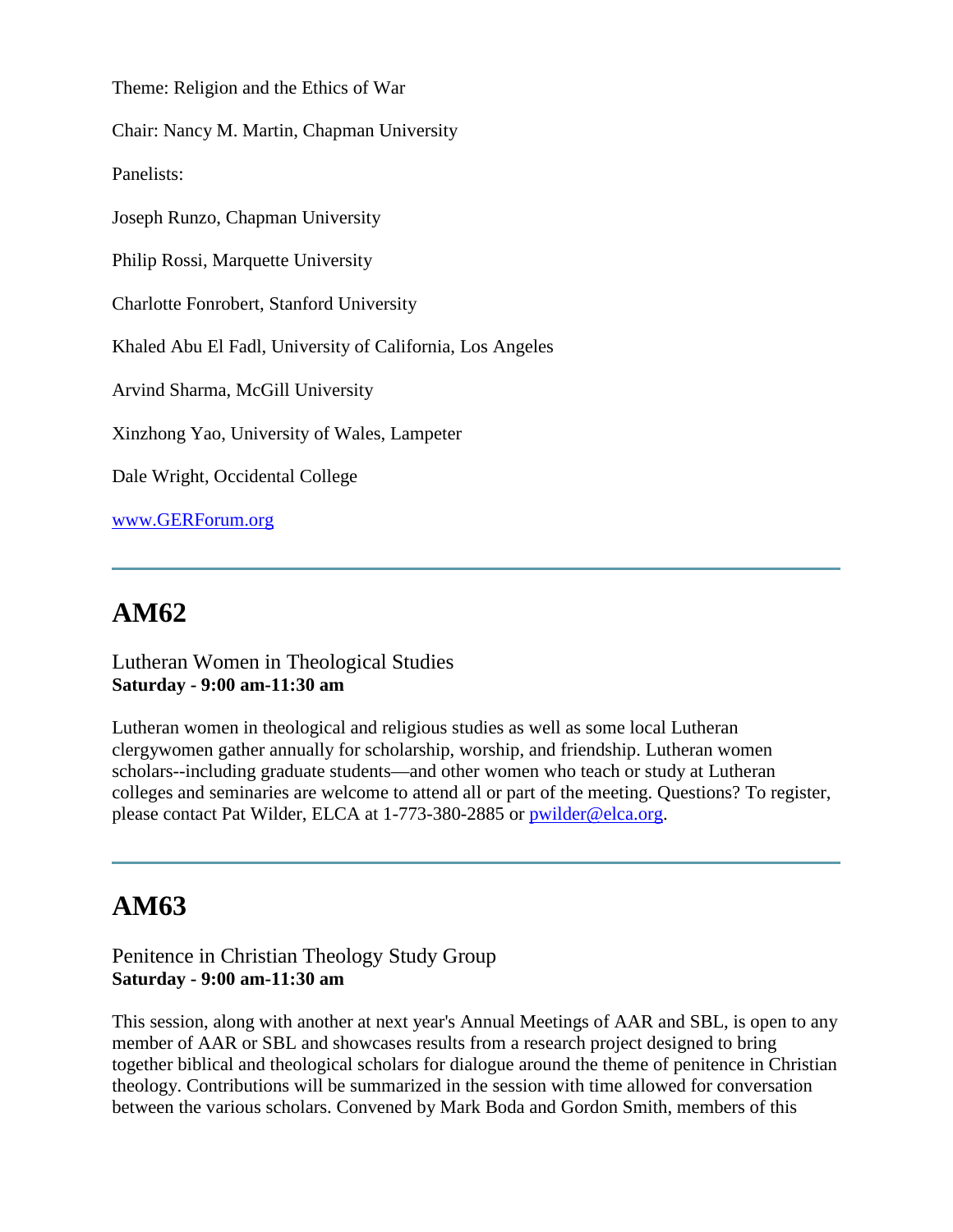research project include Terry Fretheim, Carol Dempsey, Richard Bautch, Guy Nave, Stanley Porter, Edith Humphrey, Walter Brueggemann, Roberta Hestenes, John Chryssavgis, Ralph del Colle, Andrew Purves, Cheryl Bridges Johns, and Michael Battle. For the location of the Web site supporting this research project (and where papers may be read prior to the colloquium) email [boda@cbccts.ca.](mailto:boda@cbccts.ca)

# **AM65**

National Association of Baptist Professors of Religion **Saturday - 9:00 am-11:30 am**

# **AM66**

The Futures of Political Theology: US Journal Launch **Saturday - 9:00 am-11:30 am**

Jean Bethke Elshtain, University of Chicago

*What Does Theology Have to Do with Politics?*

Max Stackhouse, Princeton Theological Seminary

*Political Theology, Confessional Faiths, Civil Religion and Public Theology*

Walter Wink, Auburn Theological Seminary

*The Critique of Domination*

For more information, contact Timothy F. Simpson, associate editor, Political Theology, [\(tfsimpson@comcast.com\)](mailto:tfsimpson@comcast.com).

# **AM67**

Journal of Feminist Studies in Religion Editorial Board Meeting **Saturday - 9:00 am-11:30 am**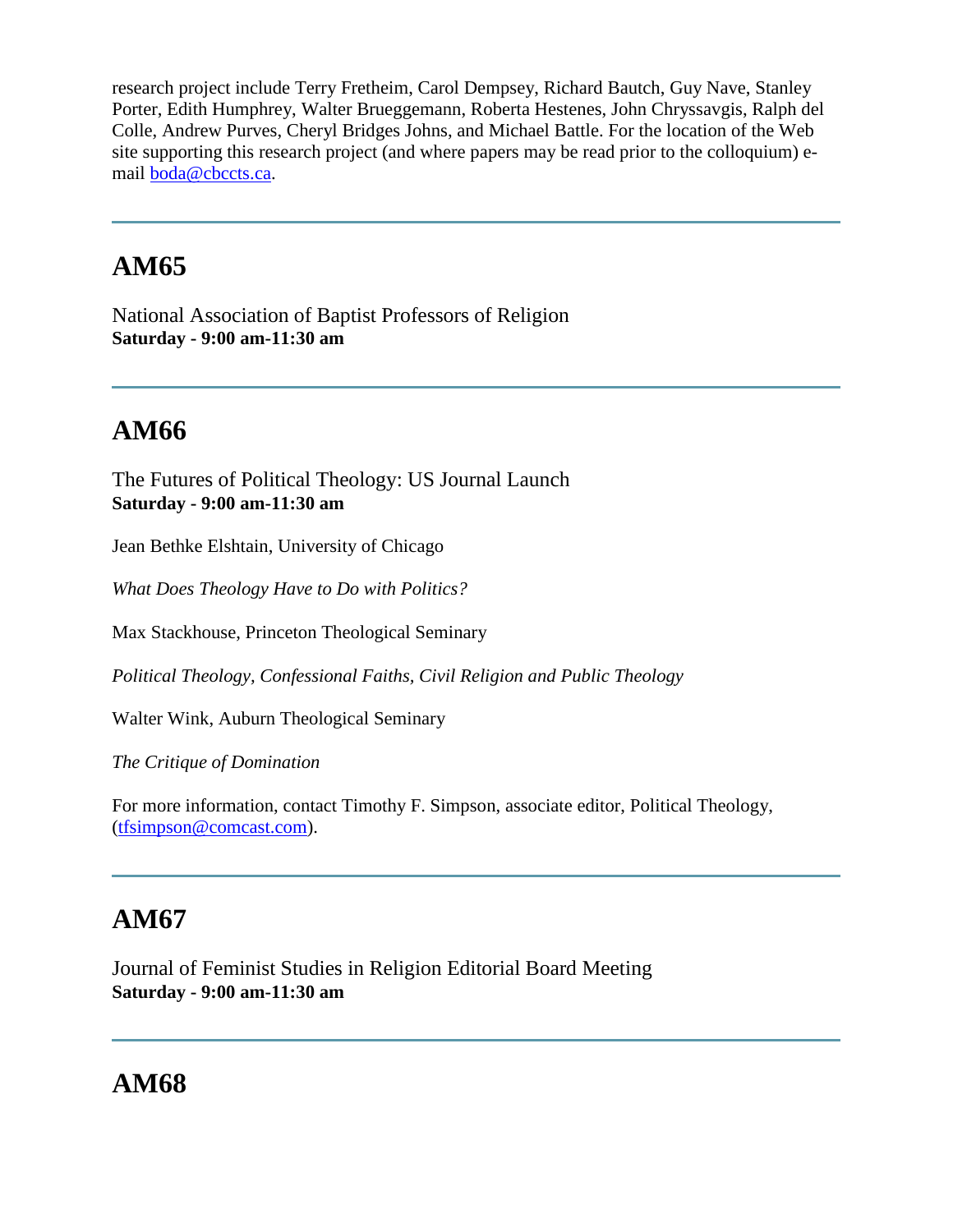#### Christian Theological Research Fellowship-Session One: Papers **Saturday - 9:00 am-11:30 am**

Theme: *Logike Latreia (Rom. 12:1): Theology in Worship*

9:00 Opening: Sally Bruyneel (CTRF Officer), University of Durham Business meeting: Elmer Colyer (President CTRF), University of Dubuque Theological Seminary

9:15 Panel and Discussion

Convener: Anne King (Co-Vice-President of CTRF), University of St. Thomas

Walter D. Ray, University of St. Thomas

*Eucharist Sacrifice and Eucharistic Consecration in East and West*

David Fergusson, New College, Edinburgh

*Theology and Aesthetics in Reformed Worship*

Hans Boersma, Trinity Western University

*Liturgical Hospitality: Theological Reflections on Sharing in Grace*

Copies of the paper abstracts are available at the Christian Theological Research Fellowship (CTRF). Web site: [http://apu.edu/CTRF.](http://apu.edu/CTRF) For additional information, contact Elmer M. Colyer, University of Dubuque Theological Seminary, 1-563-589-3389; [ecolyer@dbq.edu.](mailto:ecolyer@dbq.edu)

### **AM70**

#### Søren Kierkegaard Society **Saturday - 9:00 am-11:30 am**

9:00 Gordon Marino, St. Olaf College, Presiding

Theme: Kierkegaard on Love and Obligation: Love's Grateful Striving: A Commentary on Kierkegaard's Works of Love*, by M. Jamie Ferreira (Oxford University Press, 2001) and* Kierkegaard and the Treachery of Love, *by Amy Laura Hall (Cambridge University Press, 2002)*

Panelists:

M. Jamie Ferreira, University of Virginia, Charlottesville

Amy Laura Hall, Duke University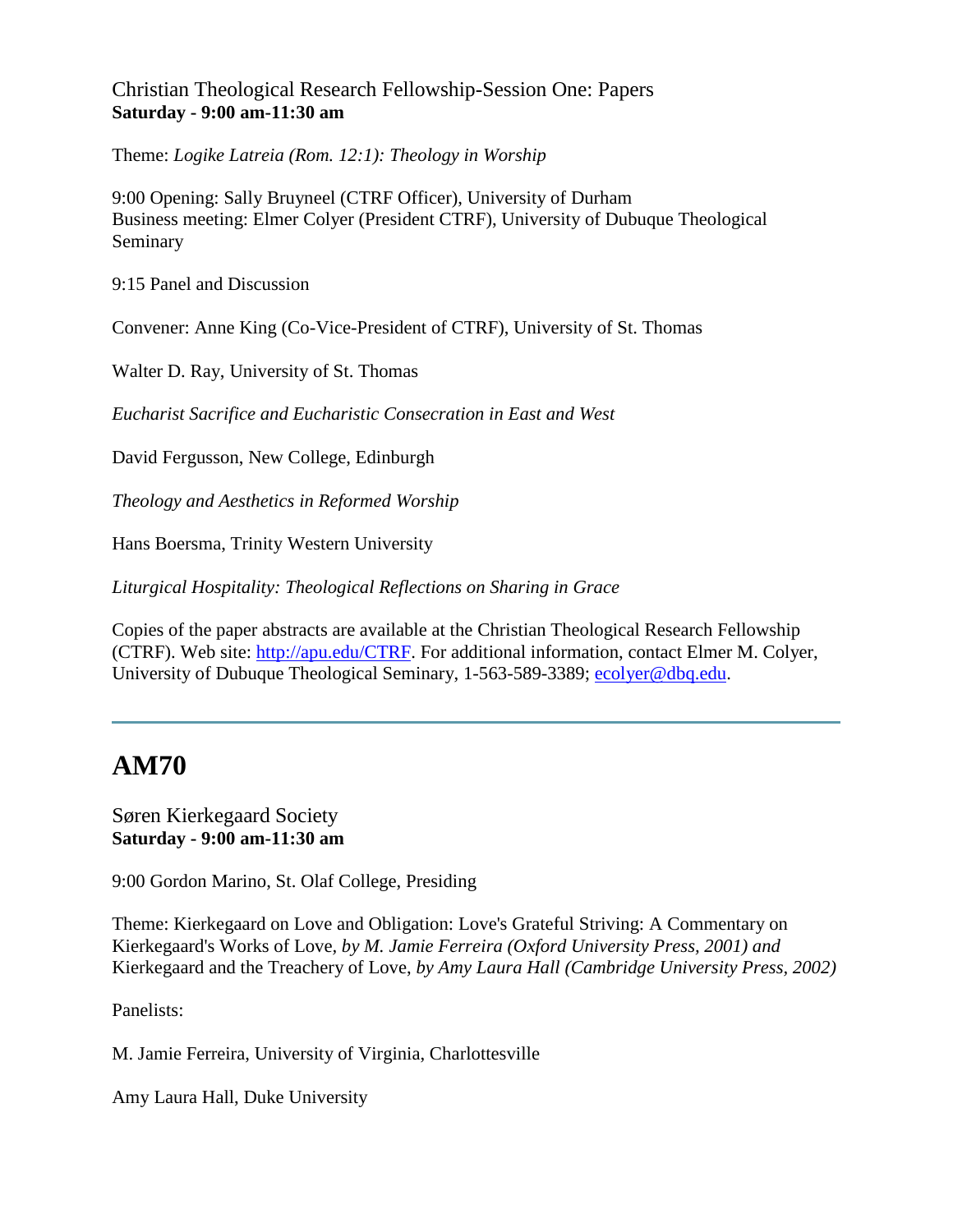Lee C. Barrett III, Lancaster Theological Seminary

C. Stephen Evans, Baylor University

11:15 Business Meeting

For more information, contact Vanessa Rumble at [rumble@bc.edu.](mailto:rumble@bc.edu)

## **AM71**

Religious Studies Review Editors Meeting **Saturday - 9:00 am-11:30 am**

# **AM72**

#### Anglican Studies Initiative **Saturday - 9:00 am-12:45 pm**

Invited: all AAR members interested in a forum for study of the international Anglican communion from a variety of scholarly perspectives (theology, religious studies, history, social sciences).

9:00-11:30 Meeting, Sponsor: St. Augustine Foundation, Canterbury

9:00 Coffee and Doughnuts

9:30 Introduction: Thomas Hughson, Marquette University

Martyn Percy, Manchester University

10:10 Theme: *Studying Anglicanism Today*

Panelists:

Gareth Jones, Canterbury Christ Church University College

Katherine Sonderegger, Virginia Theological Seminary

Robert Slocum, Marquette University

Robert Hughes, University of the South

11:30 Break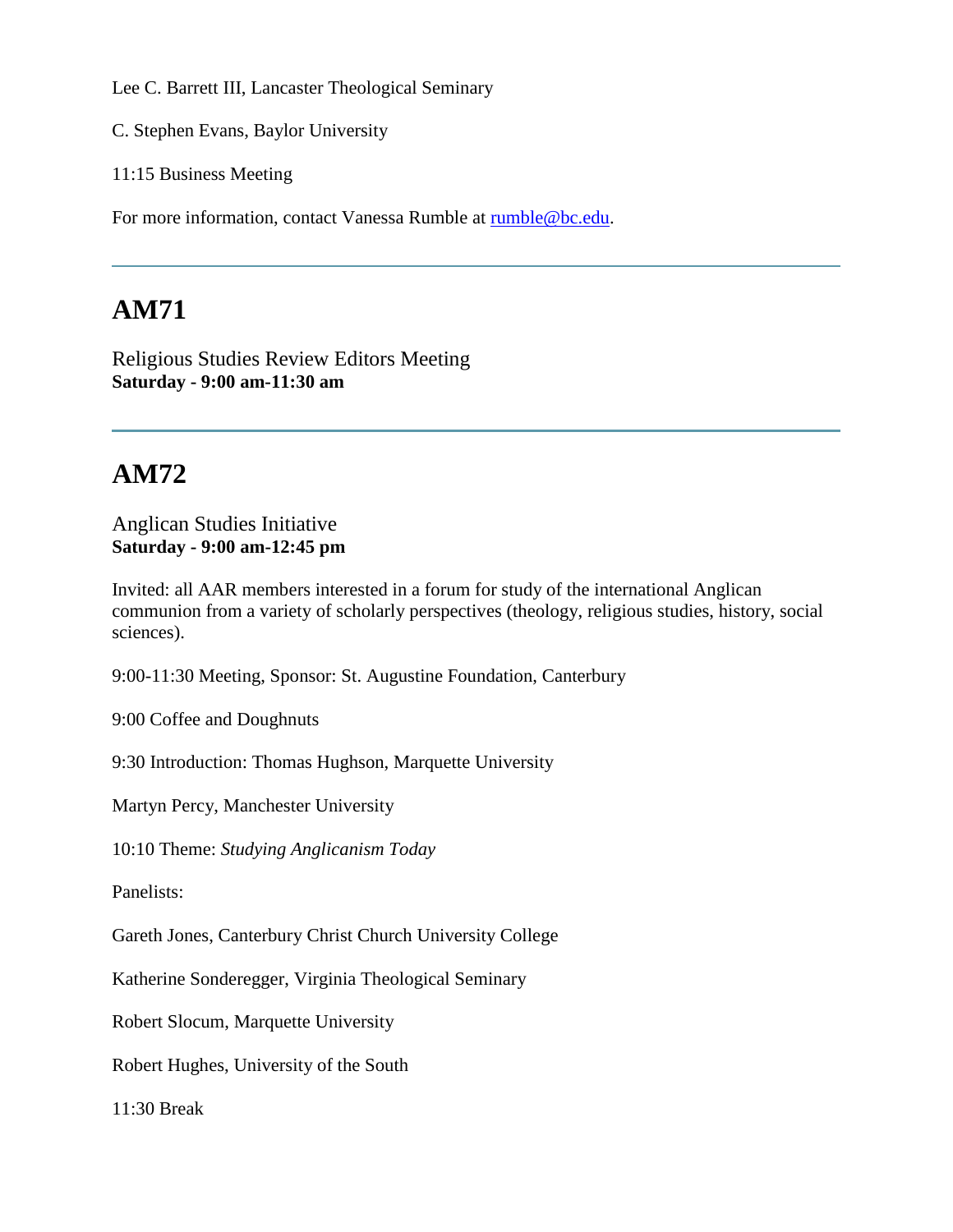11:45- 12.45 Lecture, Sponsor: Continuum Publishing

Daniel Hardy, Cambridge University

Response: Ian Douglas, Episcopal Divinity School

For additional information on this initiative, contact Thomas Hughson, 1-414-288-5859; [thomas.hughson@marquette.edu;](mailto:thomas.hughson@marquette.edu) or Martyn Percy, [mpercy@HARTSEM.edu.](mailto:mpercy@HARTSEM.edu)

## **AM73**

Wabash Center Staff Consulting on Grant Writing (repeat of AM25) **Saturday - 9:00 am-11:30 am**

# **AM74**

Society of Art, Religion, and Theology **Saturday - 9:00 am-11:30 am**

# **AM75**

Society for the Study of Christian Spirituality Presidential Address and Business Meeting **Saturday - 9:00 am-11:30 am**

9:00 Theme: *Raiding the Inarticulate: Mysticism, Poetics, and the Unlanguageable*

The 2003 Presidential Address by Dr. Mark S. Burrows, Andover Newton Theological School

10:30 Business Meeting

Dr. Roberta C. Bondi, Emory University, President-elect, presiding

All are welcome. For more information, please contact Anita Houck at [ahouck@saintmarys.edu.](mailto:ahouck@saintmarys.edu)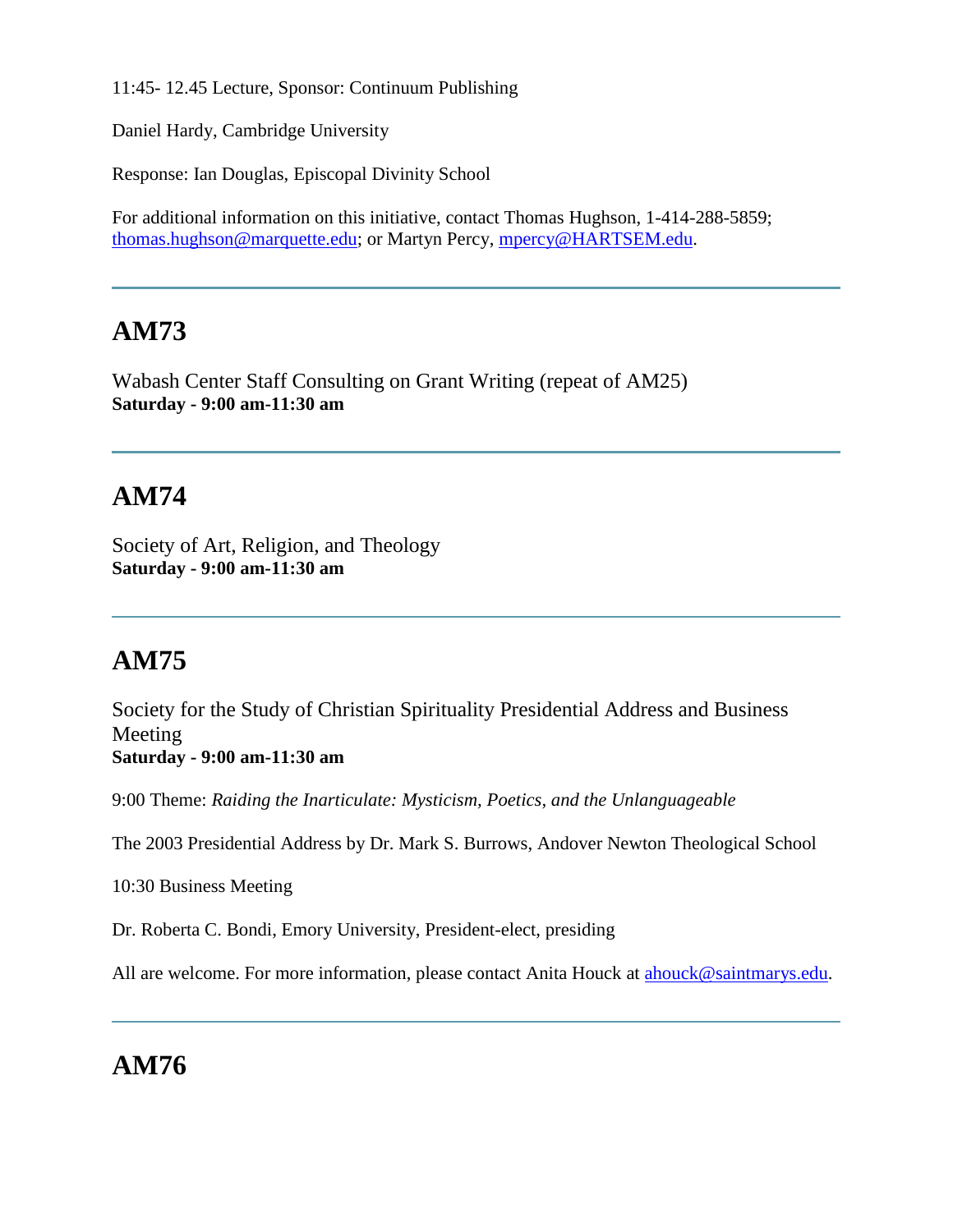Society for Hindu-Christian Studies **Saturday - 9:00 am-11:30 am**

This panel of distinguished scholars takes up the controversial question: "Can Women Become Priests?" Join us for a discussion of this topic in a comparative and cross-

cultural context.

Deepak Sarma, Yale University, Presiding

Panelists:

Susan Ross, Loyola University of Chicago

Maura Ryan, University of Notre Dame

Vasudha Narayanan, University of Florida

Laurie Louise Patton, Emory University

Respondent:

Leslie Orr, Concordia University

10:45 Business Meeting

Rachel McDermott, Barnard College, Presiding

For more information, contact Eliza Kent, [elizakent66@hotmail.com.](mailto:elizakent66@hotmail.com)

#### **AM78**

Person, Culture, and Religion Group **Saturday - 9:00 am-11:30 am**

9:00 Theme: *Works in Progress*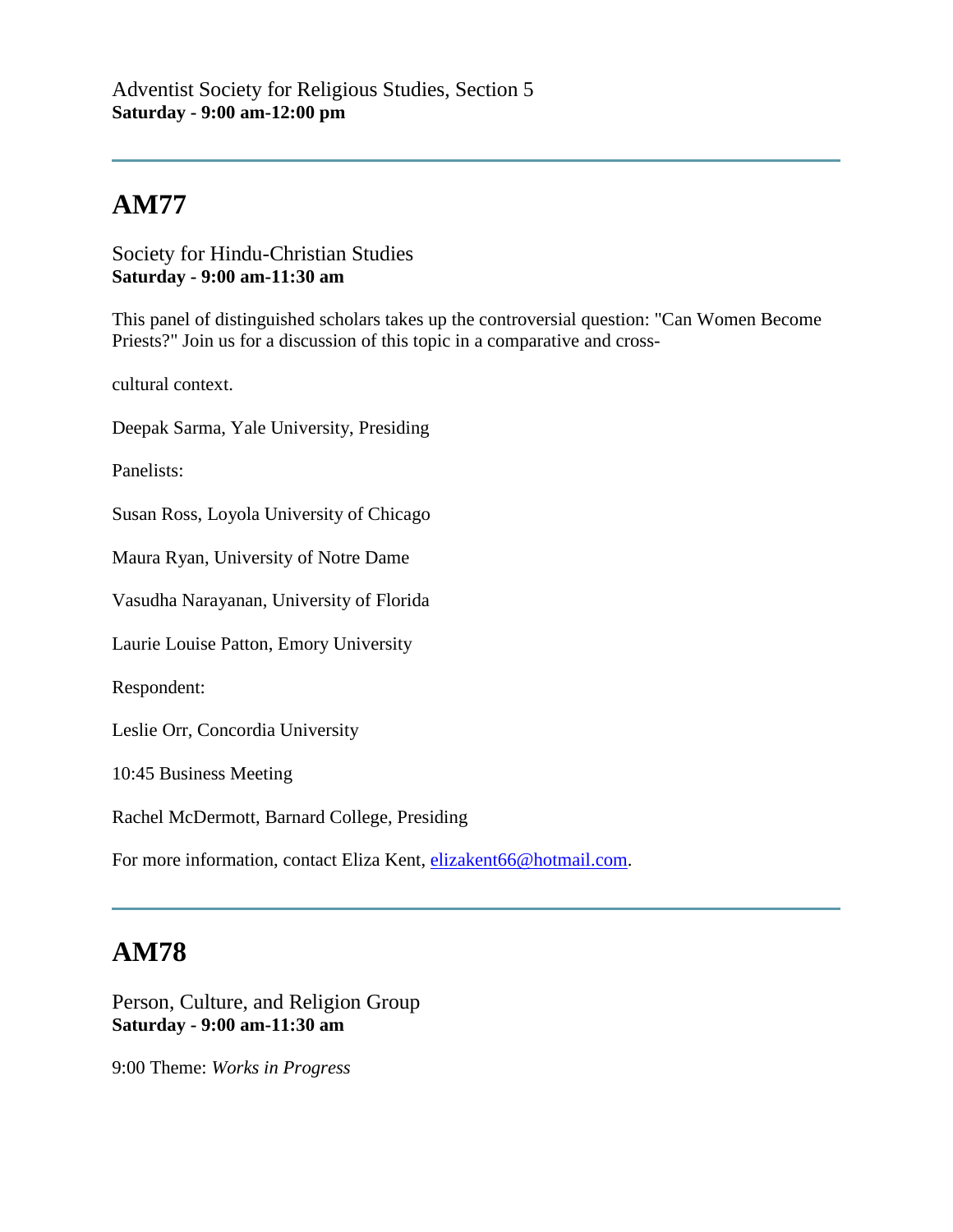Kelley Raab, St. Lawrence University Presiding

New scholars welcome

9:45 Theme: *Existential/Spiritual and Ritual Dimensions of Addiction and Therapeutic Intervention: An Intercultural, Object Relations Investigation*

Peter Savastano, Seton Hall University, Presiding

Panelists:

Valerie DeMarinis, Uppsala University, Karolinska Institute

James Jones, Rutgers University

Pamela Cooper-White, Lutheran Theological Seminary at Philadelphia

John McDargh, Boston College

Kathleen Bishop, Madison, NJ

Owe Wikstrom, Uppsala University

#### **AM80**

North American Paul Tillich Society **Saturday - 9:00 am-11:30 am**

9:00 Theme: *Liberationist and Feminist Engagements*

Mary Ann Stenger, University of Louisville, Presiding

Maria T. Davila, Boston College

*Anthropologies in Dialogue: Paul Tillich and José Ignacio Gonzalo-Faus, SJ, and Anthropologies of Liberation*

Gabriella Lettini, Union Theological Seminary

*The Unbearable Maleness of New Being: Tillich's Influences in Mary Daly's* Spinning and Weaving

10:00 am- 11:30 am Theme: *Bernard Donnelly's The Socialist Émigré: Marxism and the Later Tillich*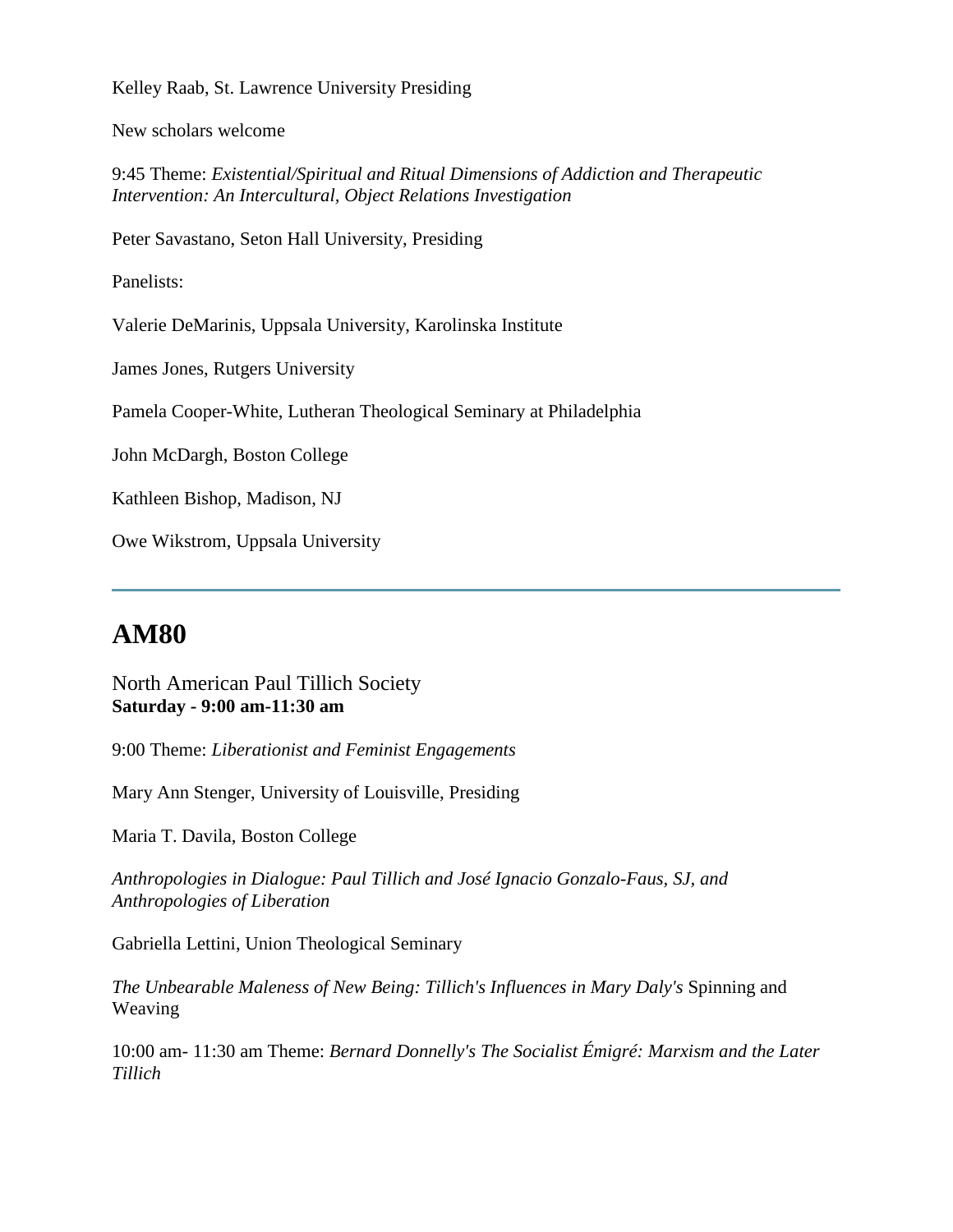Ronald MacLennan, Bethany College, Presiding

Panelists:

Matthew Lon Weaver, University of Pittsburgh

Terence O'Keeffe, University of Ulster

Ronald H. Stone, Pittsburgh Theological Seminary

Responding: Bernard Donnelly, University of Ulster

Information: [john.j.thatamanil@vanderbilt.edu.](mailto:john.j.thatamanil@vanderbilt.edu)

#### **AM81**

Consultation on Asian North American Theologies and Hermeneutics: Religious Understanding and Practices **Saturday - 9:00 am-11:30 am**

Chairing: Wonhee Joh

Presentations:

Wan-li Ho, *Chinese Religious Women and Social Engagement in Atlanta*

Mari Kim, *Under Construction: Transitional ANA Personhood and a Theology of Vocation*

Soo-Young Kwon, *Cultural Hermeneutics of Death: "Homecoming" Rituals in Multicultural Funeral*s

Sungho Lee, A *Study of Identification Hermeneutics in Relation to the Reconciliation of the Korean People*

Discussion

FFI: [ritabrock@sbcglobal.net](mailto:ritabrock@sbcglobal.net)

#### **AM82**

North American Association for the Study of Religion: Session 3 **Saturday - 9:00 am-11:30 am**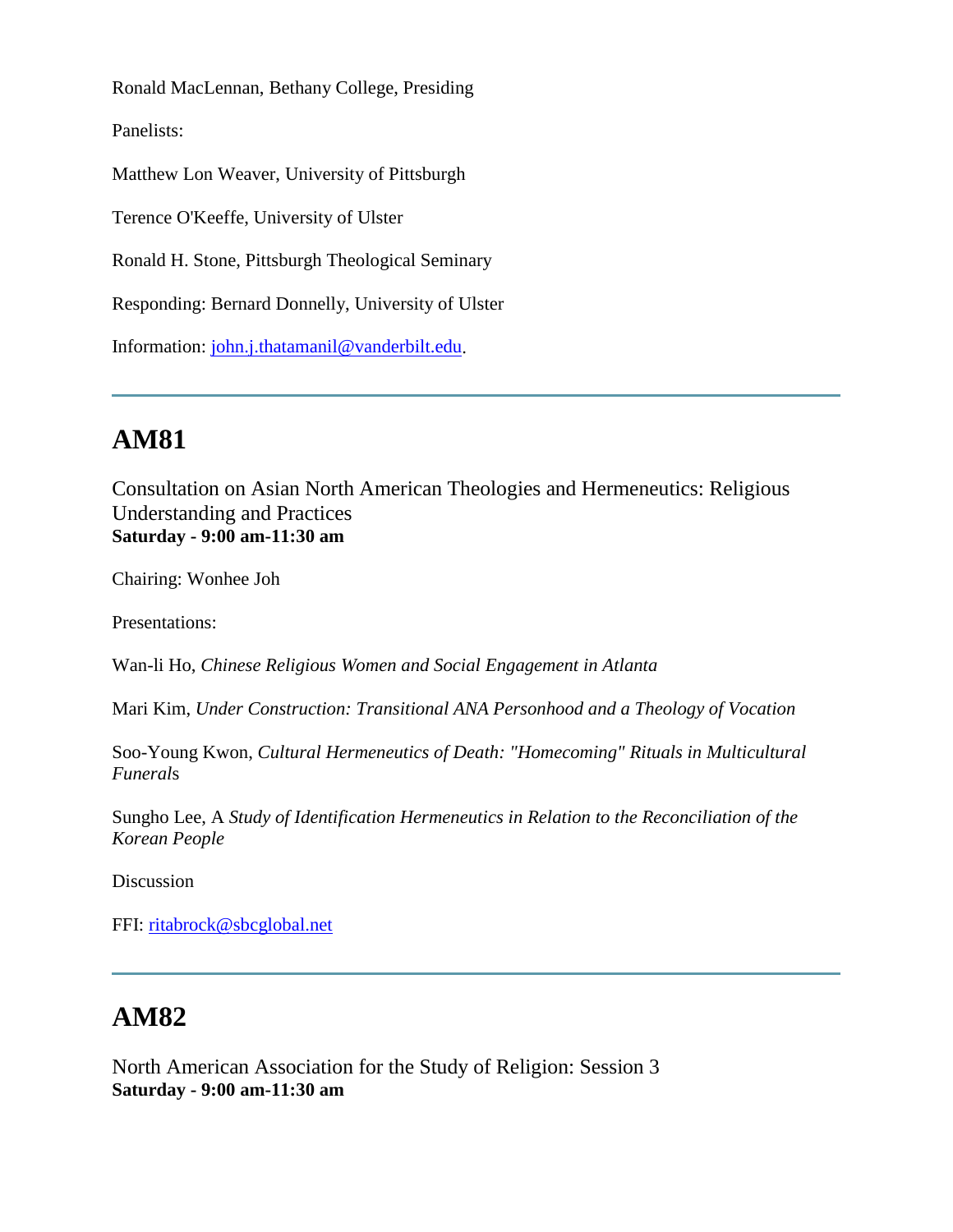Theme: *Expert Witnessing by Religion Scholars in US Courts: What Are We Doing and Who Are We Working For?*

Winnifred Sullivan, Presiding

# **AM83**

The Art/s of Interpretation Group II **Saturday - 9:00 am-11:30 am**

Eric Bain-Selbo, Lebanon Valley College, Presiding

Gerald Larson, Indiana University

*"A Beautiful Sunset Mistaken for a Dawn": Some Reflections on India Studies, Religious Studies, and the Modern University*

Access a copy of this paper at [www.vcsun.org/~cummings/arts.html.](http://www.vcsun.org/~cummings/arts.html)

Respondents:

Barbara Holdrege, University of California, Santa Barbara

David L. Haberman, Indiana University

Paul Muller-Ortega, University of Rochester

For more information about the Art/s of Interpretation Group visit the website above or contact Eric Bain-Selbo at 1-717-867-6133 or [selbo@lvc.edu.](mailto:selbo@lvc.edu) This year's session is sponsored by Lebanon Valley College.

#### **AM84**

Karl Barth Society of North America **Saturday - 9:00 am-11:30 am**

Theme: *Colin Gunton in Memoriam*

Papers in tribute to his work. Presenters to be announced.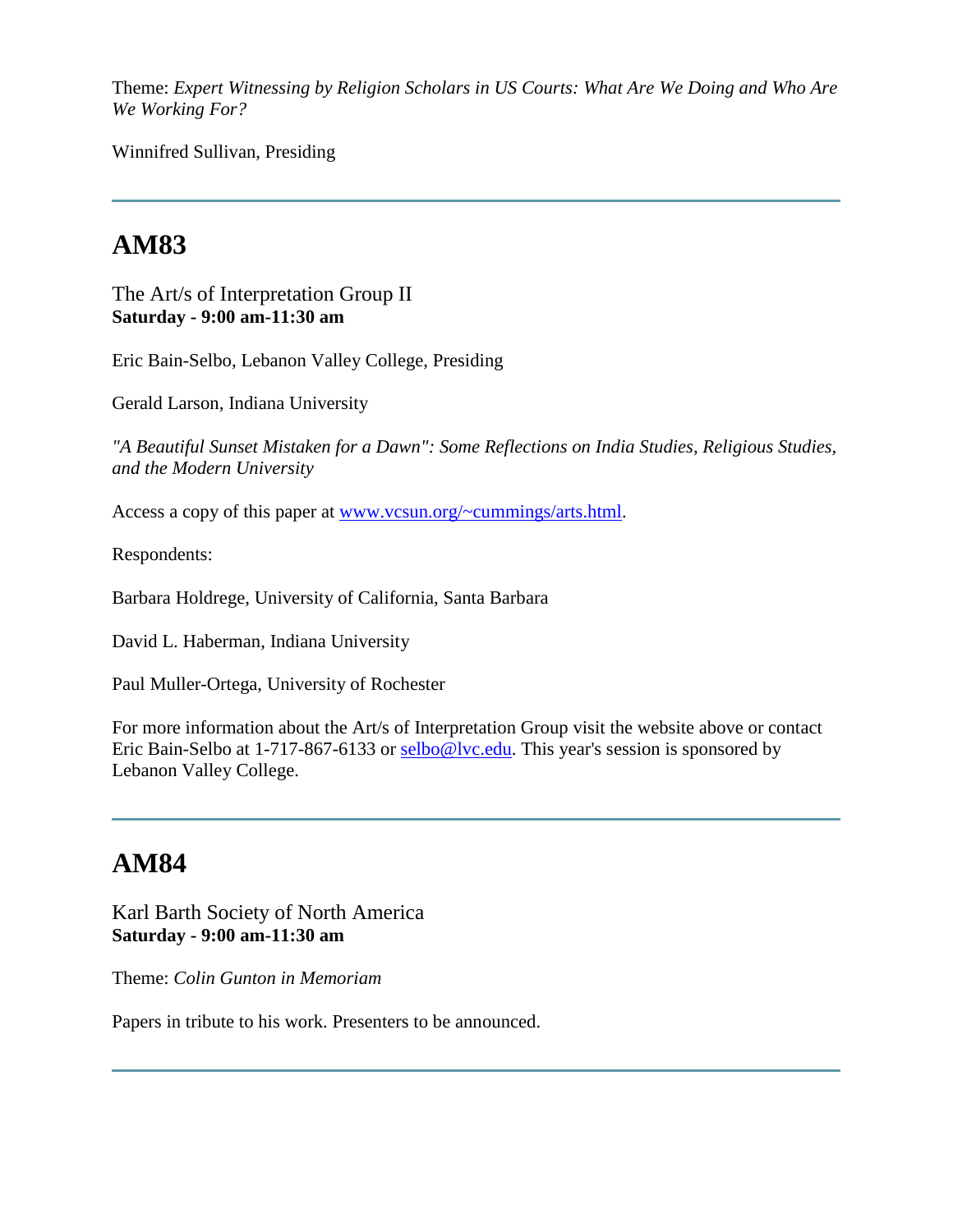Society for Buddhist Christian Studies **Saturday - 9:00 am-11:30 am**

Theme: *Overcoming Greed: Buddhists in a Consumeristic Culture*

Panelists:

Kenneth Kraft, Lehigh University

David Barnhill, University of Wisconsin, Oshkosh

Judith Simmer-Brown, Naropa University

Respondent: Paul Knitter, Emeritus, Xavier University

## **AM86**

Polanyi Society: Science, Religion and Reality **Saturday - 9:00 am-11:30 am**

Theme: *Polanyi Society: Science, Religion and Reality*

Anthony Clark, University of St. Andrews

*Polanyi on Religion*

Walter Mead, Illinois State University

*The Tacit and the Unknowable: The Bearing of Each upon Faith and Knowing*

Aaron Milavec, University of Victoria

*Polanyi's Epistemology of Discovery as Applied to Science, Religion, and Astrology*

Moderator: Phil Mullins, Missouri Western State College

Additional information: [www.mwsc.edu/orgs/polanyi/](http://www.mwsc.edu/orgs/polanyi/) or [moleski@canisius.edu.](mailto:moleski@canisius.edu)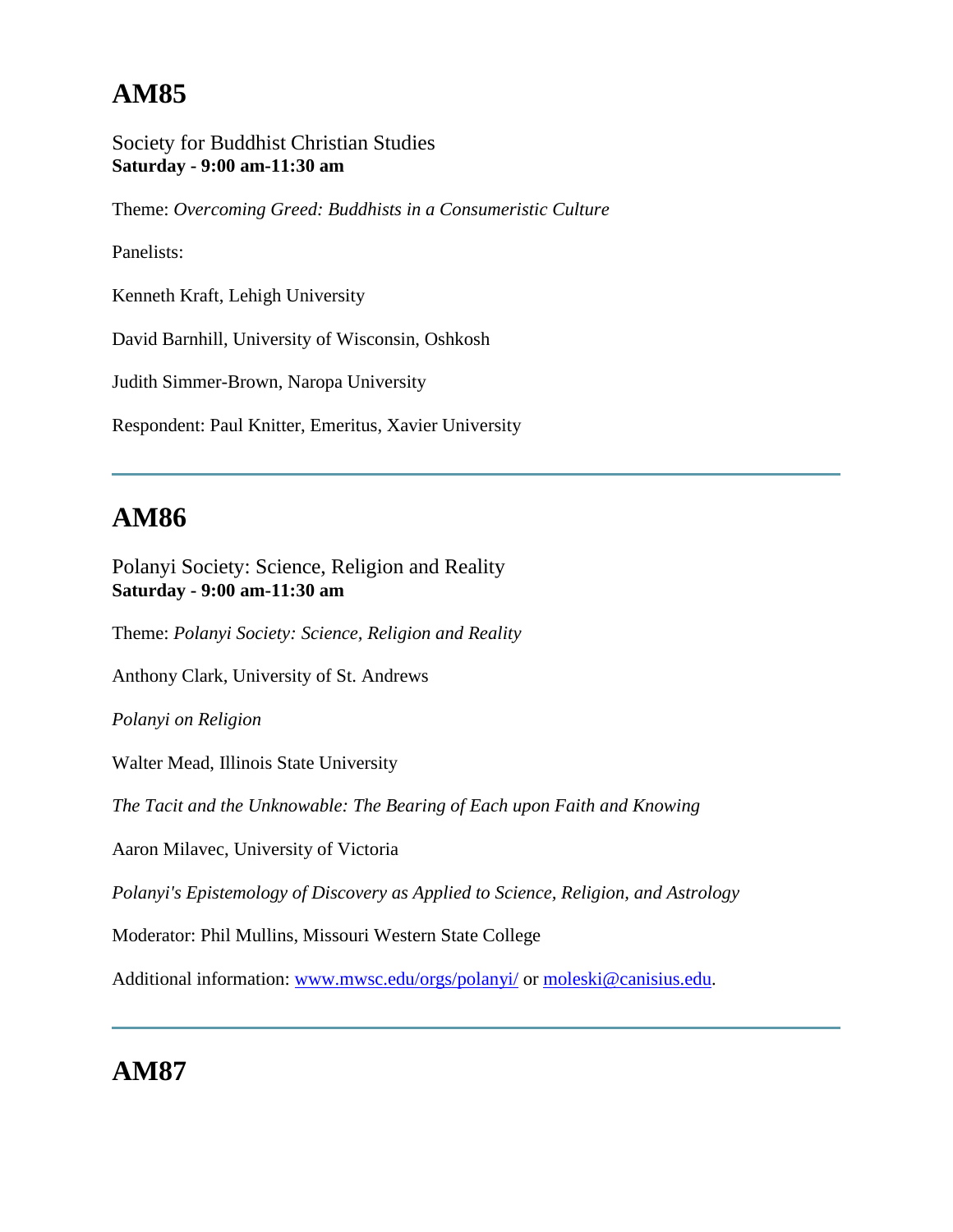#### Culture and Religious Theory Group **Saturday - 9:00 am-11:30 am**

Clayton Crockett, University of Central Arkansas, and Jeffrey W. Robbins, Lebanon Valley College, Presiding

Theme: *The Religious Turn in Culture and Theory*

Panelists:

Gianni Vattimo, University of Turin

John D. Caputo, Villanova University

Gregg Lambert, Syracuse University

Philip Goodchild, University of Nottingham For information, contact Clayton Crockett at [cvcrock@bellatlantic.net](mailto:cvcrock@bellatlantic.net) or Jeffrey W. Robbins at [robbins@lvc.edu.](mailto:robbins@lvc.edu)

#### **AM88**

La Comunidad **Saturday - 9:00 am-11:30 am**

### **AM89**

Association of Practical Theology **Saturday - 9:00 am-11:30 am**

Theme: *What's the Place of Practical Theology? Institutional and Professional Aspects*

Bonnie Miller-McLemore, Vanderbilt University, Presiding

An exploration of past and contemporary influences on practical theology and its distinctive contributions to theological education.

Panel:

Don Browning, University of Chicago

Elizabeth M. Bounds, Emory University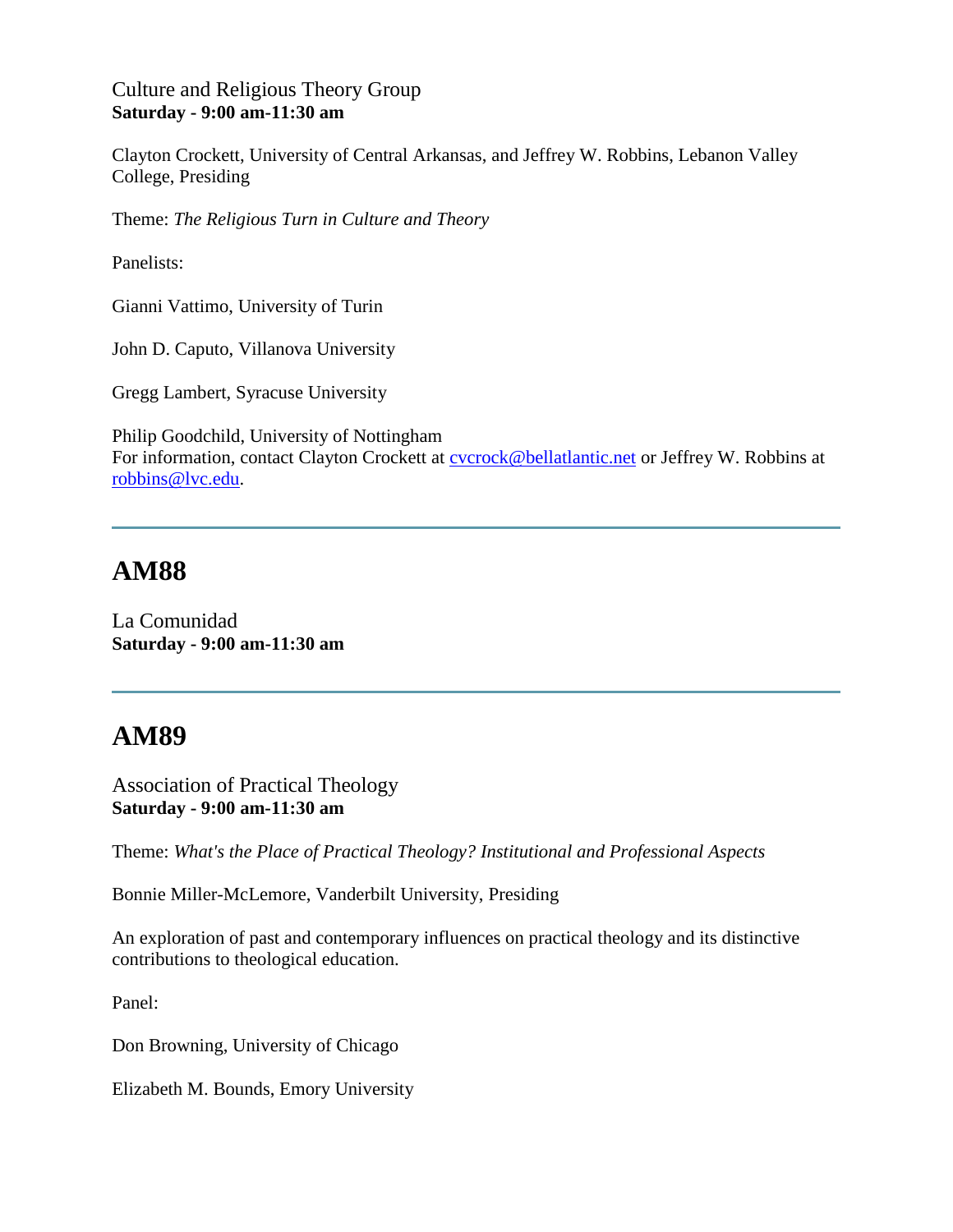Craig Dykstra, Lilly Endowment, Inc.

Dale Andrews, Louisville Presbyterian Theological Seminary

11:00 Business Session

James Nieman, Wartburg Seminary, Presiding

For additional information, contact Karen-Marie Yust, [kmyust@cts.edu,](mailto:kmyust@cts.edu) or Bonnie Miller-McLemore, [bonnie.miller-mclemore@vanderbilt.edu.](mailto:bonnie.miller-mclemore@vanderbilt.edu)

#### **AM90**

#### Theological Liberalism **Saturday - 9:00 am-11:30 am**

This session seeks to explore issues and ideas relevant to theological liberalism. All are welcome. Following the papers, we will invite discussion as to whether, and in what form, the legacies of theological liberalism might continue to inform theological practice and method in the twenty-first century.

Program:

Introduction: J'annine Jobling, Liverpool Hope University College

Gareth Jones, Canterbury Christ Church

*"I Haven't an Aquinas Map": Modernism and the Recurring Themes of Anglican Theology*

Michael H. Montgomery, Chicago Theological Seminary

*Liberal Theology as Contextual Theology: Lessons from Congregations for Theologians*

Heidi Gehman, Hartford Seminary

*Moving Beyond the Traditional Canon: A Case Study on Moral Change in the Thought of Iris Murdoch*

William Schweiker, University of Chicago

*Responsibility and Theological Humanism*

Additional information: J'annine Jobling, [joblinj@hope.ac.uk.](mailto:joblinj@hope.ac.uk)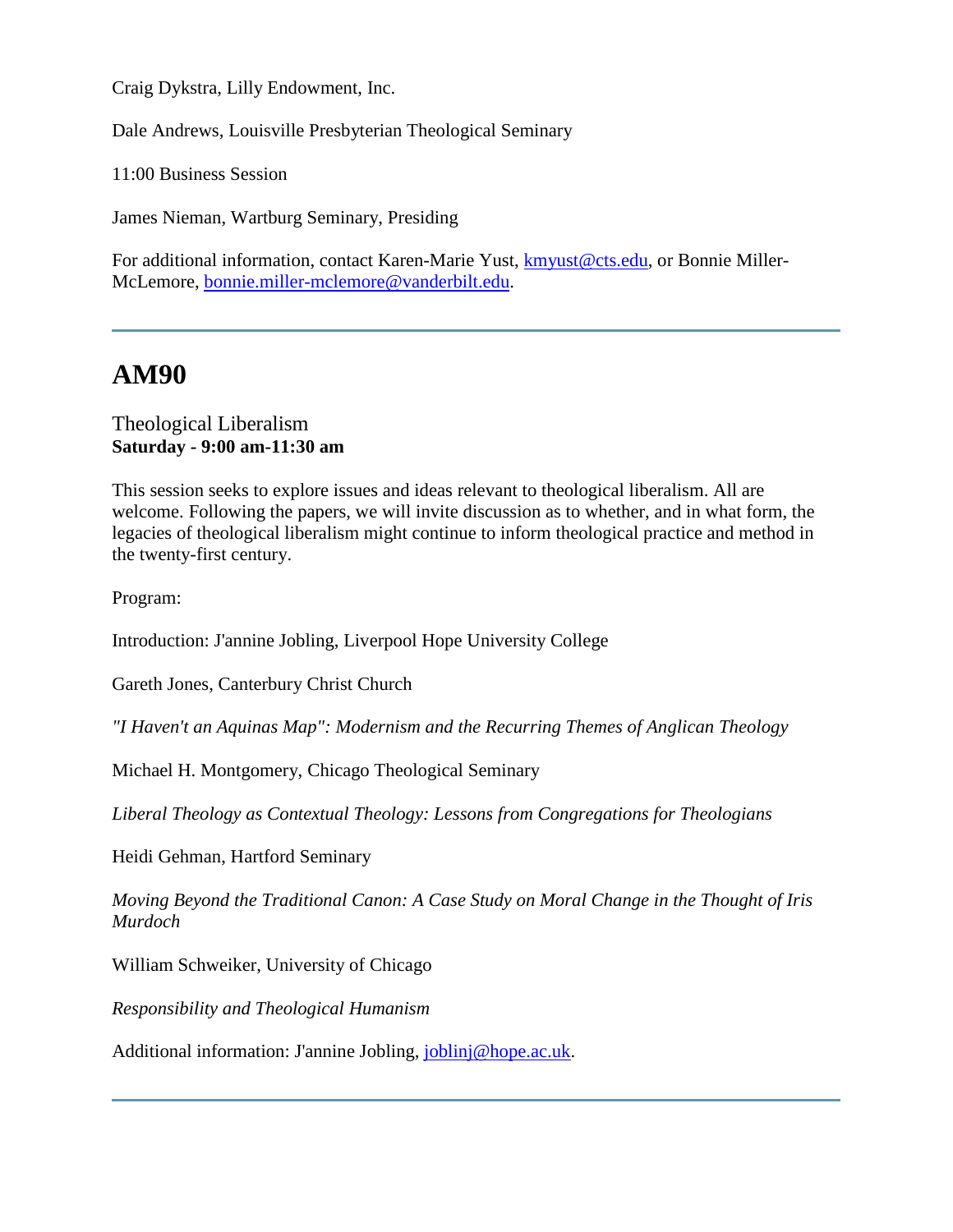#### North American Hindu Association of Dharma Studies **Saturday - 9:00 am-11:30 am**

The North American Association of Dharma Studies will convene a panel session on the theme War, Violence, and the Search for Liberation: Perspectives from the Dharma Traditions. The panelists will include Chris Chapple (Loyola Marymount University), Gerald Larson (Indiana University), Graham Schweig (Christopher Newport University), and Helen Crovetto. C. Mackenzie Brown (Trinity University) will preside. This session seeks to present both the convergence and divergence among the dharma traditions on what constitutes legitimate or illegitimate uses of violence. The panel will consider from the perspective of a particular system the possibility of a relationship between existential freedom and eschatological liberation; whether ultimate liberation requires existential emancipation, and if so, can that emancipation be fought for by violent means.

Contact: Rita D. Sherma, [rita.sherma@cgu.edu.](mailto:rita.sherma@cgu.edu)

#### **AM92**

Quaker Theological Discussion Group **Saturday - 9:00 am-11:30 am**

Theme: *Martin Luther King, Jr., and the Quakers*

Moderator, Paul Anderson

Howard Macy, George Fox University

*Aspects of Prayer and Spirituality*

Lonnie Valentine, Earlham School of Religion

*Aspects of Peace Work and Social Concern*

Responses

#### **AM93**

United Methodist - Women of Color Scholars Meeting **Saturday - 9:00 am-11:30 am**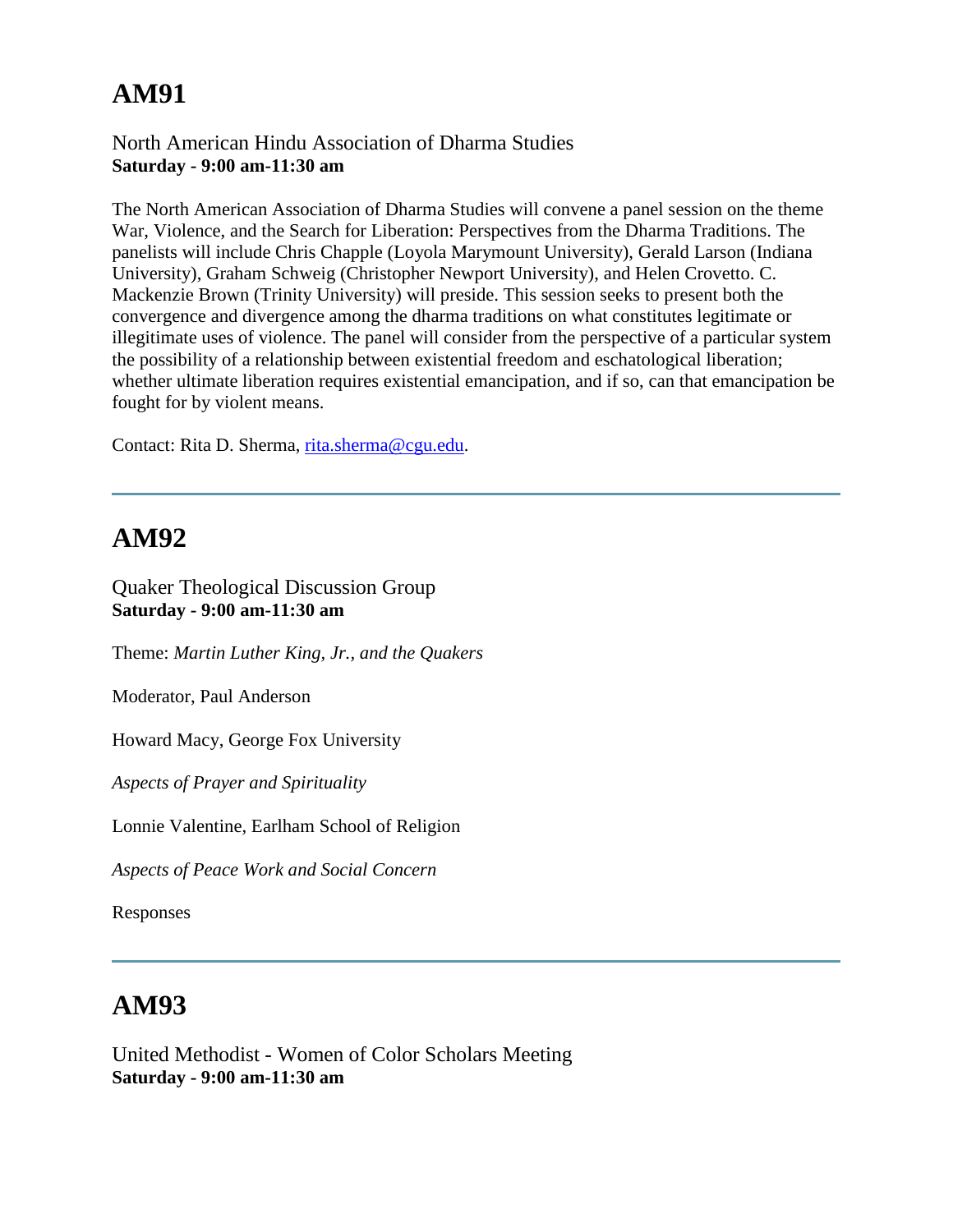Mennonite Scholars and Friends Forum **Saturday - 9:00 am-11:30 am**

Loren Johns, Associated Mennonite Biblical Seminary, Presiding

Theme: *(How) Should Christian Academics Serve the Church in Their Scholarship? Opportunities and Responsibilities*

9:00 Gerald Gerbrandt, Canadian Mennonite University

9:15 Brenda Martin Hurst, Eastern Mennonite University

*Hazards and Challenges*

9:30 Ben Ollenburger, Associated Mennonite Biblical Seminary

9:45 Elaine Swartzentruber, Wake Forest University

Responses

10:00 Jo-Ann Brant, Goshen College

10:07 J. Denny Weaver, Bluffton College

Discussion

#### **AM95**

Theology for the Presbyterian Church (U.S.A.) **Saturday - 9:00 am-11:30 am**

Presbyterian Church (U.S.A.) pastors and scholars are invited to this meeting dedicated to doing theology for the sake of the church. Focus: Confessing One Holy Catholic and Apostolic Church. Background text: Nicene Creed. Further information: Charles Wiley, Office of Theology and Worship, 1-888-728-7228 x5734; [cwiley@ctr.pcusa.org.](mailto:cwiley@ctr.pcusa.org)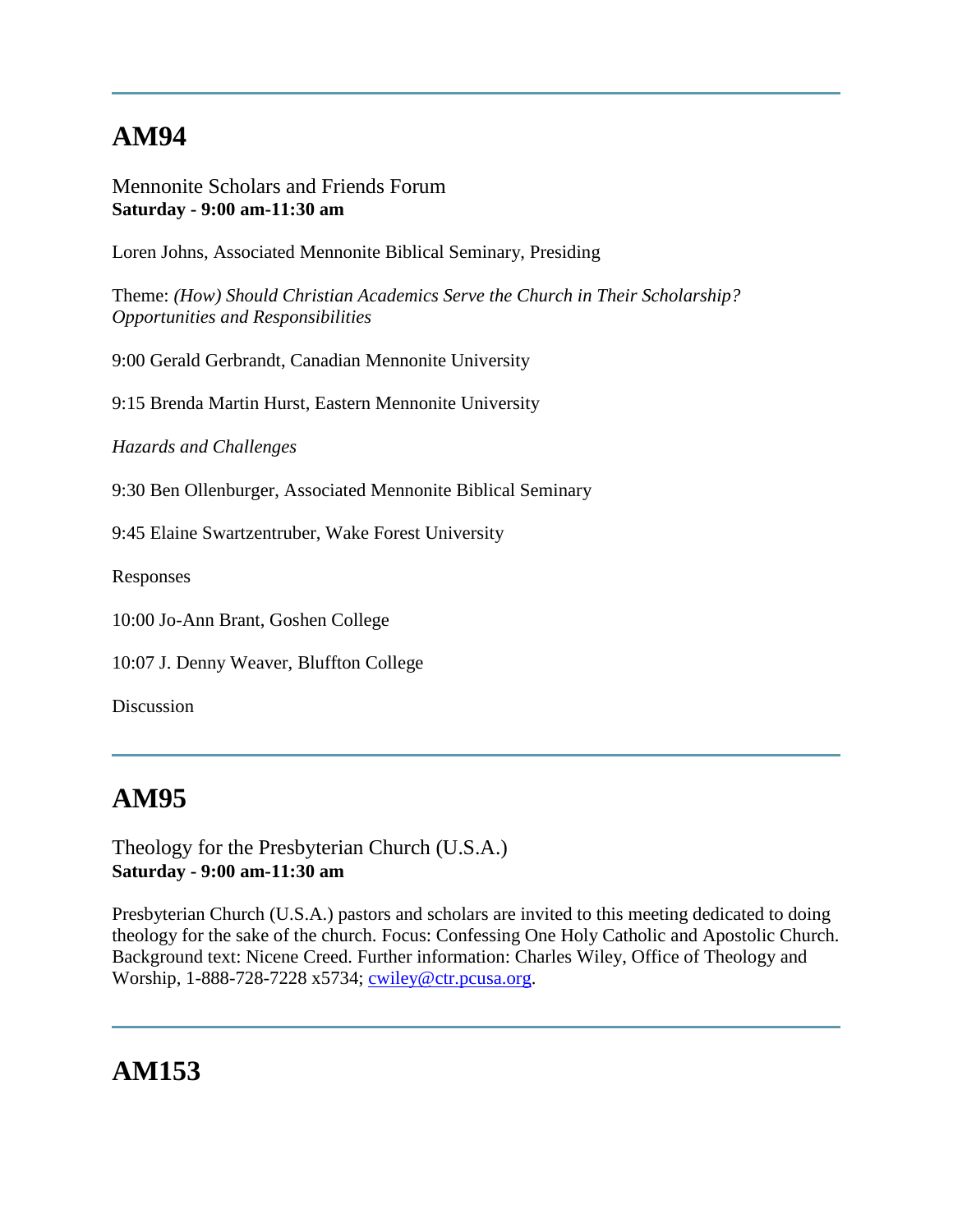#### Women, Theology & Film **Saturday - 9:00 am-11:30 am**

This is a new group of based on international scholars researching in the interdisciplinary fields of feminist theology, women's studies and feminist film theory. There will be a panel of 4 papers with discussion as well as refreshments and time to share ideas at the end.

Sue Yore and Gaye Ortiz presiding

9:00 Rose Tekel, *The Re-Definition of Women and Religion in the Post-Colonial Films of Deepa Mehta*

9:30 Melissa Conroy, *Alice Does: Seeing Female Desire in* Eyes Wide Shut

10:00 Arnfríäur Guämundsdóttir, *Female Christ Figures in Films: A Feminist Critical Analysis of* Breaking the Waves *and* Dead Man Walking

10:30 Ulrike Vollmer, *Close-Up versus Distance: Agnès Merlet's* Artemisia *and Sally McFague's* Loving Look

11:00 Refreshments

For additional information contact Sue Yore, [s.yore@yorksj.ac.uk.](mailto:s.yore@yorksj.ac.uk)

### **AM242**

Meeting of the Forum on Religion and Ecology **Saturday - 9:00 am-11:30 am**

#### **AM250**

Theology and Ethics Colloquy **Saturday - 9:00 am-11:30 am**

### **AM260**

Association for Wisdom Education Informational Meeting and Reception **Saturday - 9:00 am-12:45 pm**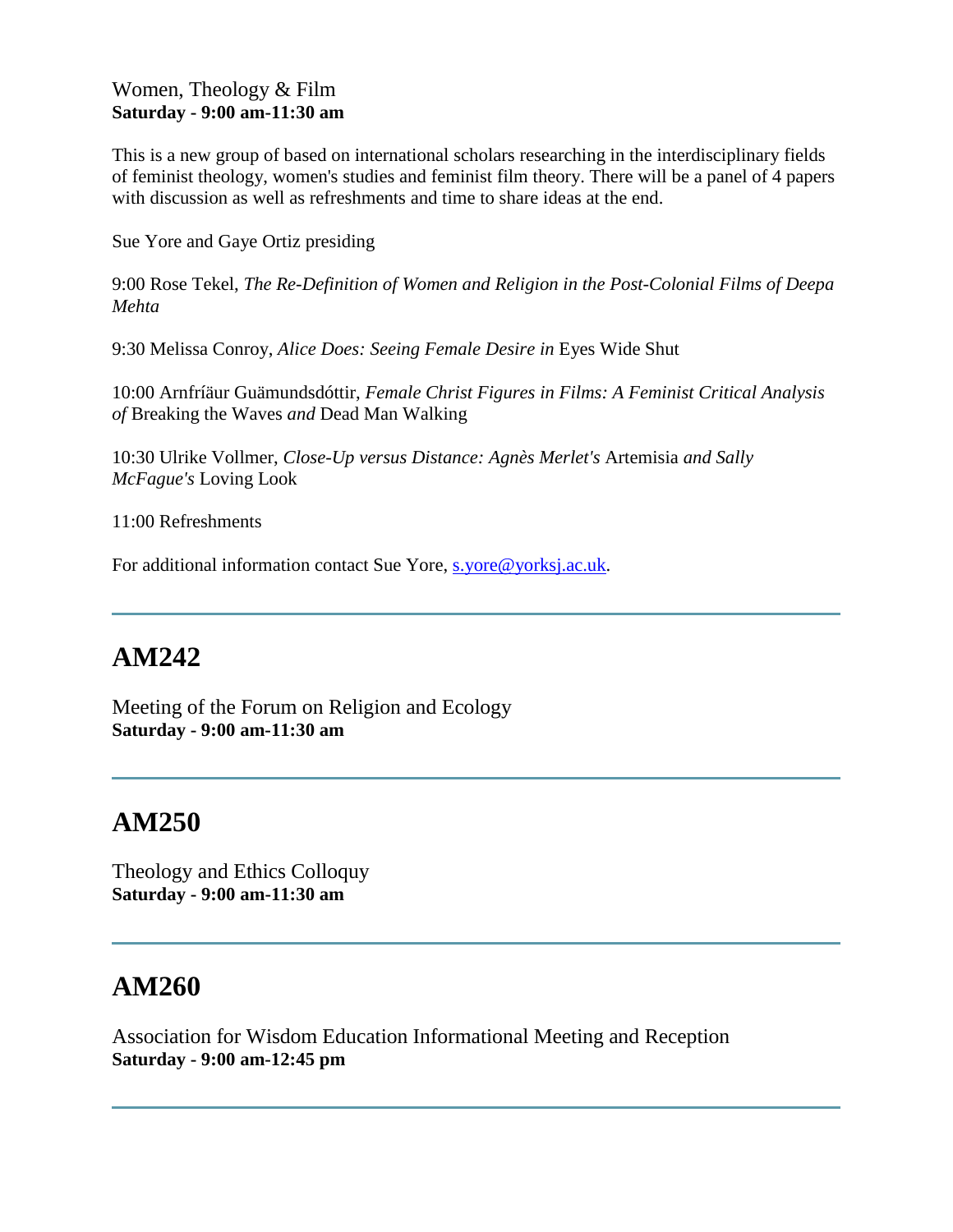The Association for Case Teaching **Saturday - 9:00 am-11:30 am**

## **AM272**

Colloquium on Violence and Religion **Saturday - 9:00 am-11:30 am**

### **AM234**

Open and Relational Theologies **Saturday - 11:00 am-1:00 pm**

### **AM96**

CWS Editorial Board Luncheon: Invitation Only **Saturday - 11:45 am-12:45 pm**

### **AM97**

Graduate Theological Union Alumni/ae Luncheon **Saturday - 11:45 am-12:45 pm**

# **AM98**

Culture and Religion Editorial Board Meeting **Saturday - 11:45 am-12:45 pm**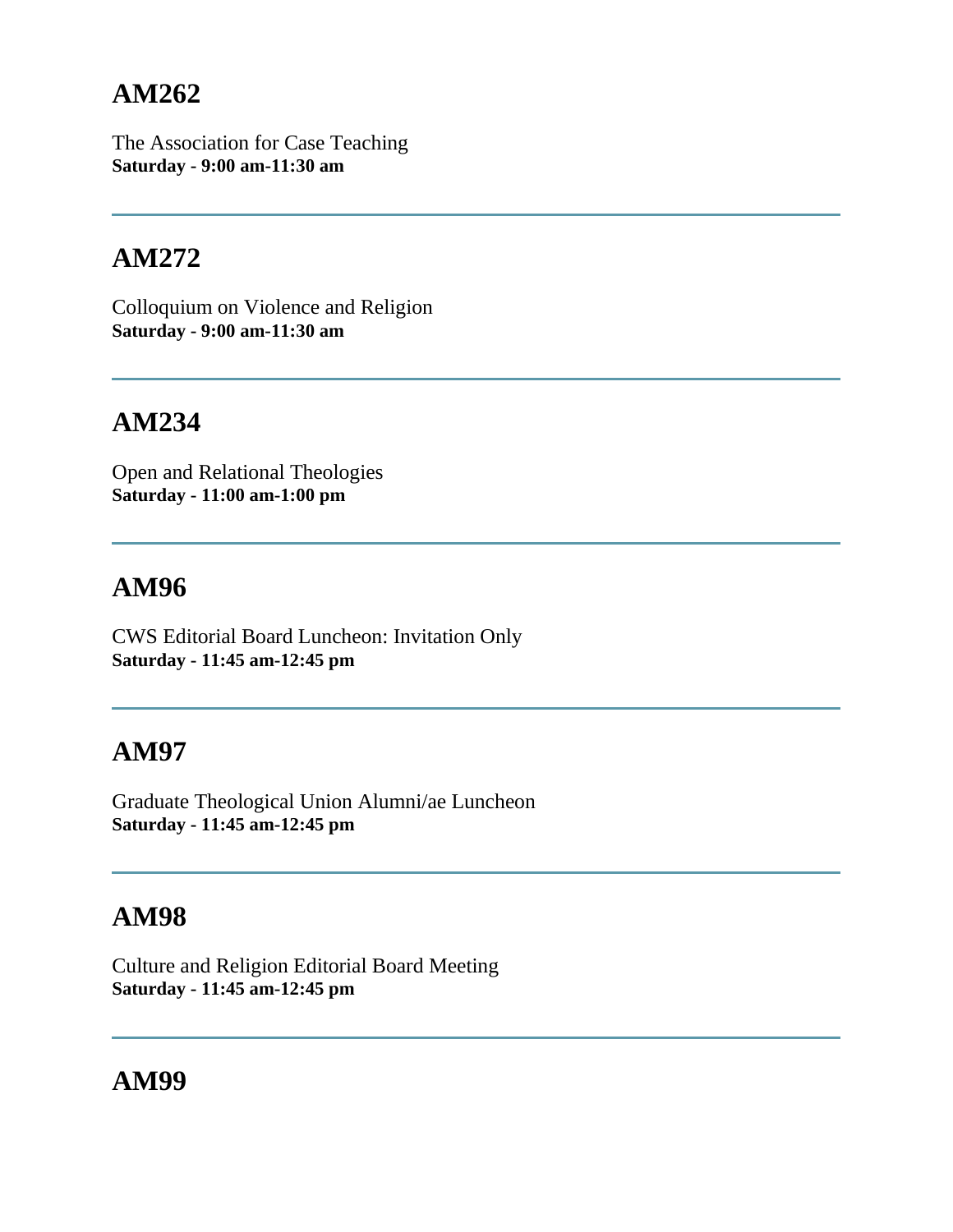United Methodist - Women of Color Scholars Meeting **Saturday - 4:00 pm-8:30 pm**

# **AM100**

Center for the Study of Religion and American Culture **Saturday - 4:00 pm-8:30 pm**

Members are invited to attend a reception highlighting the work of various centers engaged in the academic study of religion in the US.

# **AM101**

Programs for the Theological Exploration of Vocation Reception **Saturday - 4:00 pm-6:30 pm**

# **AM103**

College Theology Society Board Meeting **Saturday - 4:00 pm-8:30 pm**

# **AM104**

Science and Religion Hospitality Event **Saturday - 4:00 pm-11:00 pm**

The Zygen Center for Religion and Science (ZCRS), the Center for Theology and the Natural Sciences (CTNS), and the Institute on Religion in an Age of Science (IRAS), invite you for refreshments and conversation on issues of the relation betwen science and religion, and on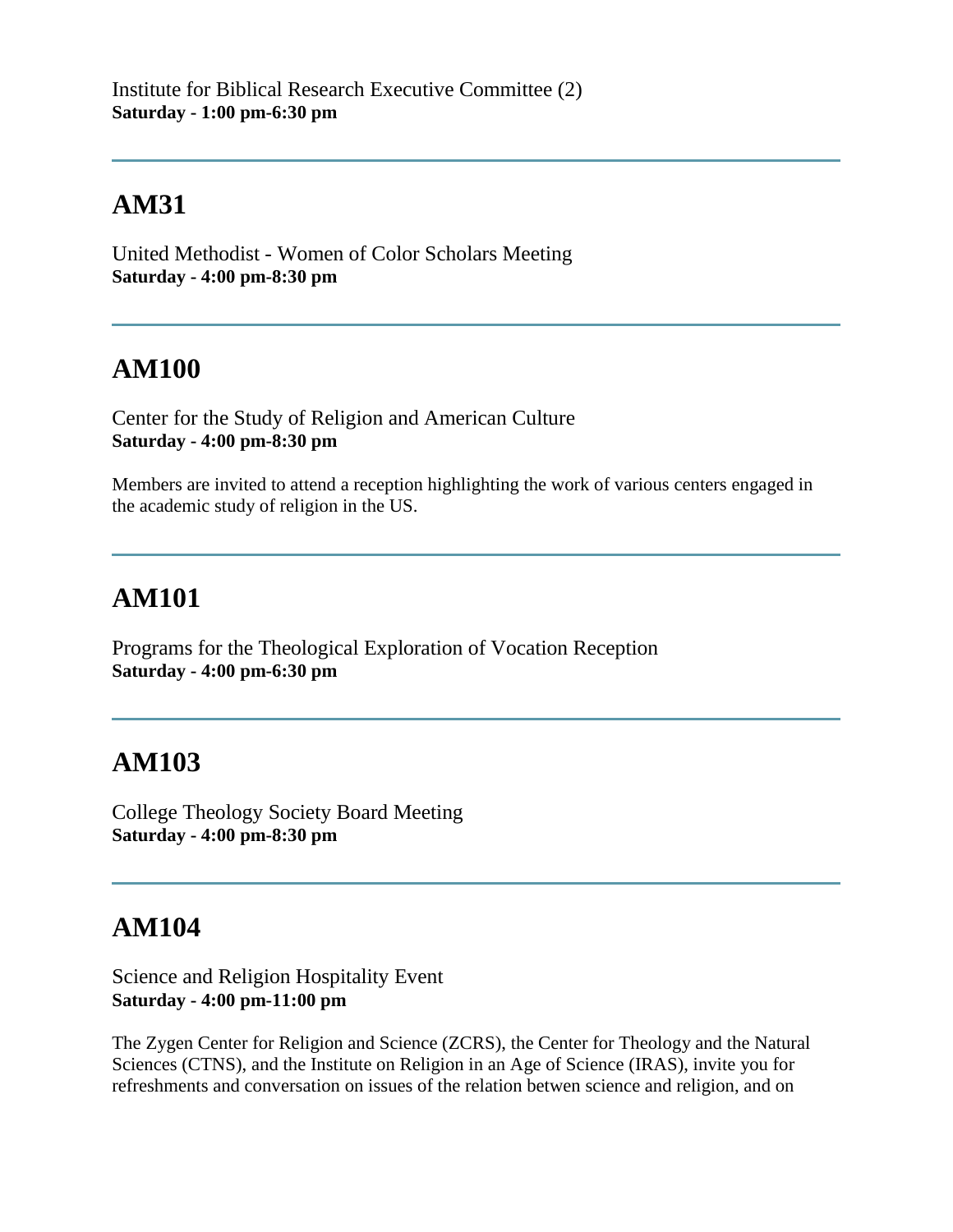events related to this dialogue. Center presentations at 8 p.m. For additional information, contact [albright1@aol.com.](mailto:albright1@aol.com)

# **AM106**

The Fund for Theological Education Reception to Honor Current and Former FTE Fellows **Saturday - 5:00 pm-6:30 pm**

# **AM105**

Society of Christian Philosophers (I) **Saturday - 6:30 pm-8:30 pm**

Book Discussion:

Merold Westphal, *Overcoming Onto-Theology: Toward a Postmodern Christian Faith* (Fordham University Press)

Chair: James K. A. Smith, Calvin College

Panel:

Merold Westphal, Fordham University

Walter Lowe, Emory University

Peters Ochs, University of Virginia

# **AM107**

Blackwell Publishing Reception **Saturday - 6:30 pm-8:30 pm**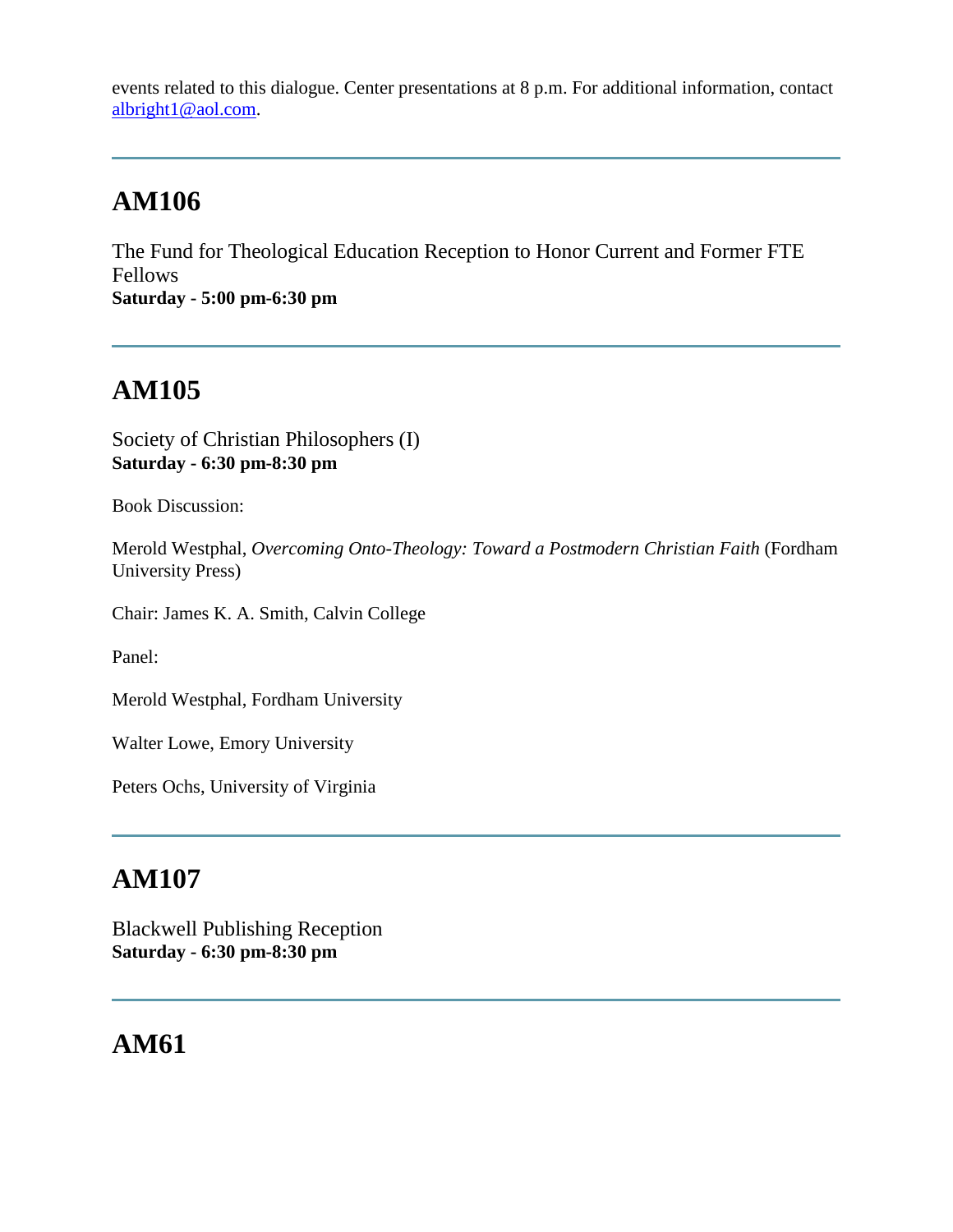#### The Niebuhr Society Annual Meeting **Saturday - 7:00 pm-8:30 pm**

Presiding: Max L. Stackhouse, Princeton Theological Seminary

Keynote Address: Langdon Gilkey, University of Chicago, Emeritus

Theme: *Reinhold Niebuhr's Relevance Today: Questions and Affirmations*

Respondents: Jean Bethke Elstain, The Divinity School, University of Chicago

Peter Paris, Princeton Theological Seminary

Hak Joon Lee, New Brunswick Theological Seminary

Business Meeting: Robin Lovin, Southern Methodist University

# **AM102**

Opening New Doors to Dharma: Outreach Activities and Aspirations among Asian-Based Buddhist Groups in America **Saturday - 7:00 pm-8:30 pm**

Theme: Asian-Based Buddhist Groups Reaching Out to Americans: Experiences and Challenges

Co-presiders: Carleton Dallery, Won Institute of Graduate Studies, and Cho Eun-Su, University of Michigan

Panelists:

Bill Aiken, Soka Gakkai International

Bokin Kim, Won Institute of Graduate Studies

Ryuei Michael McCormick, Nichiren Buddhist Temple of San Jose

Ven. Dr. Yifa, Greater Boston Buddhist Cultural Center; Fo Guang Shan Monastery; Hsi Lai University

Comments: Richard Seager, Hamilton College

Meeting sponsored by Won Institute of Graduate Studies, Glenside, PA. For additional information regarding this meeting, call Carleton Dallery at 1-610-668-0466 or e-mail [cdallery@earthlink.net.](mailto:cdallery@earthlink.net)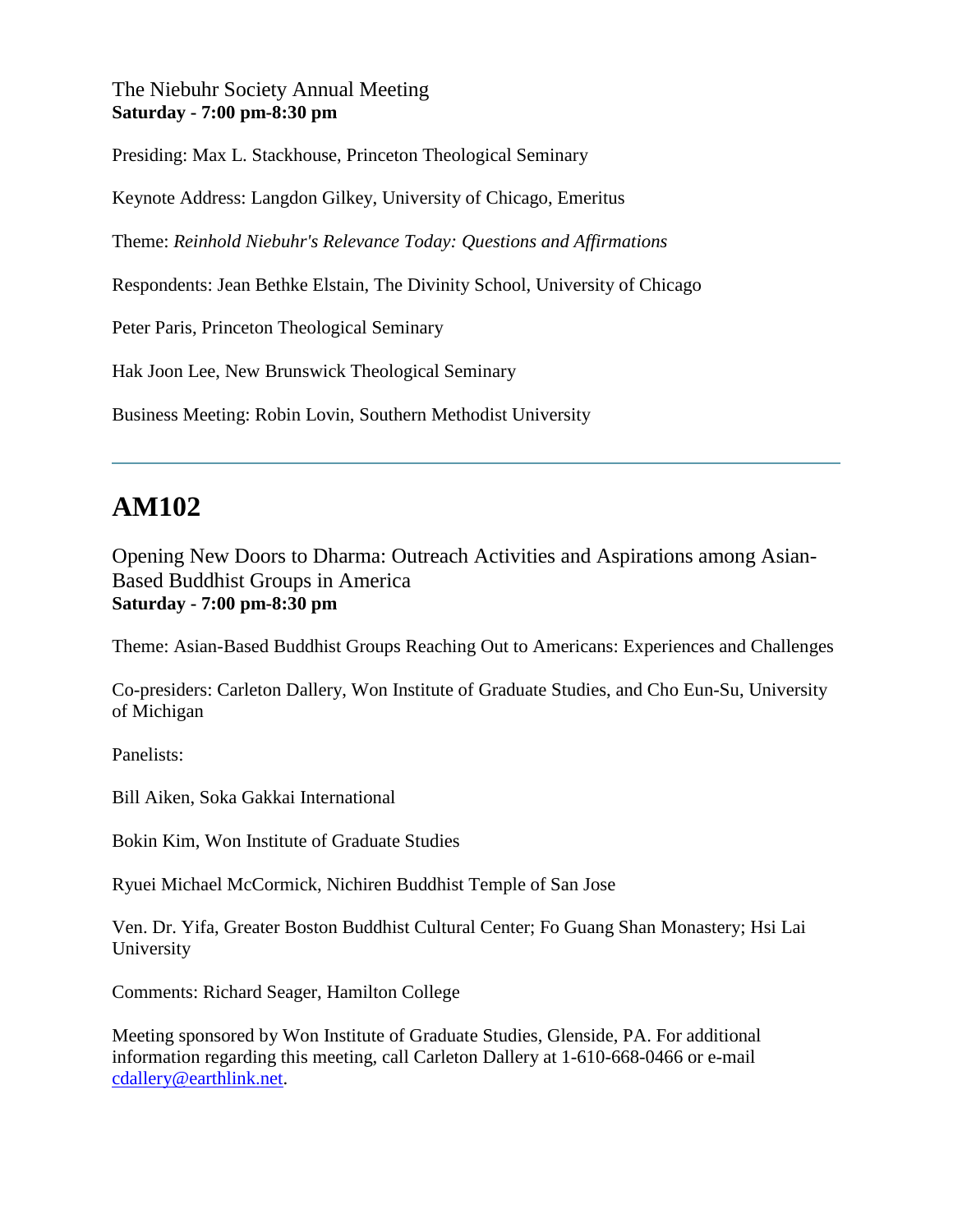Kingswood Books Editorial Board Meeting **Saturday - 7:00 pm-11:00 pm**

### **AM109**

Mercer University Press/Smyth and Helwys Publishing/McAfee School of Theology, Mercer University **Saturday - 7:00 pm-8:30 pm**

#### **AM110**

Louisville Institute Reception **Saturday - 7:00 pm-8:30 pm**

### **AM111**

Walter deGruyter Publishers Reception **Saturday - 7:00 pm-8:30 pm**

### **AM112**

Hispanic Theological Initiative Reception **Saturday - 7:00 pm-8:30 pm**

### **AM113**

Baker Academic and Brazos Press Reception **Saturday - 7:00 pm-11:00 pm**

Authors and friends of Baker Academic and Brazos Press are welcome.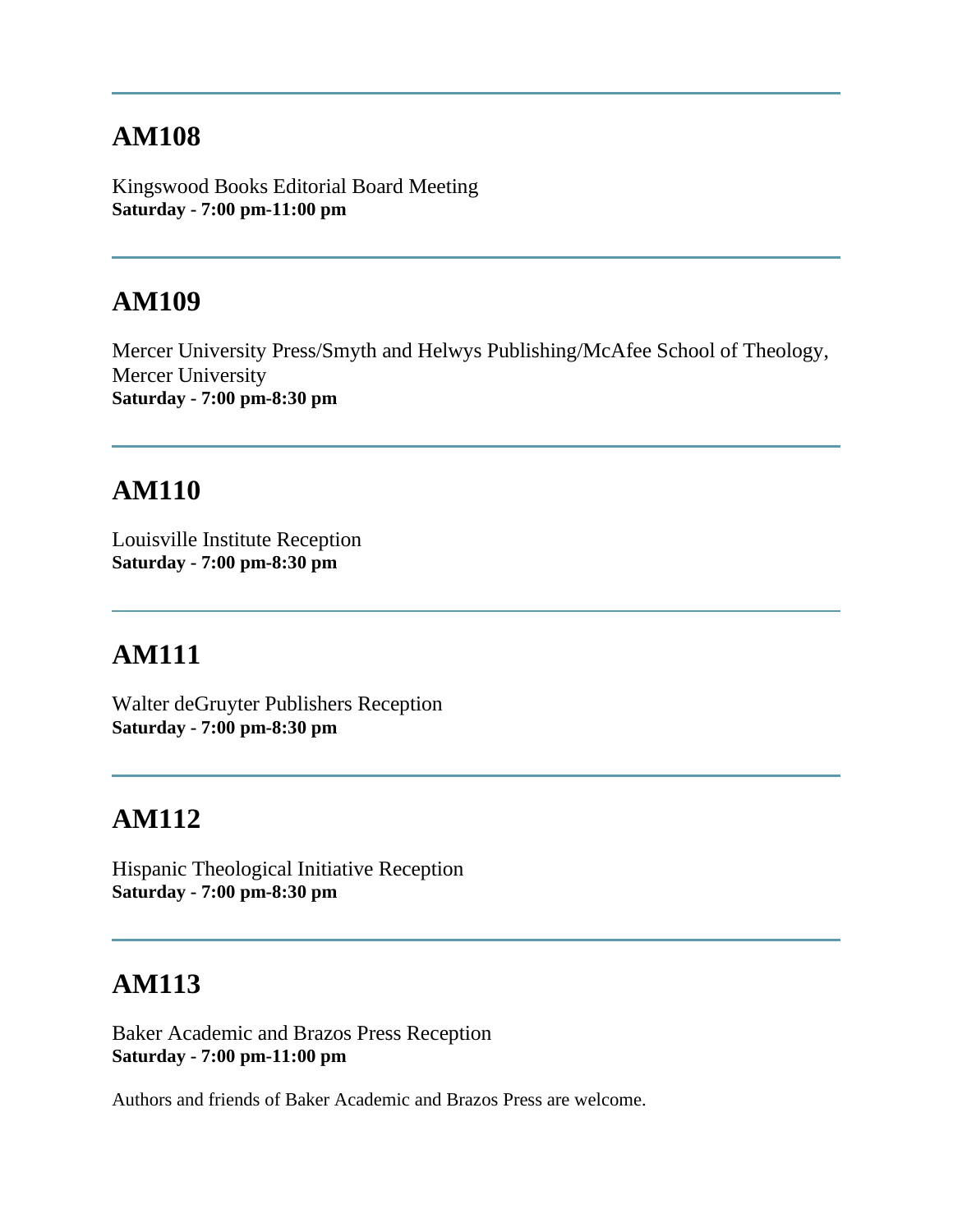Bringham Young University and Friends Reception **Saturday - 7:00 pm-8:30 pm**

# **AM115**

European Society of Women in Theological Research (ESWTR) **Saturday - 7:00 pm-9:30 pm**

7-9:30 pm Hotel – Room Name

Theme: *In Memory of Dorothee Sölle (1929-2003)*

Susanne Scholz, Merrimack College, Presiding

Panelists:

Luise Schottroff, Pacific School of Religion

Sarah Pinnock, Trinity University

Angela Bauer, Episcopal Divinity School

Renate Wind, Fachhochschule Nürnberg

Andrea Bieler, Pacific School of Religion

Beverly W. Harrison, Union Theological Seminary

For additional information regarding this session, e-mail to [susanne.scholz@merrimack.edu.](mailto:susanne.scholz@merrimack.edu)

#### **AM116**

Evangelical Philosophical Society (I) **Saturday - 7:00 pm-10:00 pm**

Theme: The Resurrection of the Son of God, *by N. T. Wright*

Moderator: William Lane Craig, Talbot School of Theology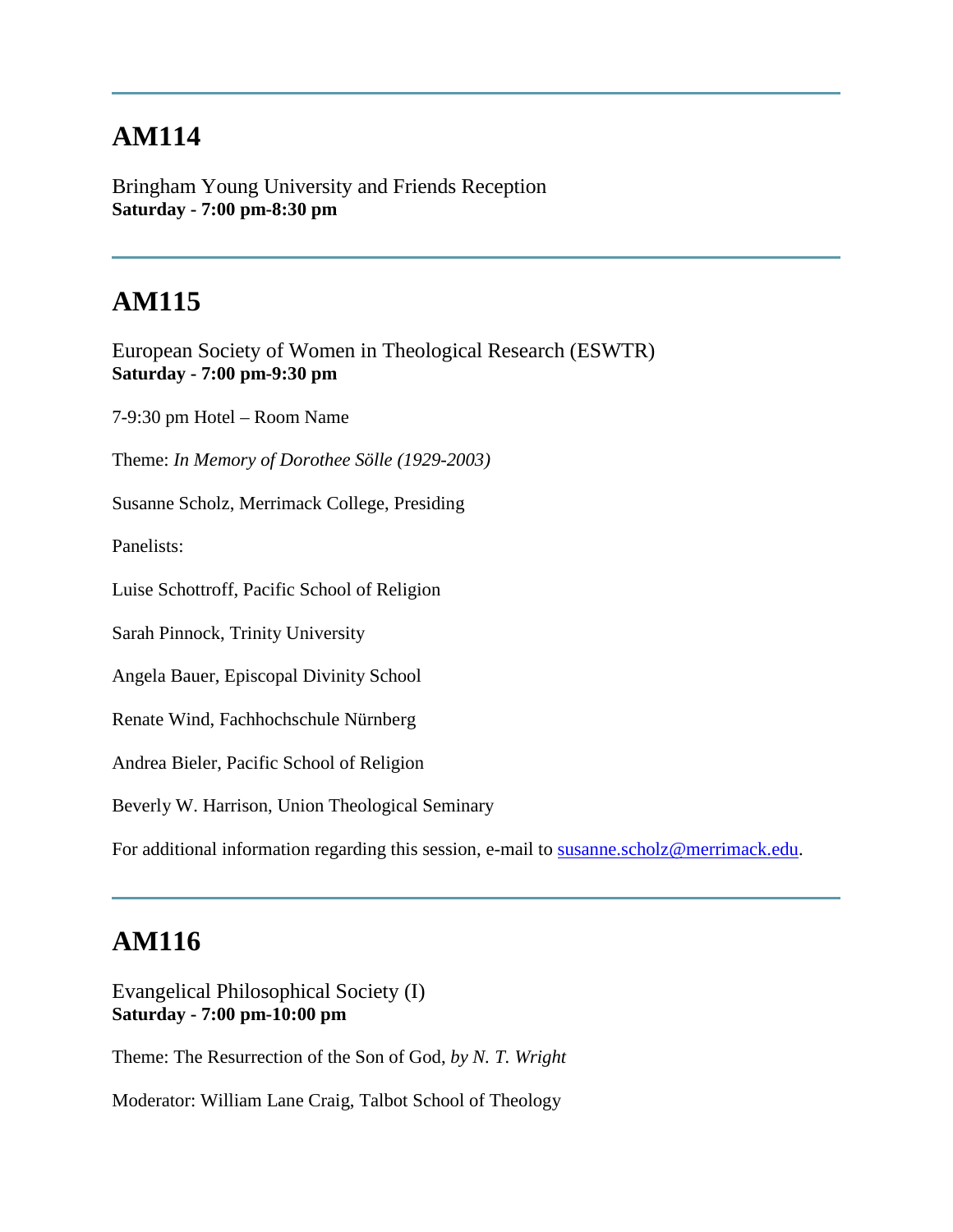Speaker: N. T. Wright, Bishop of Durham Respondents:

John Dominic Crossan, DePaul University

Richard Swinburne, Oxford University

Leander Keck, Yale University

Stephen T. Davis, Claremont McKenna College

Audience discussion to follow.

For further information regarding this session, contact Scott Smith, [scott.smith@truth.biola.edu.](mailto:scott.smith@truth.biola.edu)

# **AM118**

Institute for Ancient Near Eastern and Afroastatic Cultural Research **Saturday - 7:00 pm-8:30 pm**

The theme of this year's IAACR Symposium will be Reading Sacred Texts in a Religiously Plural Global Environment. A roundtable discussion is planned. To view a prospectus for the session please visit the Institute's website [www.iaacr.org.](http://www.iaacr.org/) For additional information please contact Dr. Hugh R. Page, Jr., [hpage@iaacr.org.](mailto:hpage@iaacr.org)

### **AM119**

Presbyterian Scholars Reception **Saturday - 7:00 pm-8:30 pm**

Members of the Presbyterian Church (U.S.A.) and faculty at Presbyterian institutions are invited to this reception to meet and connect with each other. In addition to light refreshments, we hope to find ways to link more closely with one another and with the church—sponsored by the Office Theology of and Worship, Westminster John Knox Press, and Geneva Press. For further information contact Charles Wiley, Office of Theology and Worship; 1-888-728-7228 x5734; [cwiley@ctr.pcusa.org.](mailto:cwiley@ctr.pcusa.org)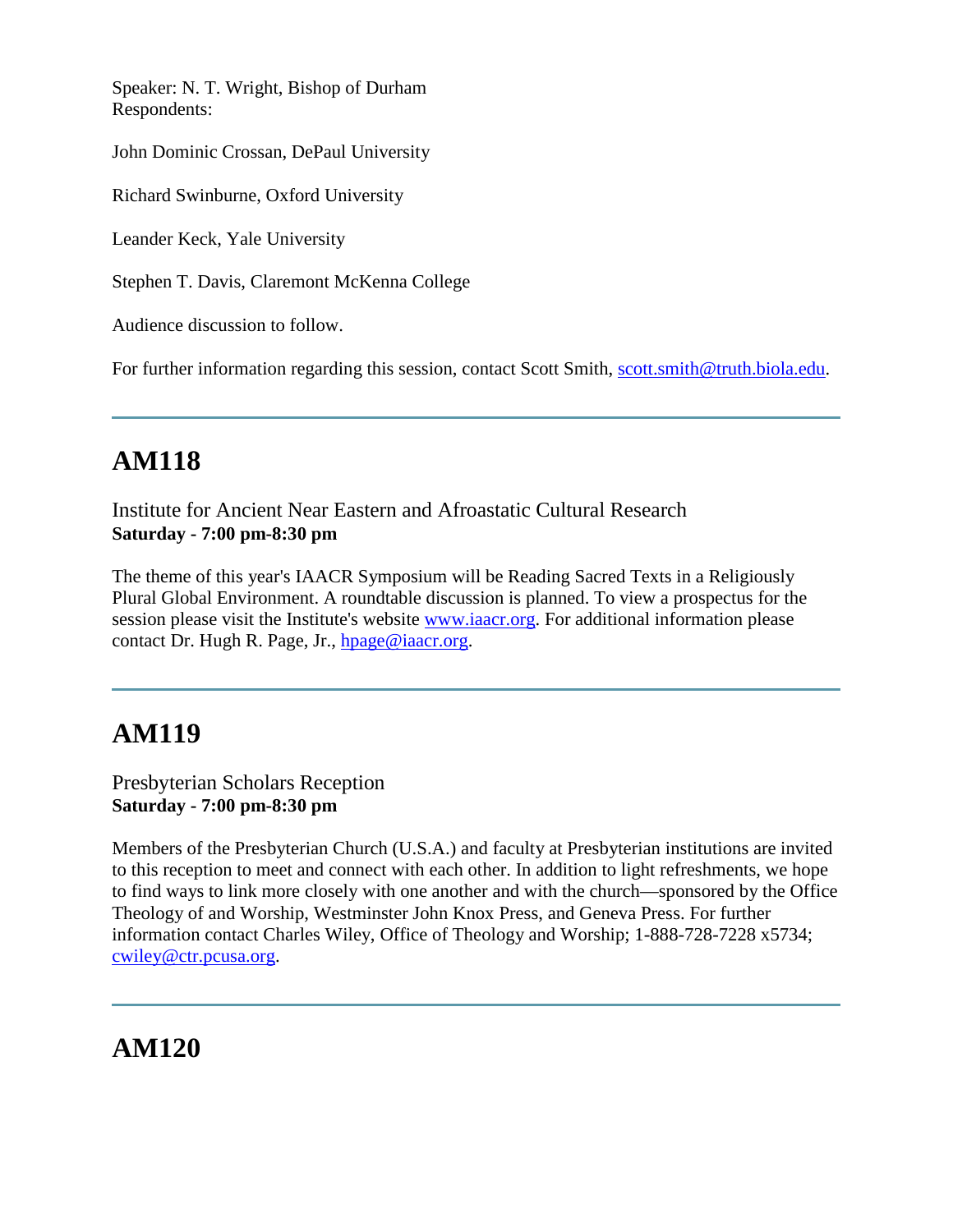University of St. Michael's College Faculty of Theology, and Toronto School of Theology Annual Reception for Friends and Graduates **Saturday - 7:00 pm-8:30 pm**

## **AM166**

Society for Asian and Comparative Philosophy **Saturday - 7:00 pm-8:30 pm**

Theme: *Nagarjuna's Contribution to Buddhist and Modern Thought*

Chair: Lori L. Witthaus, Grand Valley State University

James Powell, Open Source Buddhist Research Institute

*Nagarjuna and the Unreality of Consciousness*

Eric S. Nelson, University of Toledo

*Speaking about Nothing? Language and Emptiness in Heidegger and Nagarjuna*

James Apple, University of Alabama

*Nagarjuna's Philosophy as a Way of Life: Spiritual Exercises and Hadot in All Things Buddhist*

Lori L. Witthaus, Grand Valley State University

*Nagarjuna's Role in Early Buddhist Thought*

#### **AM259**

Reception for Canadian Scholars/WLU Press and CCSR **Saturday - 7:00 pm-8:30 pm**

### **AM261**

Council for a Parliament of the World's Religions **Saturday - 7:00 pm-8:30 pm**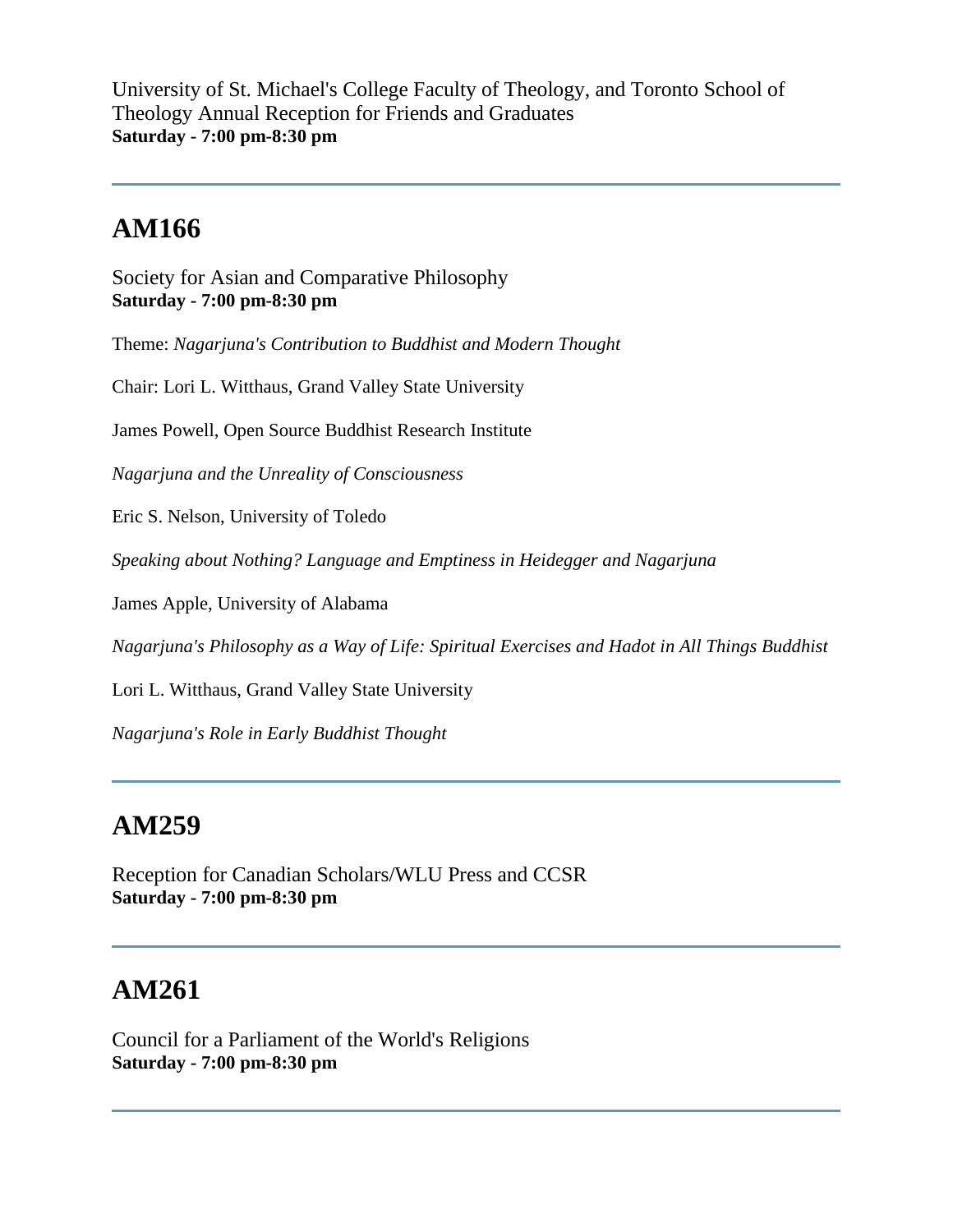The Catholic University of America School of Theology and Religious Studies Reception **Saturday - 7:00 pm-8:30 pm**

#### **AM121**

Wabash Center Reception **Saturday - 8:00 pm-10:00 pm**

### **AM122**

Johns Hopkins University Reception **Saturday - 9:00 pm-11:00 pm**

# **AM123**

W. F. Albright Institute Reception for Alumni and Friends **Saturday - 9:00 pm-11:00 pm**

# **AM124**

ATS Reception **Saturday - 9:00 pm-11:00 pm**

# **AM125**

Smyth & Helwys Commentary Editorial Board **Saturday - 9:00 pm-11:00 pm**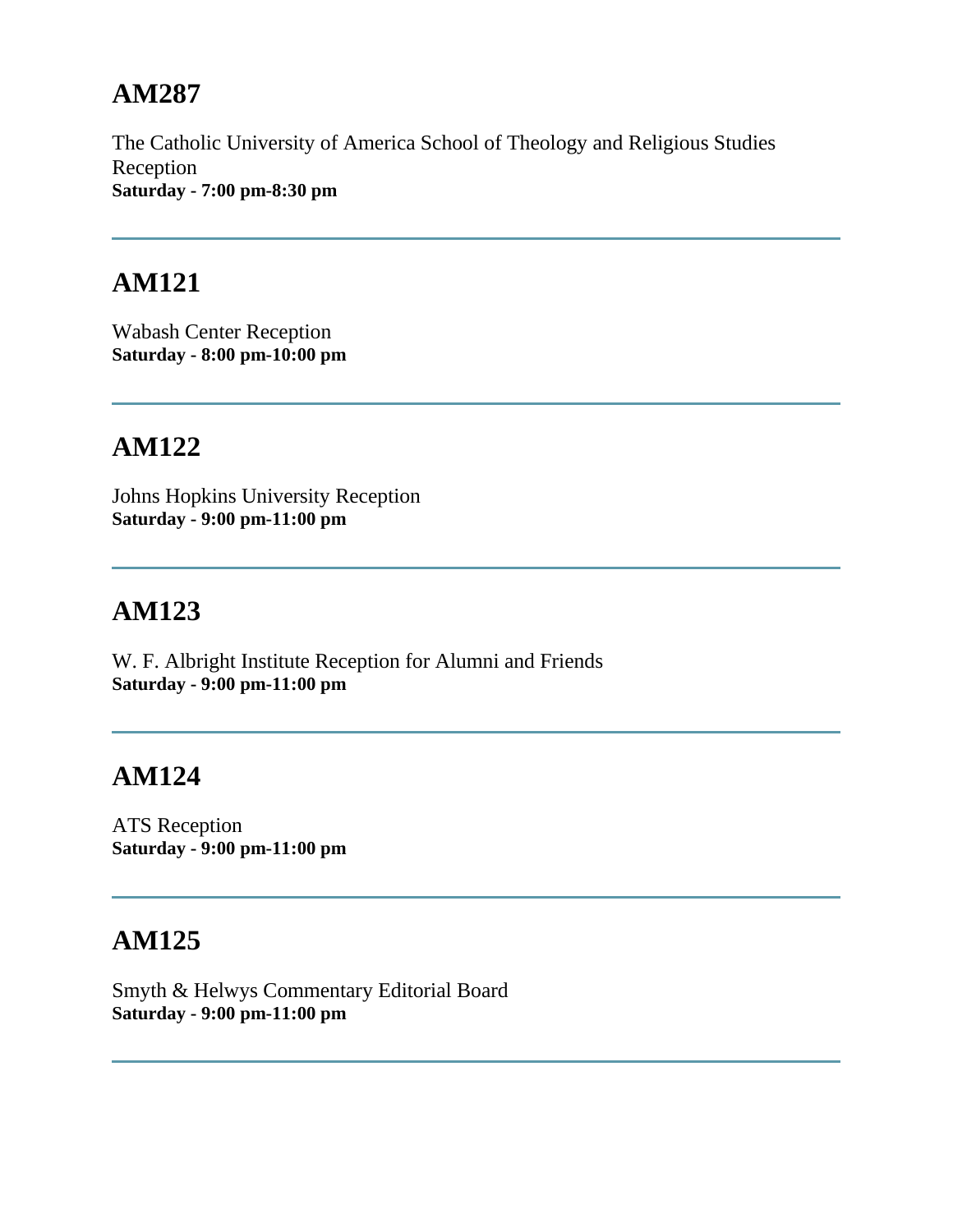Azusa Pacific University, Haggard School of Theology Reception **Saturday - 9:00 pm-10:30 pm**

## **AM127**

Reception for the University of California, Santa Barbara **Saturday - 9:00 pm-11:00 pm**

### **AM128**

Wm. B. Eerdmans Publishing Company Reception **Saturday - 9:00 pm-11:00 pm**

# **AM129**

Continuum/T&T Clark International Reception **Saturday - 9:00 pm-11:00 pm**

# **AM130**

New Religious Movements Group Reception **Saturday - 9:00 pm-11:00 pm**

# **AM131**

Fortress Press Reception **Saturday - 9:00 pm-11:00 pm**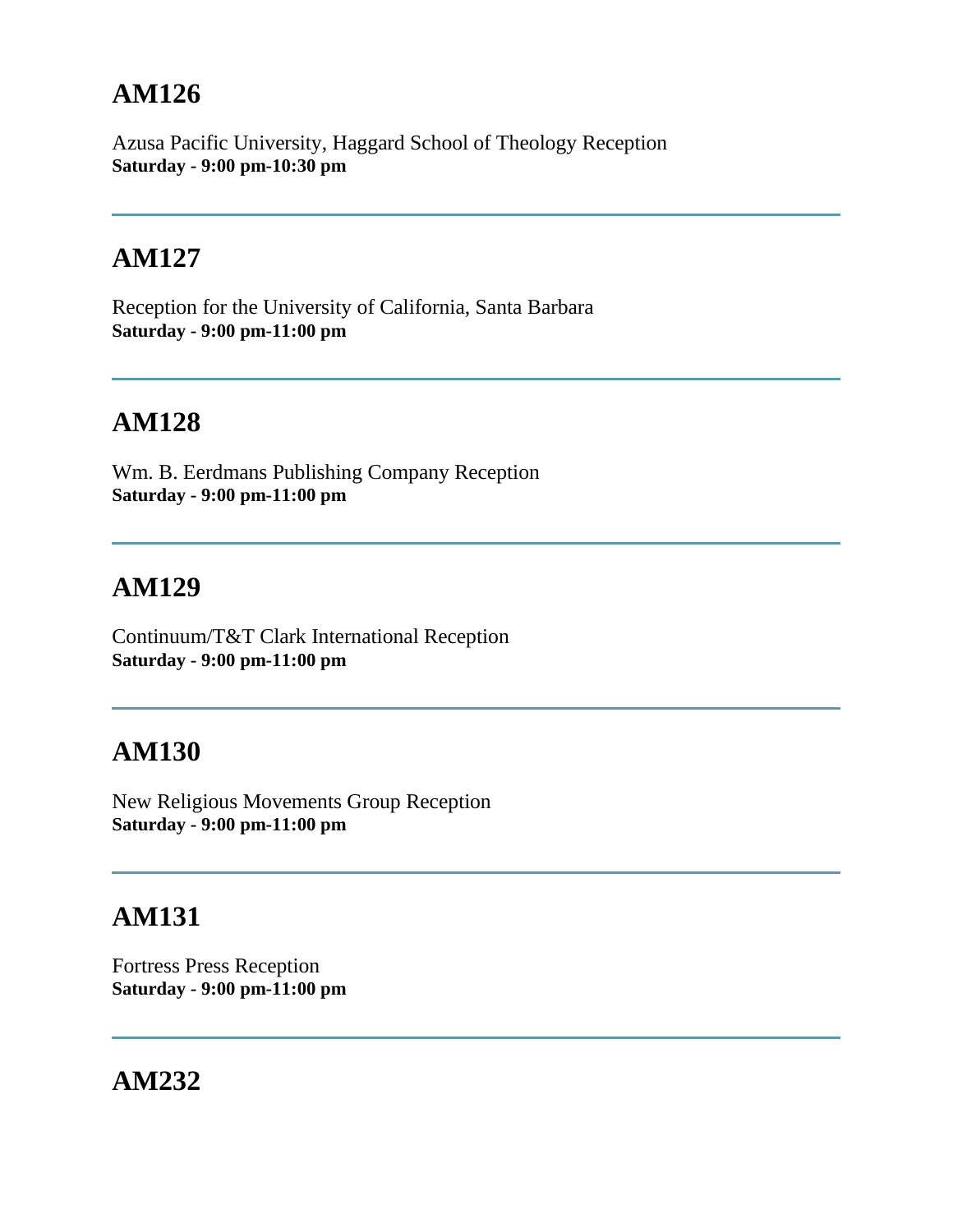Reception for David J. A. Clines **Saturday - 9:00 pm-11:00 pm**

### **AM246**

University of Pennsylvania Reception **Saturday - 9:00 pm-11:00 pm**

#### **AM285**

Vanderbilt Alumni/ae and Friends Reception **Saturday - 9:00 pm-11:00 pm**

#### **AM132**

Institute for Ecumenical and Cultural Research Breakfast **Sunday - 7:00 am-8:30 am**

### **AM133**

Temple University Breakfast Reception **Sunday - 7:00 am-8:30 am**

#### **AM134**

Church of Christ Professors **Sunday - 7:00 am-8:30 am**

#### **AM135**

Wabash Center Teaching Theology and Religion Editorial Board Breakfast **Sunday - 7:00 am-8:30 am**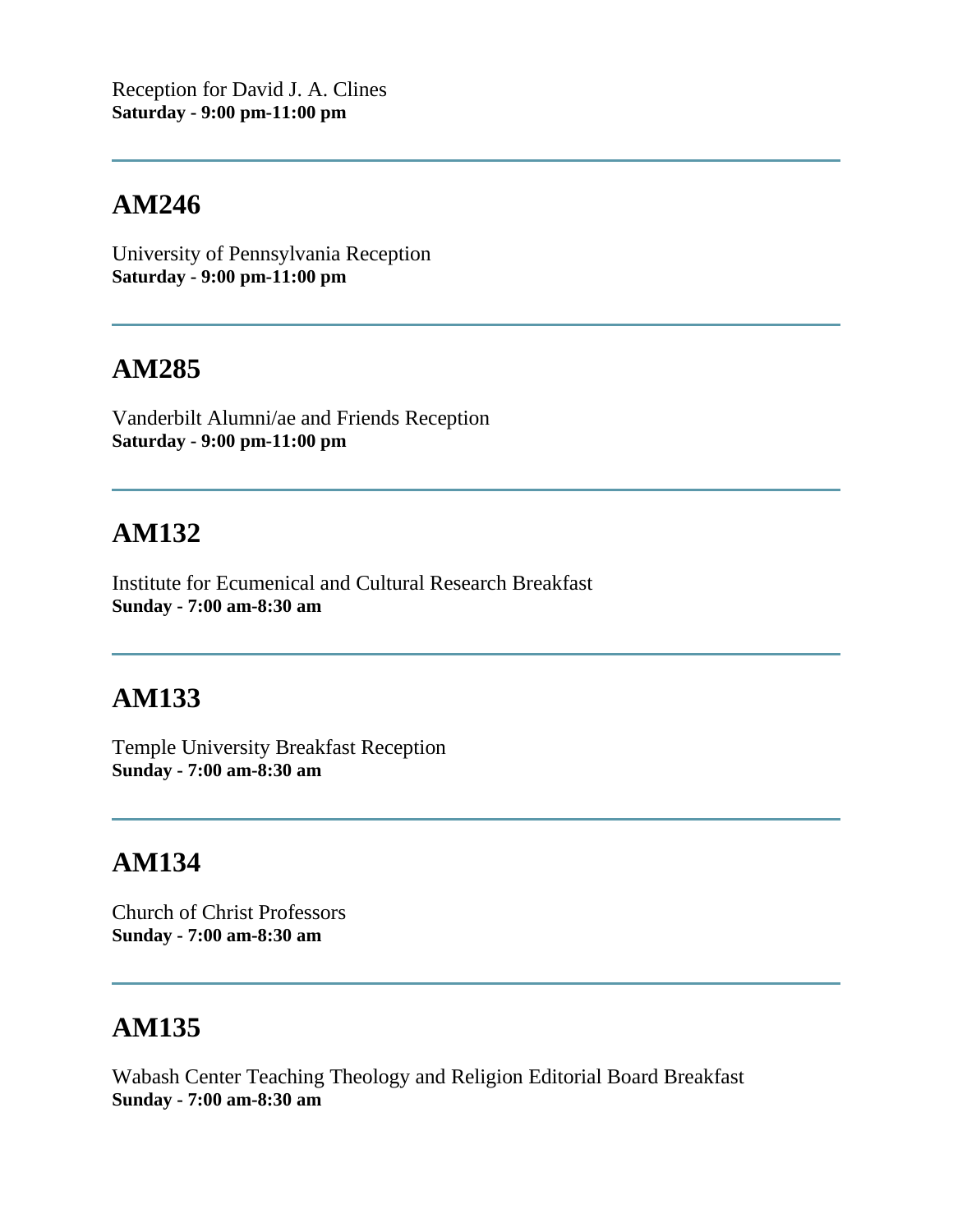Conversations Advisory Board Breakfast **Sunday - 7:00 am-8:30 am**

# **AM137**

Lutheran Theological Society of North America **Sunday - 7:00 am-8:30 am**

7:00 Morning Prayer

7:15 Theme: *The Federation as Communion? The Lutheran World Federation as an Ecclesiological Problem (Revisited)*

Speaker: Dr. Mickey L. Mattox, Past Research Professor, Institute for Ecumenical Research, Strasbourg; Assistant Professor of late Medieval & Reformation Theology, Marquette, University, Milwaukee. No registration required. Questions? Please contact Pat Wilder at 1-773- 380-2885 or [pwilder@elca.org.](mailto:pwilder@elca.org)

#### **AM138**

Society of John Wesley Scholars (AFTE) **Sunday - 7:00 am-8:30 am**

### **AM139**

Garrett-Evangelical/Northwestern University Alumni/ae Breakfast **Sunday - 7:00 am-8:30 am**

#### **AM140**

Hispanic Women in Theological Studies **Sunday - 7:00 am-8:30 am**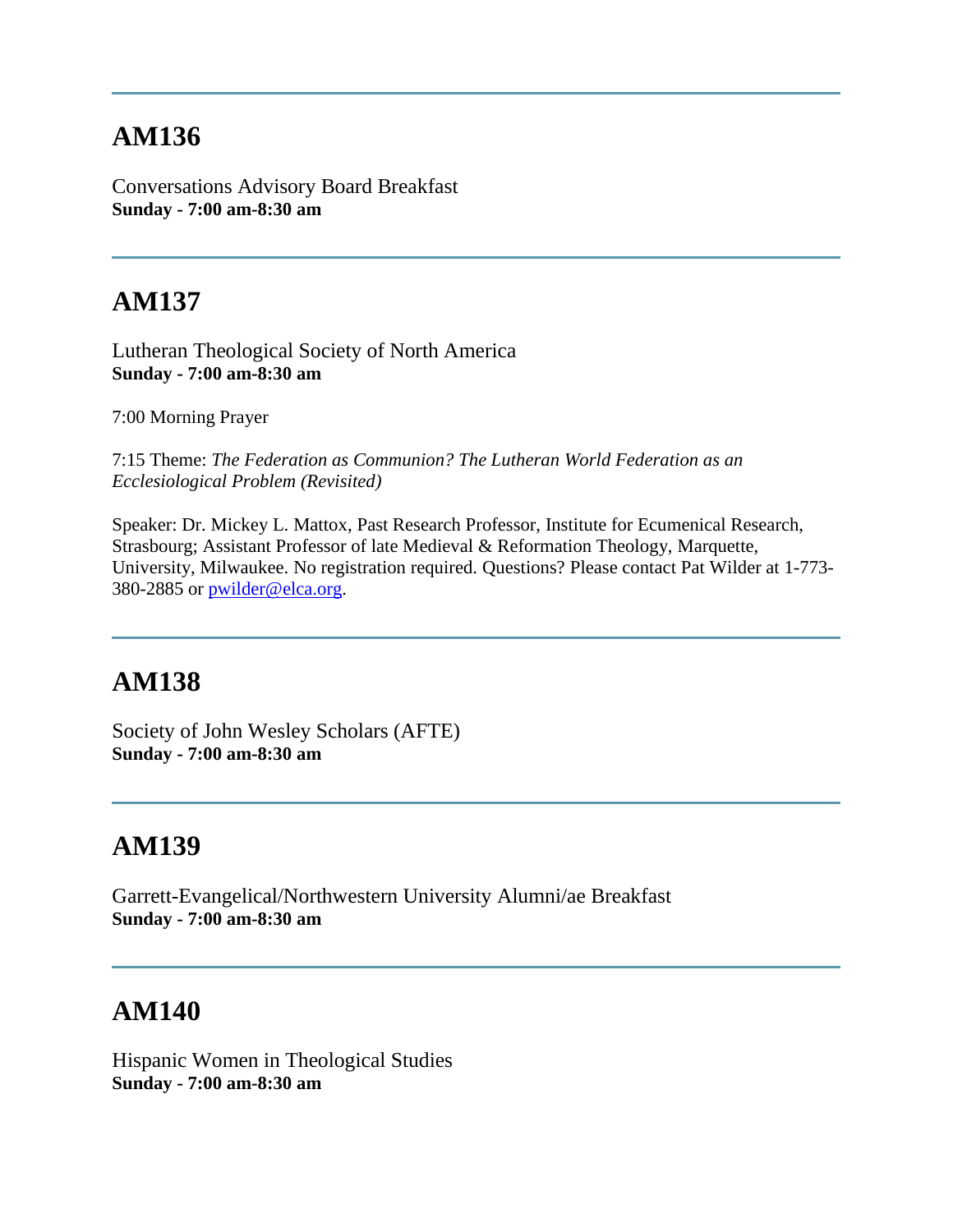Prism Publishers Editorial Board **Sunday - 7:00 am-8:30 am**

# **AM142**

Institute for Biblical Research Annual Meeting (3) **Sunday - 7:00 am-8:30 am**

The Institute for Biblical Research is sponsoring a worship service in the protestant evangelical tradition to be held from 7:30-8:30 am. Fellows, Associates, Friends of IBR, and all interested participants at the various annual meetings are invited. The service, led by Wayne Johnson, Dean of the Chapel, Trinity Evangelical Divinity School, will include prayer, congregational singing, selected readings, and a meditation by Bruce Winter, Warden of Tyndale House, Cambridge, UK. For additional information about this session, contact Robert Yarbrough at 1-847-317-6405 or [ryarbrou@tiu.edu.](mailto:ryarbrou@tiu.edu)

# **AM143**

Disciples of Christ Faculty/ Student Breakfast **Sunday - 7:00 am-8:30 am**

# **AM144**

Gordon-Conwell Theological Seminary Breakfast **Sunday - 7:00 am-8:30 am**

We welcome Gordon-Conwell Theological Seminary alumni/ae to our Annual AAR and SBL Sunday Morning Worship Breakfast. This will be an occasion for us to hear from one another and to interact with President Walter C. Kaiser, Jr. on the vision for Gordon-Conwell and evangelical theological education. This will also be a time for worship and a Scriptural reflection. Please join us for this event!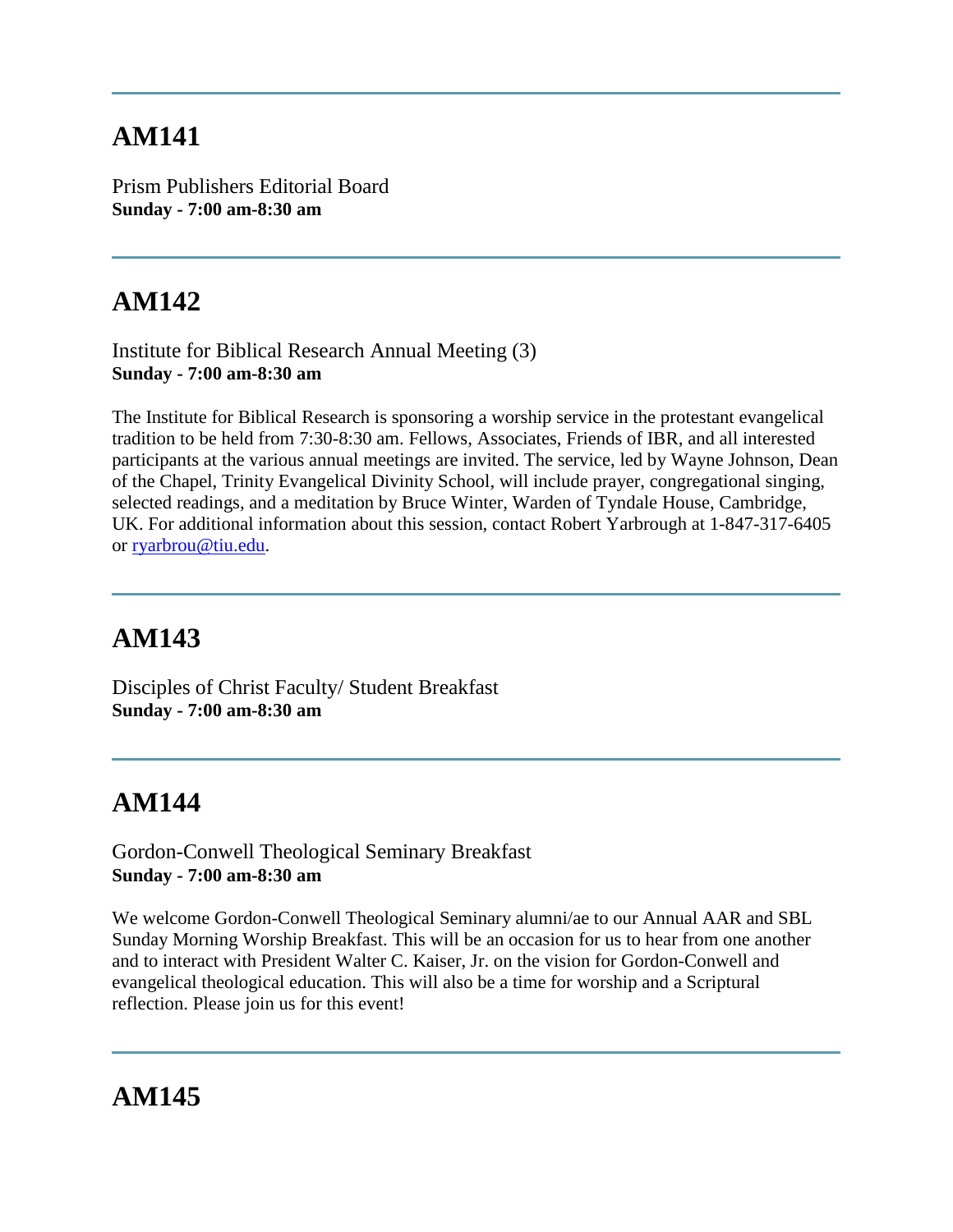New Interpreter's Study Bible Breakfast (for Editors & Contributors) **Sunday - 7:00 am-8:30 am**

## **AM146**

Mass for Catholics and Friends **Sunday - 7:00 am-8:30 am**

# **AM147**

Toward A Missional Hermeneutic: The Bible and Mission In Current and Future **Discussion Sunday - 7:00 am-8:30 am**

Theme: Toward a Missional Hermeneutic: The Bible and Mission in Current and Future

Discussion: Breakfast sponsored by Tyndale Seminary. (Toronto) Conference attendees are invited to a continental breakfast sponsored by Tyndale Seminary exploring a "missional paradigm" as the organizing center of theological education and scholarship. The facilitator is Dr. Michael Barram, Assistant Professor of Religious Studies, Saint Mary's College of California, who will speak on the implications of a "missional" hermeneutic for teaching and research. Interested participants should contact Dr. Jeffrey Greenman, Tyndale Seminary, by November 8 at 1-416-226-6620, ext. 6720, or by e-mail: [jgreenman@tyndale.ca.](mailto:jgreenman@tyndale.ca)

### **AM148**

Institute for the Study of Religion and Culture in Africa and the African Diaspora-Afrodiasporan Commentary Planning Session **Sunday - 7:00 am-8:30 am**

This session will consist of an informational and planning meeting for those interested in being part of the Afrodiasporan Bible Commentary Initiative (ABCI). To confirm participation and receive a copy of the project prospectus, please visit the Institute's website [www.nd.edu/~astudies/isrcad.htm](http://www.nd.edu/~astudies/isrcad.htm) or contact Dr. Hugh R. Page, Jr., [hpage@nd.edu.](mailto:hpage@nd.edu)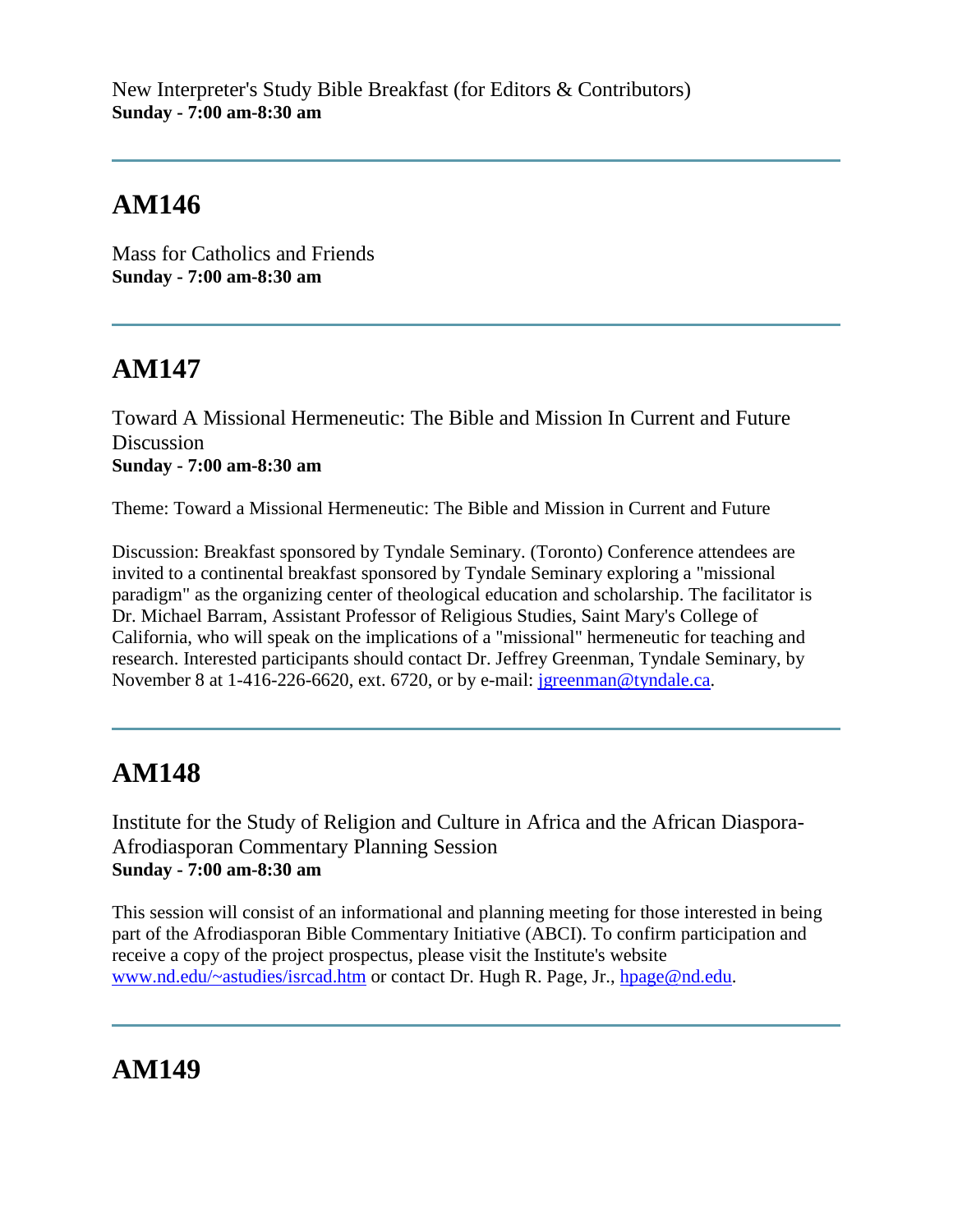#### Boston University School of Theology Dean's Breakfast **Sunday - 7:00 am-8:30 am**

Join the Reverend Dr. Ray Hart, dean ad interim, and other members of the School of Theology community for a full breakfast. Dr. Hart will speak about the School's entering class, new faculty, recent developments, and future plans. A check for \$10 made payable to Boston University should be sent by November 5 to: Dean Lampros, 745 Commonwealth Avenue, Room 108, Boston, MA 02215. For more information, please contact Dean Lampros at 1-617- 353-8972 or [sthalum@bu.edu.](mailto:sthalum@bu.edu)

## **AM150**

The Alban Institute **Sunday - 7:00 am-8:30 am**

# **AM249**

Science and Religion Networking Breakfast with the Metanexus Institute **Sunday - 7:00 am-8:30 am**

# **AM254**

Dead Sea Scrolls Foundation Board of Directors **Sunday - 7:00 am-8:30 am**

# **AM255**

*Journal of Religious Ethics* Editorial Board Meeting **Sunday - 7:00 am-8:30 am**

### **AM281**

Women's Spirituality Meeting **Sunday - 7:00 am-8:30 am**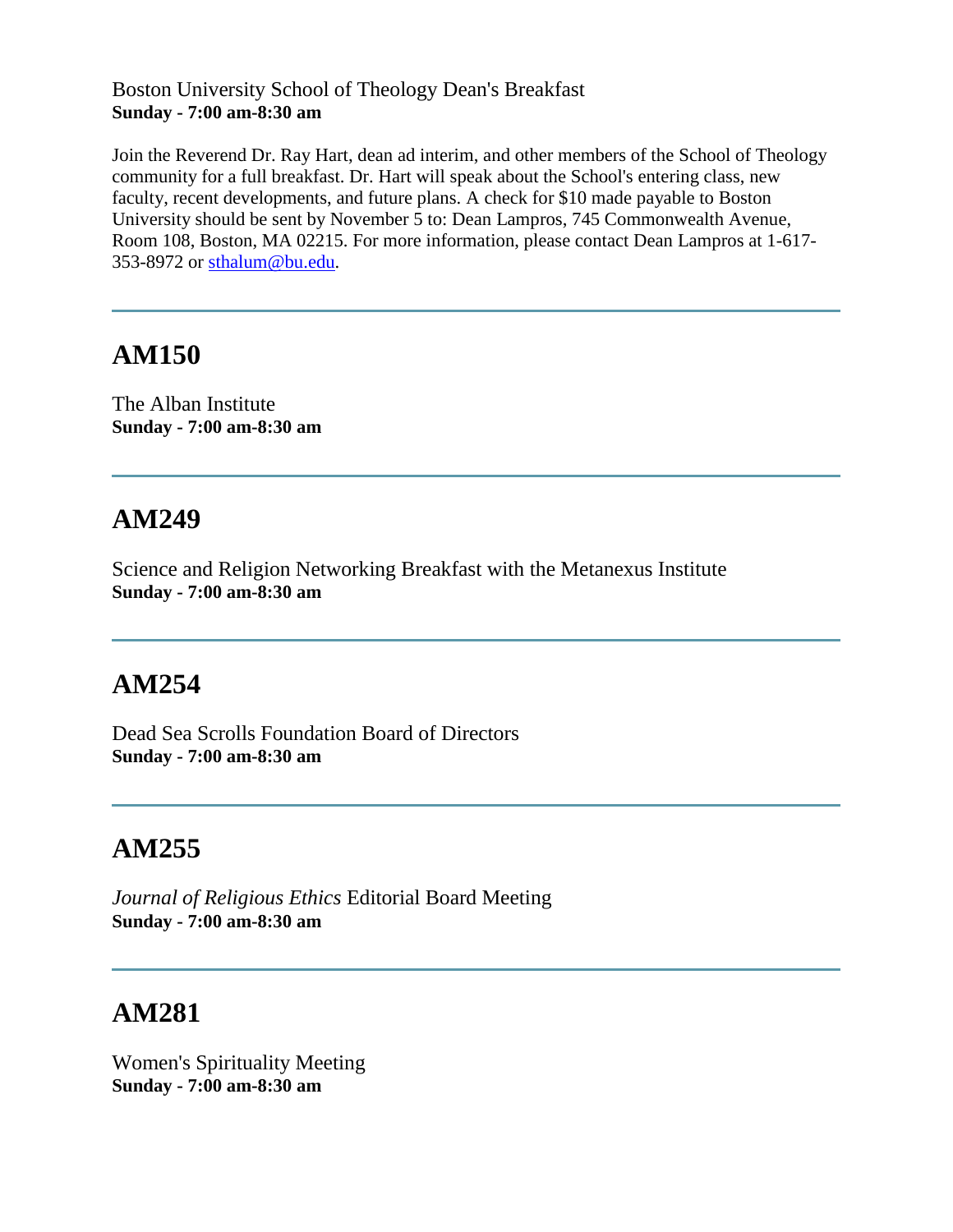Free Methodist and Wesleyan Church Scholars Breakfast **Sunday - 7:30 am-8:30 am**

### **AM244**

National Association of Professors of Hebrew Officers Meeting **Sunday - 8:30 am-9:00 am**

### **AM152**

Seven Churches of the Revelation & St. Paul in Turkey **Sunday - 9:00 am-12:45 pm**

#### **AM155**

Zondervan Author Luncheon **Sunday - 11:45 am-12:45 pm**

#### **AM156**

HUC-JIR School of Graduate Studies Alumni/ae Luncheon **Sunday - 11:45 am-12:45 pm**

#### **AM157**

Christian Theological Research Fellowship-Session Two: Book Event **Sunday - 11:45 am-12:45 pm**

Book: Jeremy Begbie, *Theology, Music and Time* (Cambridge University Press)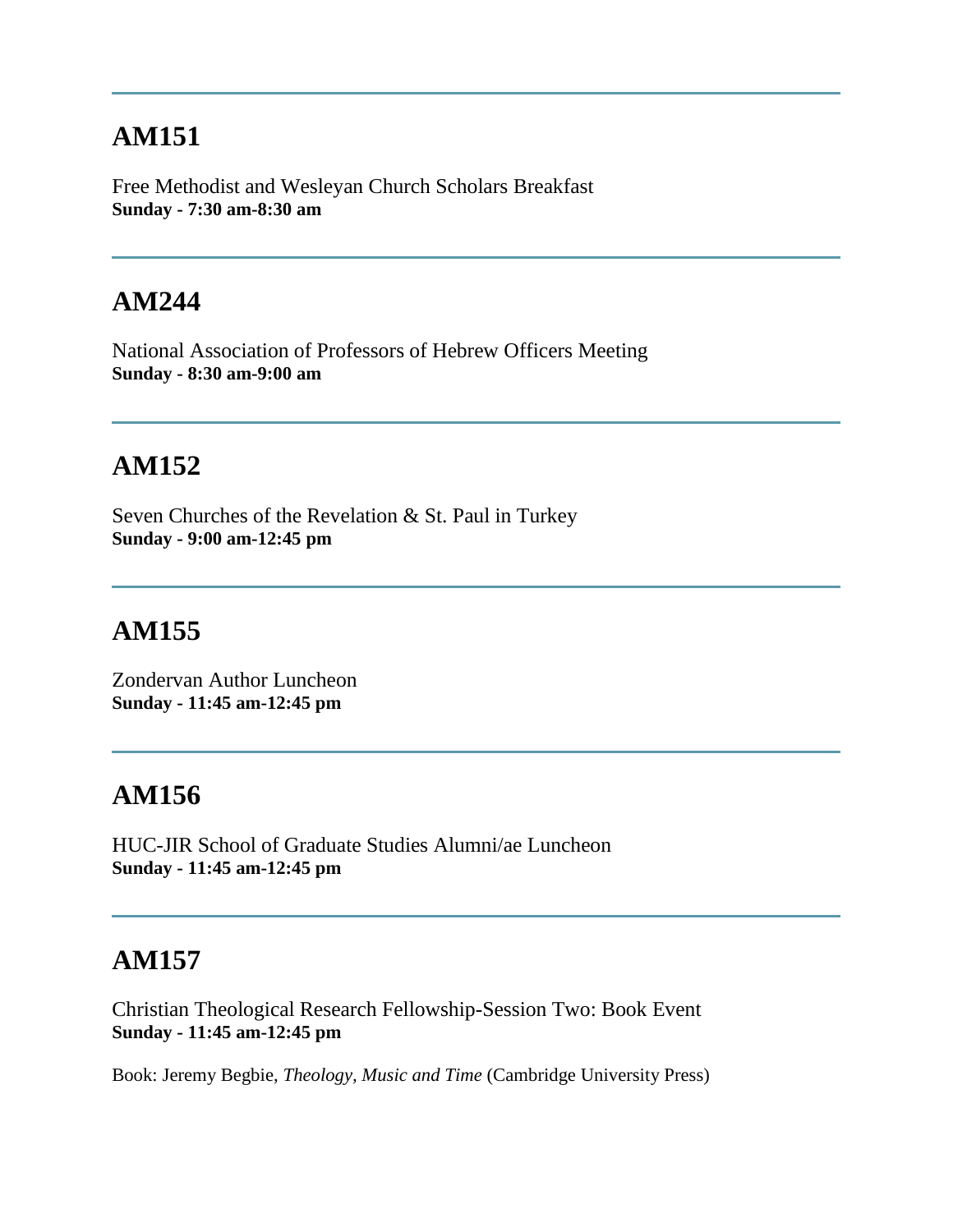Opening: Vincent Bacote (Co-Vice-President of CTRF), Wheaton College

Convener: Eric Flett, Seattle Pacific University

Panelists:

M. Shawn Copeland, Boston College

Clayton Schmit, Fuller Theological Seminary

Jeremy Begbie, Cambridge University

For additional information, contact Elmer Colyer (President CTRF), University of Dubuque Theological Seminary; 1-563-589-3389; [ecolyer@dbq.edu.](mailto:ecolyer@dbq.edu)

#### **AM158**

Biblical Interpretation Editorial Board Meeting **Sunday - 11:45 am-12:45 pm**

#### **AM159**

North American Paul Tillich Society - Annual Business Meeting **Sunday - 11:45 am-12:45 pm**

#### **AM160**

Institute for Antiquity and Christianity Luncheon **Sunday - 11:45 am-12:45 pm**

### **AM161**

Caucus of Scholars at Religiously Affiliated Institutions Luncheon **Sunday - 11:45 am-12:45 pm**

The Caucus of Scholars at Religiously-Affiliated Institutions will convene for its fifth annual luncheon. All AAR or SBL members interested in the work of the Caucus are invited to attend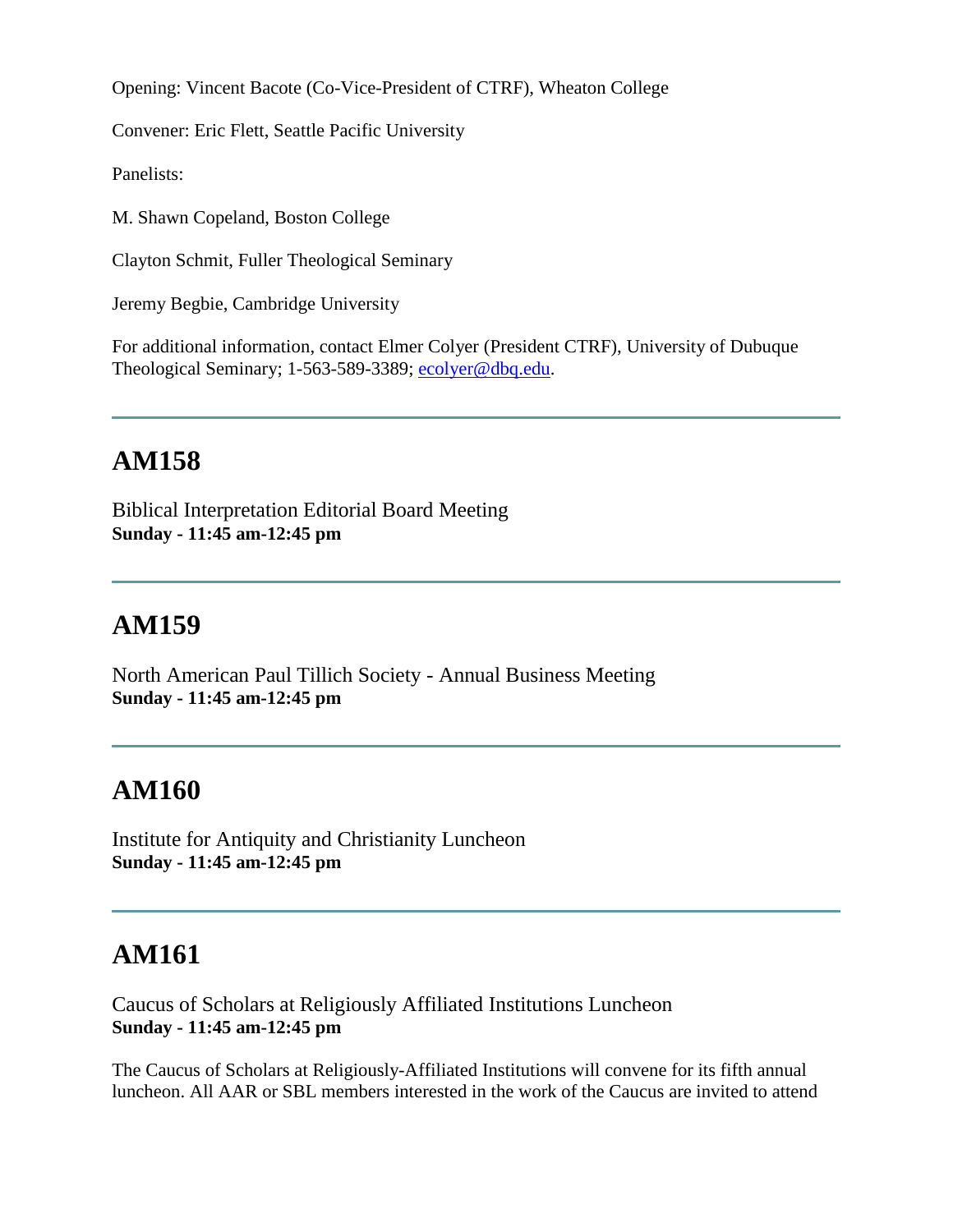the luncheon. The meal is free, but space is limited. To make a lunch reservation, contact Stephen Haynes, Department of Religious Studies, Rhodes College at [haynes@rhodes.edu.](mailto:haynes@rhodes.edu)

# **AM162**

Paulist Press Authors Reception - By Invitation Only **Sunday - 3:00 pm-4:30 pm**

# **AM164**

Baylor University Press/Baylor University Reception **Sunday - 3:00 pm-4:30 pm**

Baylor University Press, George W. Truett Theological Seminary, Department of Religion and the Center for Christian Ethics invites authors, all alumni/ae and friends of the university to this reception.

# **AM165**

University of Southern California **Sunday - 5:30 pm-8:30 pm**

### **AM167**

Theta Alpha Kappa: Annual Meeting/Reception **Sunday - 6:30 pm-7:45 pm**

Members, alumni, moderators, advisors, representatives, friends of local chapters of Theta Alpha Kappa, the national honorary society for Religious/and or Theological Studies, are urged to attend this Annual Meeting of the membership (6:30 p.m.) and the reception to follow (7:00 p.m.). Those interested in learning more about TAK are also welcome. For more information call 1-315-443-2241 or e-mail  $rbpilgri@syr.edu$ .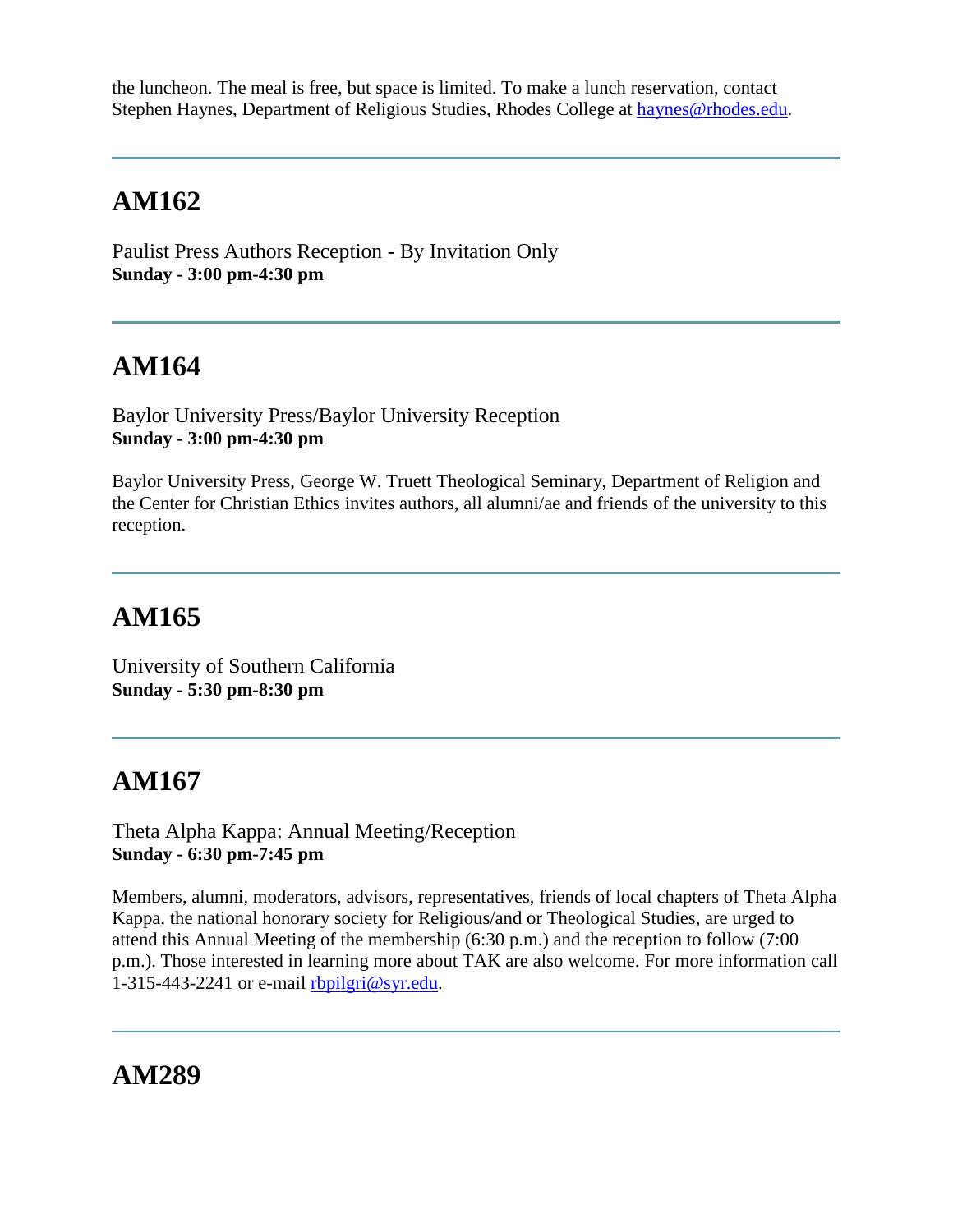Multifaith Education: Pedagogical and Curricular Initiatives **Sunday - 7:00 pm-11:00 pm**

# **AM168**

Yale University Reception **Sunday - 7:00 pm-8:30 pm**

The Yale University Department of Religious Studies and Yale Divinity School cordially invite you to a reception. We hope you can join us.

## **AM169**

New Living Translation Dinner **Sunday - 7:00 pm-8:30 pm**

# **AM170**

Center of Theological Inquiry Reception **Sunday - 7:00 pm-8:30 pm**

# **AM171**

University of North Carolina, Chapel Hill Department of Relgious Studies Reception **Sunday - 7:00 pm-8:30 pm**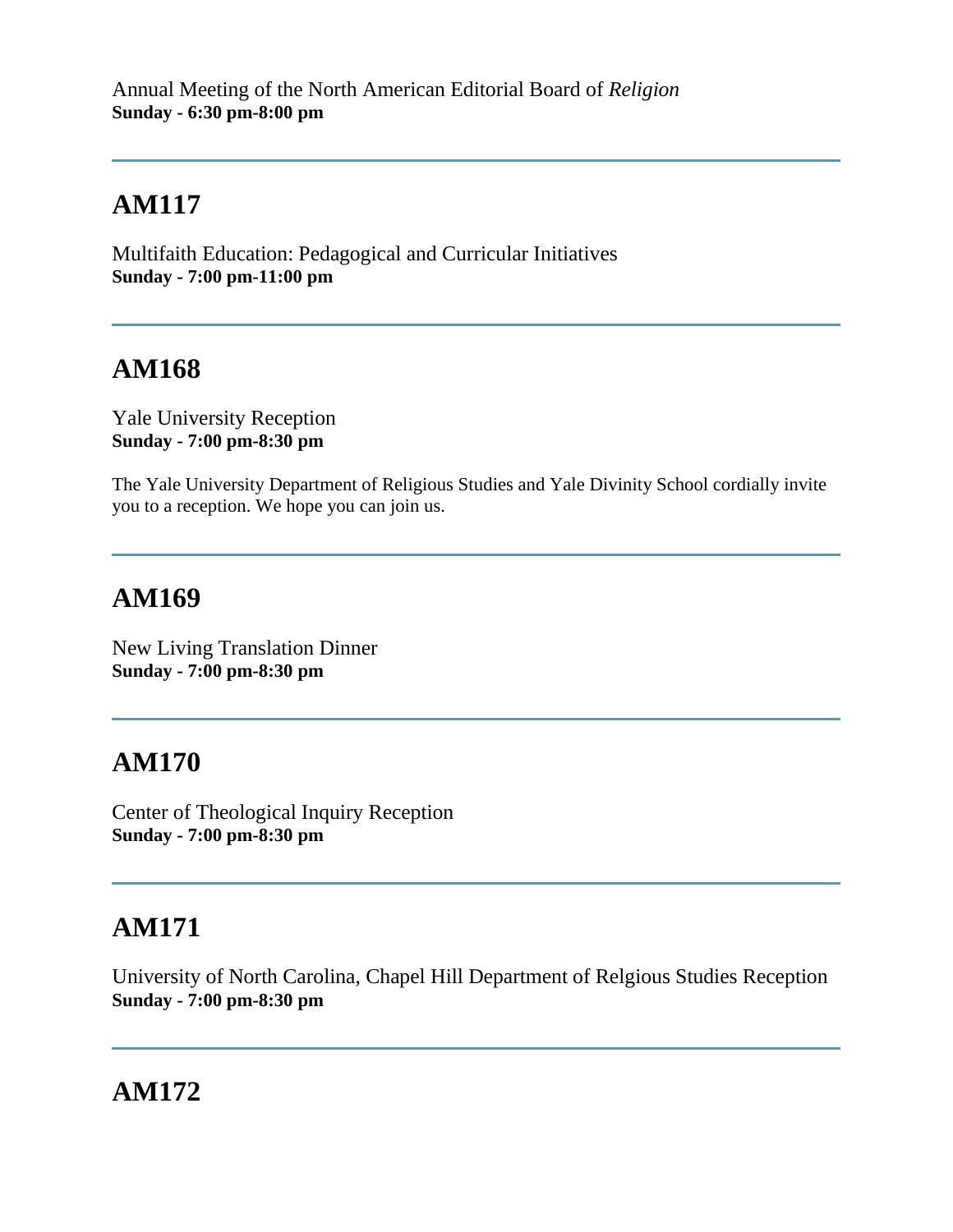Duquesne University, Pittsburgh Theological Seminary, University of Pittsburgh, Reception **Sunday - 7:00 pm-8:30 pm**

# **AM174**

International Bonhoeffer Society Annual Meeting of Members **Sunday - 7:00 pm-8:30 pm**

# **AM175**

Princeton University, Department of Religion Annual Reception **Sunday - 7:00 pm-8:30 pm**

# **AM176**

Christian Scholars Group on Christian-Jewish Relations **Sunday - 7:00 pm-8:30 pm**

Theme: *A Sacred Obligation: A Critical Discussion*

A discussion of A Sacred Obligation, a new statement by the Christian Scholars Group on Christian-Jewish Relations. Panelists will include: Peter Pettit (Muhlenberg College), Amy-Jill Levine (Vanderbilt University) and John Pawlikowski (Catholic Theological Union). Joann Spillman (Rockhurst College) will chair. Info: John T. Pawlikowski, [jtmp@ctu.edu,](mailto:jtmp@ctu.edu) or 1-773-753-5353.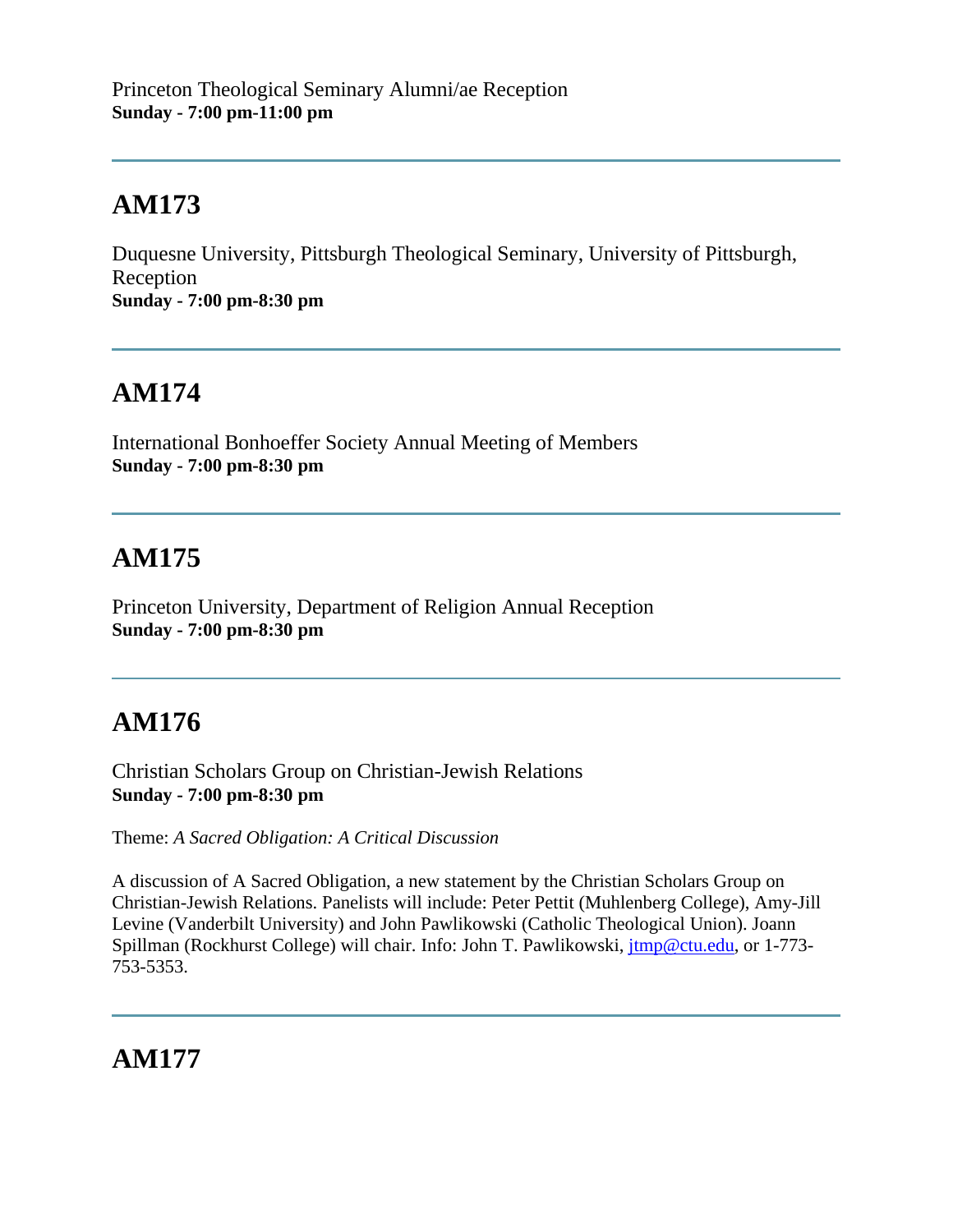Gay Men's Issues in Religion Group Reception **Sunday - 7:00 pm-8:30 pm**

## **AM179**

Commemoration of Robert C. Tannehill Festschrift **Sunday - 7:00 pm-8:30 pm**

### **AM180**

Perkins School of Theology: Southern Methodist University Reception **Sunday - 7:00 pm-8:30 pm**

# **AM181**

Southern Methodist University: Perkins School of Theology Reception **Sunday - 7:00 pm-8:30 pm**

#### **AM182**

Hendrickson Publishers Reception **Sunday - 7:00 pm-10:00 pm**

### **AM183**

Evangelical Philosophical Society (II) **Sunday - 7:00 pm-8:30 pm**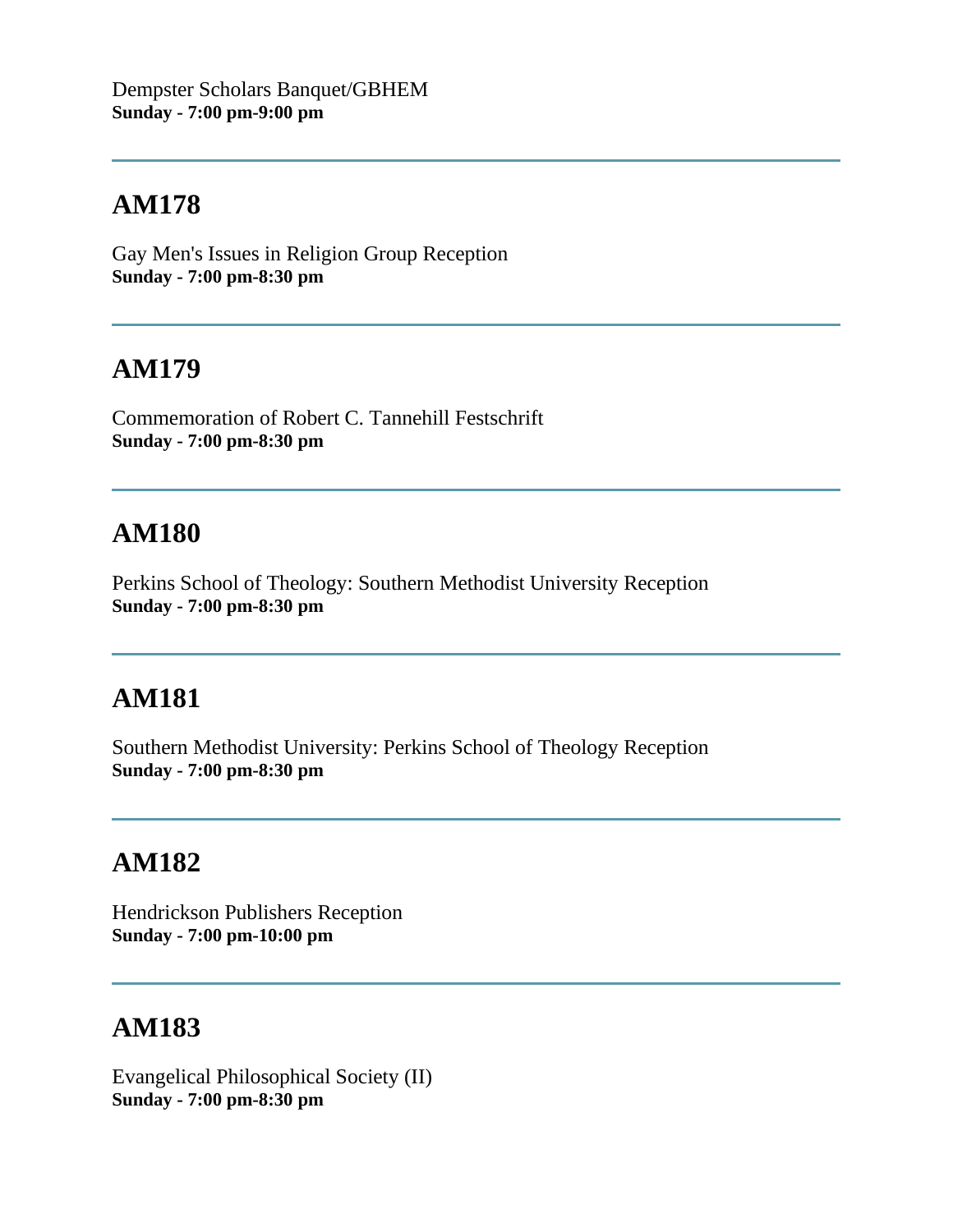Theme: *The Probability of the Bodily Resurrection of Jesus*

Chair: William Lane Craig, Talbot School of Theology

Speaker: Richard Swinburne,Oxford University

Respondents:

John Dominic Crossan, Depaul University

Stephen T. Davis, Claremont-McKenna College

For further information regarding this session, contact Scott Smith [scott.smith@truth.biola.edu.](mailto:scott.smith@truth.biola.edu)

#### **AM184**

University of Notre Dame Theology Department Reception **Sunday - 7:00 pm-8:30 pm**

#### **AM241**

Muktabodha Indological Research Institute Reception **Sunday - 7:00 pm-8:30 pm**

#### **AM274**

Asbury Theological Seminary Alumni/ae and Friends Reception **Sunday - 7:00 pm-9:30 pm**

### **AM277**

Indiana University Religious Studies Alumni Reception **Sunday - 7:00 pm-8:30 am**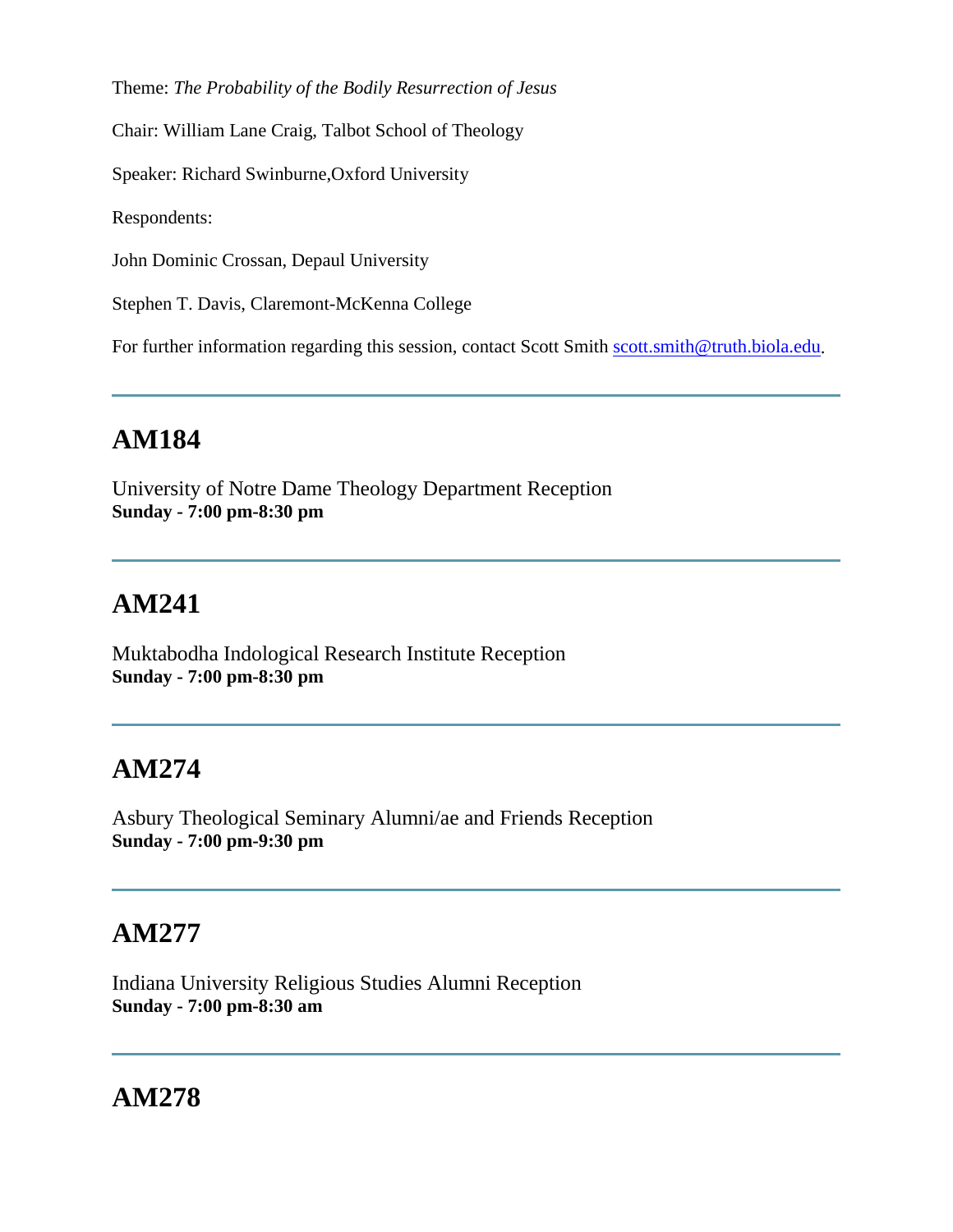Blackwell Publishing Reception for *The Muslim World* **Sunday - 7:00 pm-8:30 pm**

# **AM185**

University of Iowa Reception **Sunday - 7:30 pm-9:30 pm**

## **AM186**

Westminster John Knox Press Reception **Sunday - 7:30 pm-9:00 pm**

# **AM271**

Oxford University Press 2003 Celebration: Featuring *The Jewish Study Bible* **Sunday - 7:30 pm-9:00 pm**

### **AM187**

InterVarsity Press Reception: The Dictionary of the Old Testament Pentateuch and Evangelical Pentateuchal Scholarship Today **Sunday - 8:00 pm-10:00 pm**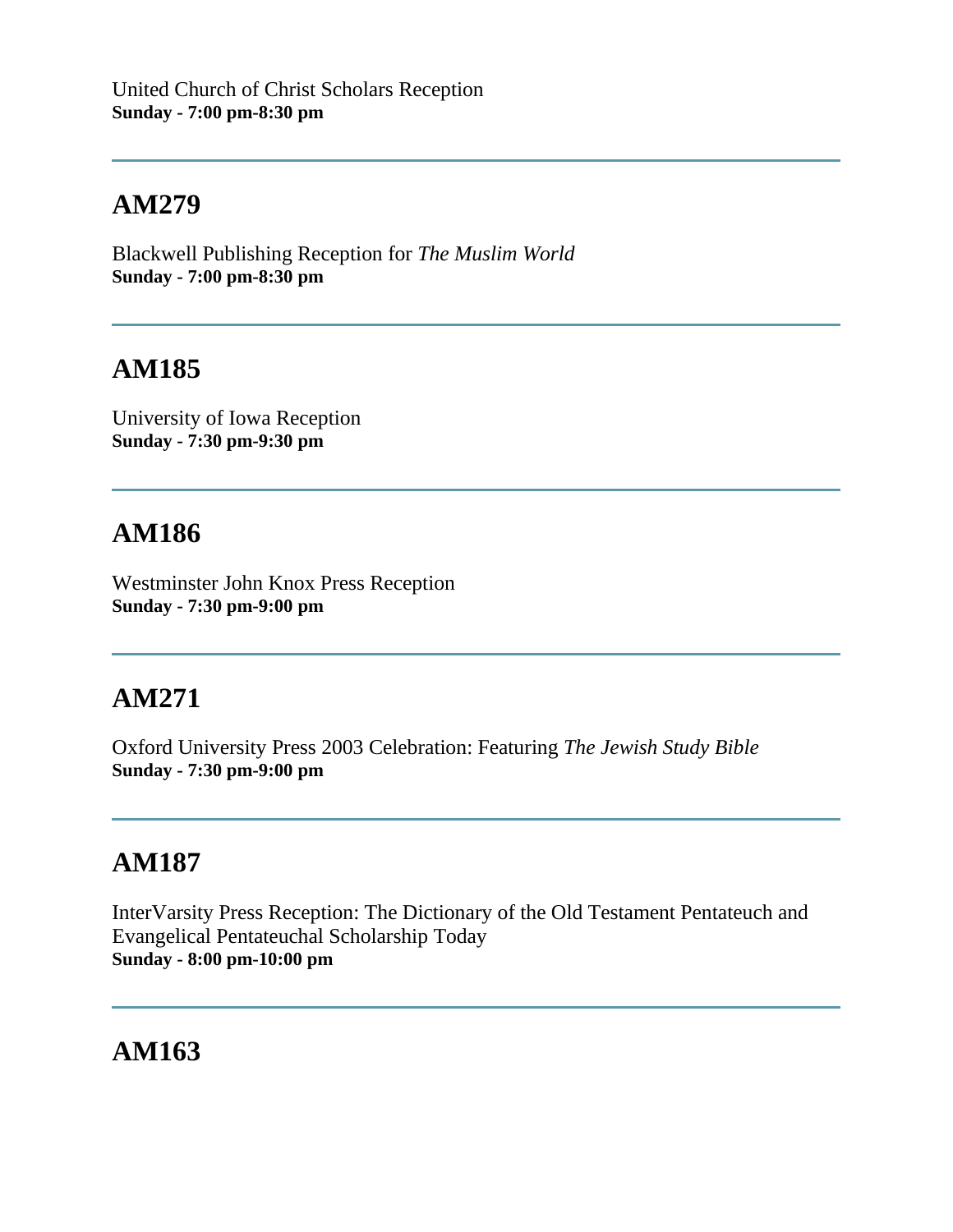Society of Christian Philosophers (II) **Sunday - 9:00 pm-11:00 pm**

Theme: *Relative Identity and the Doctrine of the Trinity*

Chair: William L. Craig, Talbot School of Theology

Speaker: Michael Rea, University of Notre Dame

Respondent: Stephen T. Davis, Claremont-McKenna College

#### **AM188**

Brown University Reception **Sunday - 9:00 pm-11:00 pm**

#### **AM189**

Duke University Graduate Reception **Sunday - 9:00 pm-11:00 pm**

#### **AM190**

Center for Process Studies Reception **Sunday - 9:00 pm-11:00 pm**

Join us for wine, cheese, and conversation. Friends and members of CPS and anyone interested in process-relational approaches to religious studies, theology, biblical hermeneutics, and philosophy of religion are invited. Greet John Cobb, network, discuss, and schmooze. Informal, fun!

#### **AM191**

Liturgical Press Author Reception **Sunday - 9:00 pm-11:00 pm**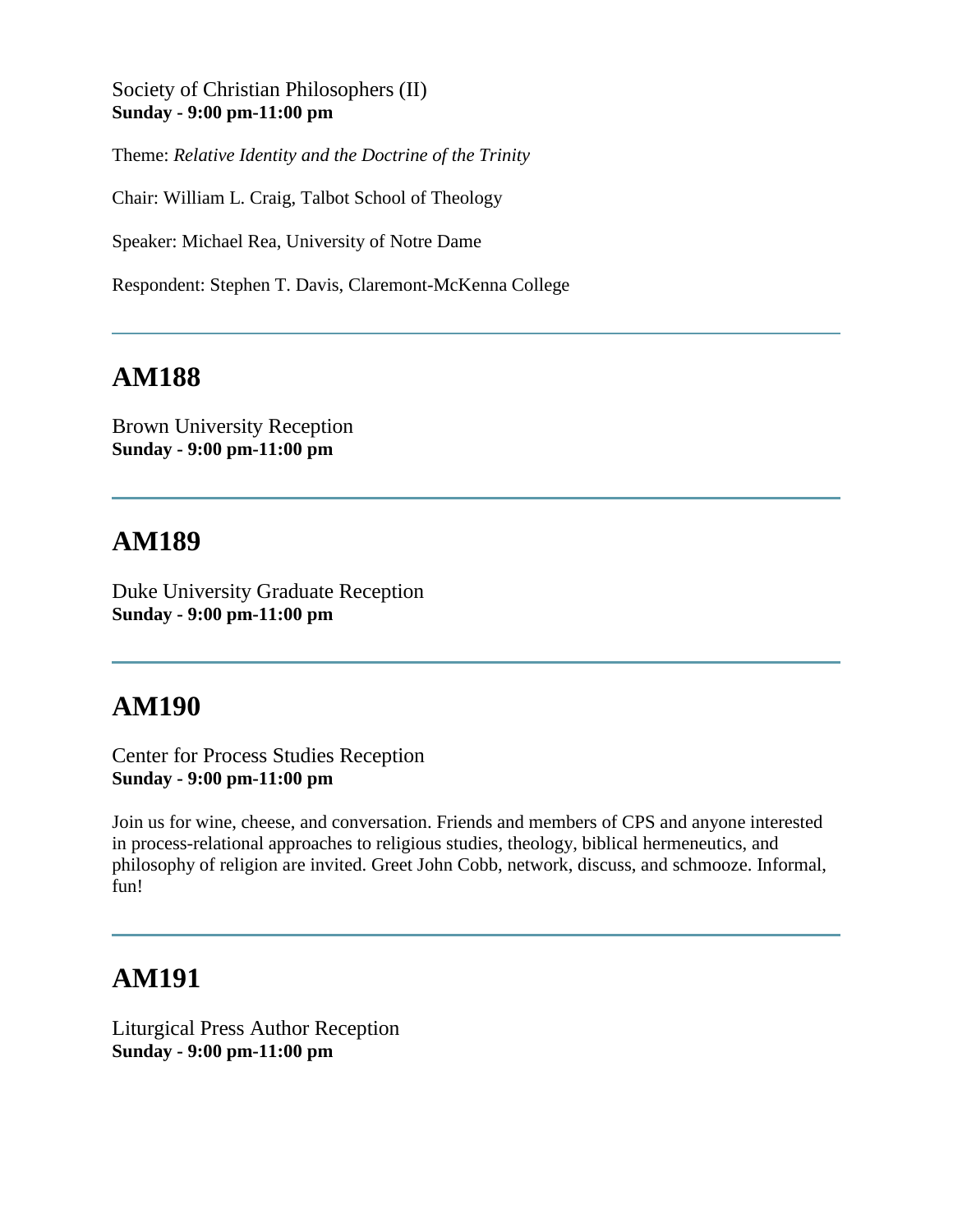Please join Liturgical Press for a reception to celebrate our authors and their new books. Special guest of honor will be theologian and poet Kilian McDonnell, O.S.B., author of two new publications, Swift Lord, You are Not, and The Other Hand of God. All AAR and SBL attendees are welcome. Please contact Caroline Linz, Events Coordinator, 1-320-363-2023; [clinz@osb.org,](mailto:clinz@osb.org) for additional information.

#### **AM192**

Emory University Reception **Sunday - 9:00 pm-11:00 pm**

## **AM193**

Concordia Reception (Concordia Seminary, Concordia Theological Seminary, Concordia Academic Press) **Sunday - 9:00 pm-11:00 pm**

## **AM194**

Drew University Reception for Alumni/ae **Sunday - 9:00 pm-11:00 pm**

### **AM195**

Nazarene Professors of Religion, Graduate Students, and Nazarene Theological Seminary Alumni/ae Reception **Sunday - 9:00 pm-11:00 pm**

#### **AM196**

Marquette University, Department of Theology Reception **Sunday - 9:00 pm-11:00 pm**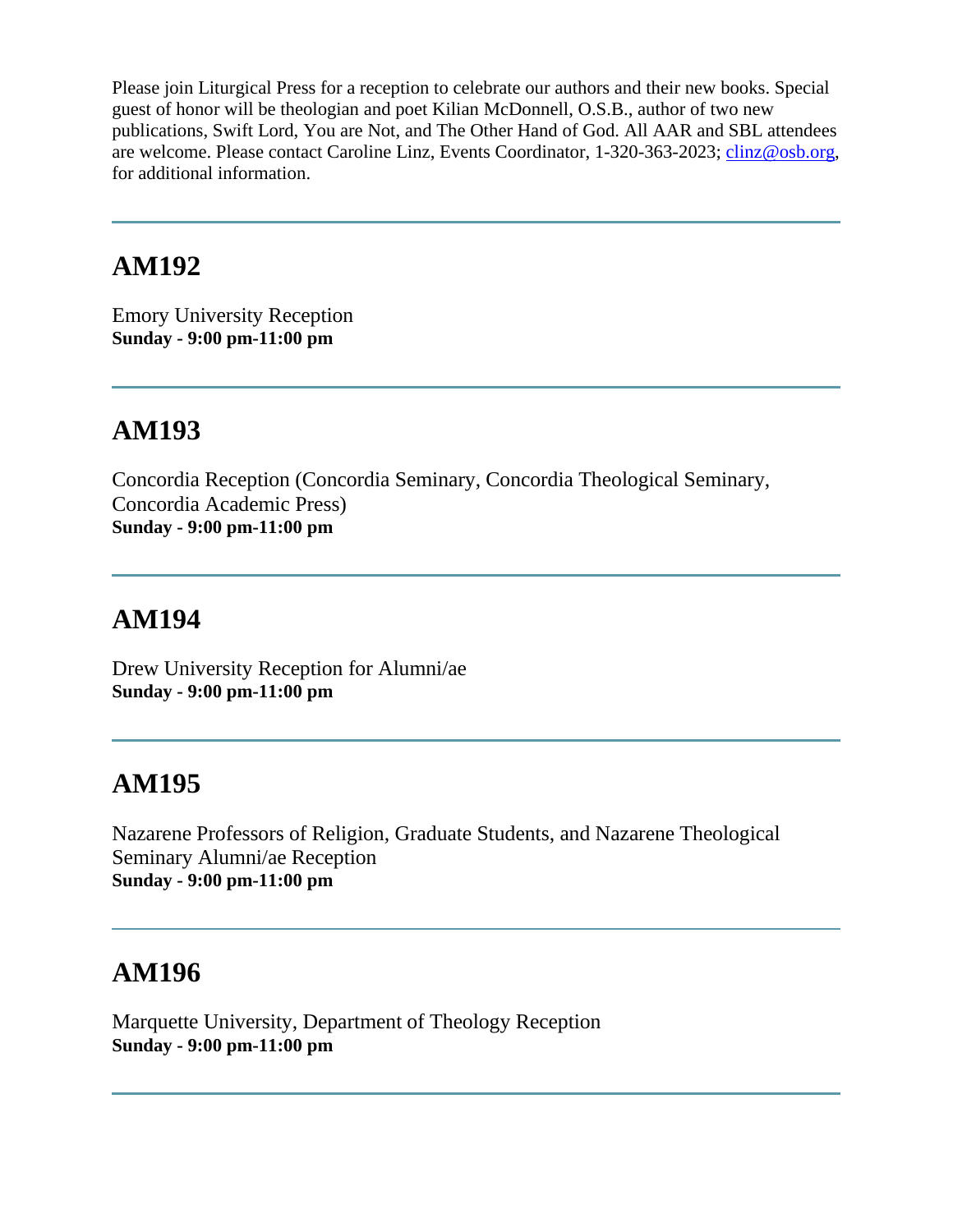University of Chicago Divinity School Reception for Alumni/ae & Friends **Sunday - 9:00 pm-11:00 pm**

#### **AM198**

Florida State University Department of Religion Reception **Sunday - 9:00 pm-11:00 pm**

#### **AM199**

Union Theological Seminary, New York, and Columbia University Reception **Sunday - 9:00 pm-11:00 pm**

## **AM200**

Calvin Institute of Christian Worship, Seminars in Christian Scholarship, Western Seminary, and Calvin Seminary Reception **Sunday - 9:00 pm-11:00 pm**

This reception will be open to all interested in connecting with those representing the Worship Institute or the Seminary. It will be a wine-cheese-hors d'oeuvres type of reception where alumni and other interested persons can gather. The reception will be hosted by John Witvliet, Director of the Calvin Institute for Christian Worship; "James K.A. Smith, Director of the Seminars in Christian Scholarship;" Dennis Voskuil, President of Western Seminary; and Cornelius Plantinga, Jr., President of Calvin Seminary.

### **AM201**

Harvard Divinity School Reception **Sunday - 9:00 pm-11:00 pm**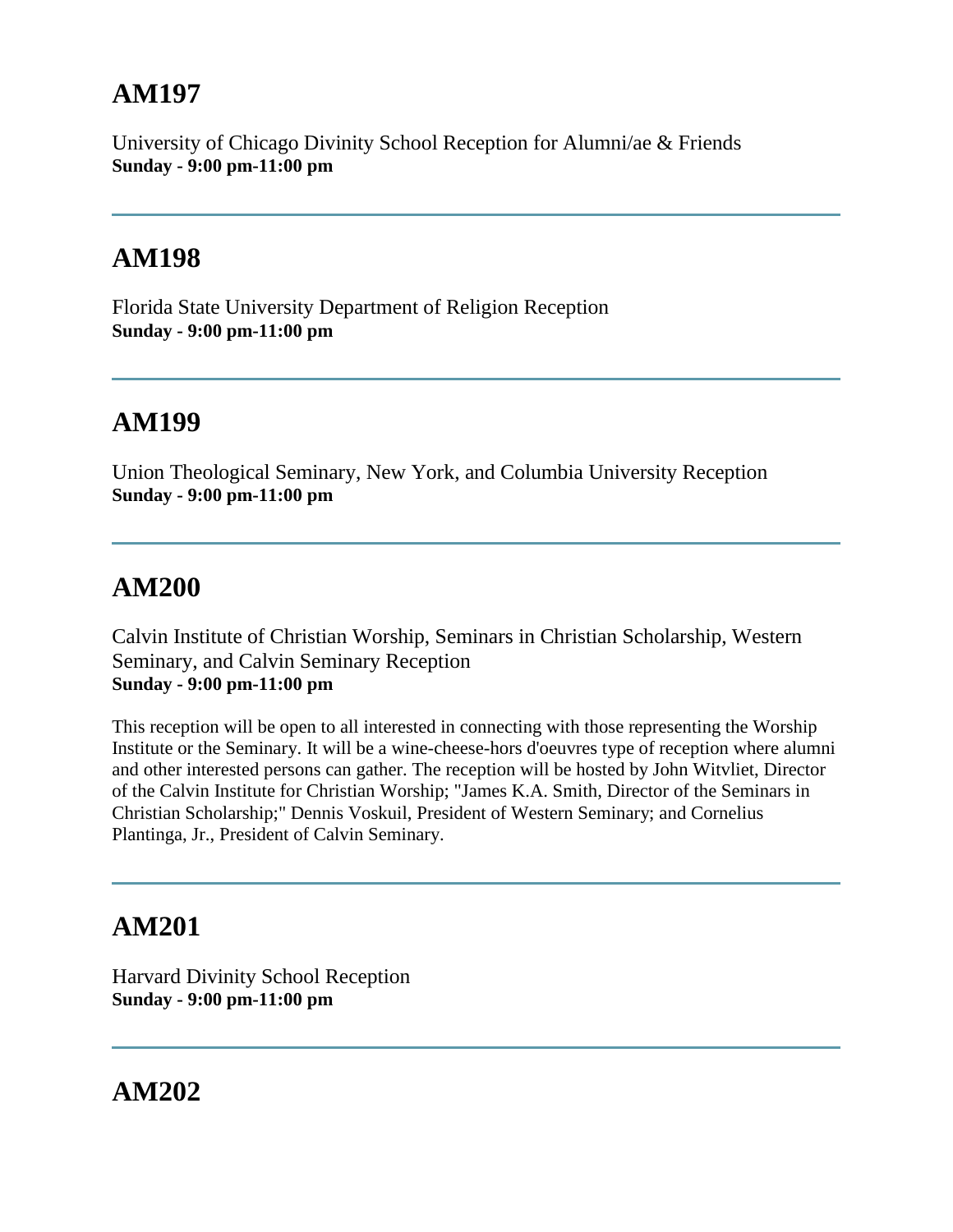International Greek New Testament Project: North American Executive Committee **Sunday - 9:00 pm-11:00 pm**

## **AM203**

Boston University Reception **Sunday - 9:00 pm-11:00 pm**

# **AM204**

Society for Scriptural Reasoning **Sunday - 9:00 pm-11:00 pm**

Society for Scriptural Reasoning Sunday, 9:00 pm-11:00 pm Theme: *Adam: Human Anthropology in the Image of God out of the Sscriptures of Judaism, Christianity, and Islam*

Presenters will include: Muhammad Suheyl Umar of the Iqbal Academy Pakistan, Steven Kepnes of Colgate University and Kurt Anders Richardson of McMaster University. One month prior to the meeting the papers and society member responses may be found on the SSR/Drew University website: [www.depts.drew.edu/ssr/nationalssr/.](http://www.depts.drew.edu/ssr/nationalssr/)

SSR steering committee: Daniel W. Hardy, Peter Ochs, Elliot Wolfson, David Ford, Jim Fodor, William Elkins, Steven Kepnes, Basit Koshul, Kristin Lindbeck, Shaul Magid, Willie Young, and Kurt Anders Richardson (convener).

# **AM205**

Science and Religion Reception **Sunday - 9:00 pm-11:00 pm**

# **AM251**

"African American Presence" Reception **Sunday - 9:00 pm-11:00 pm**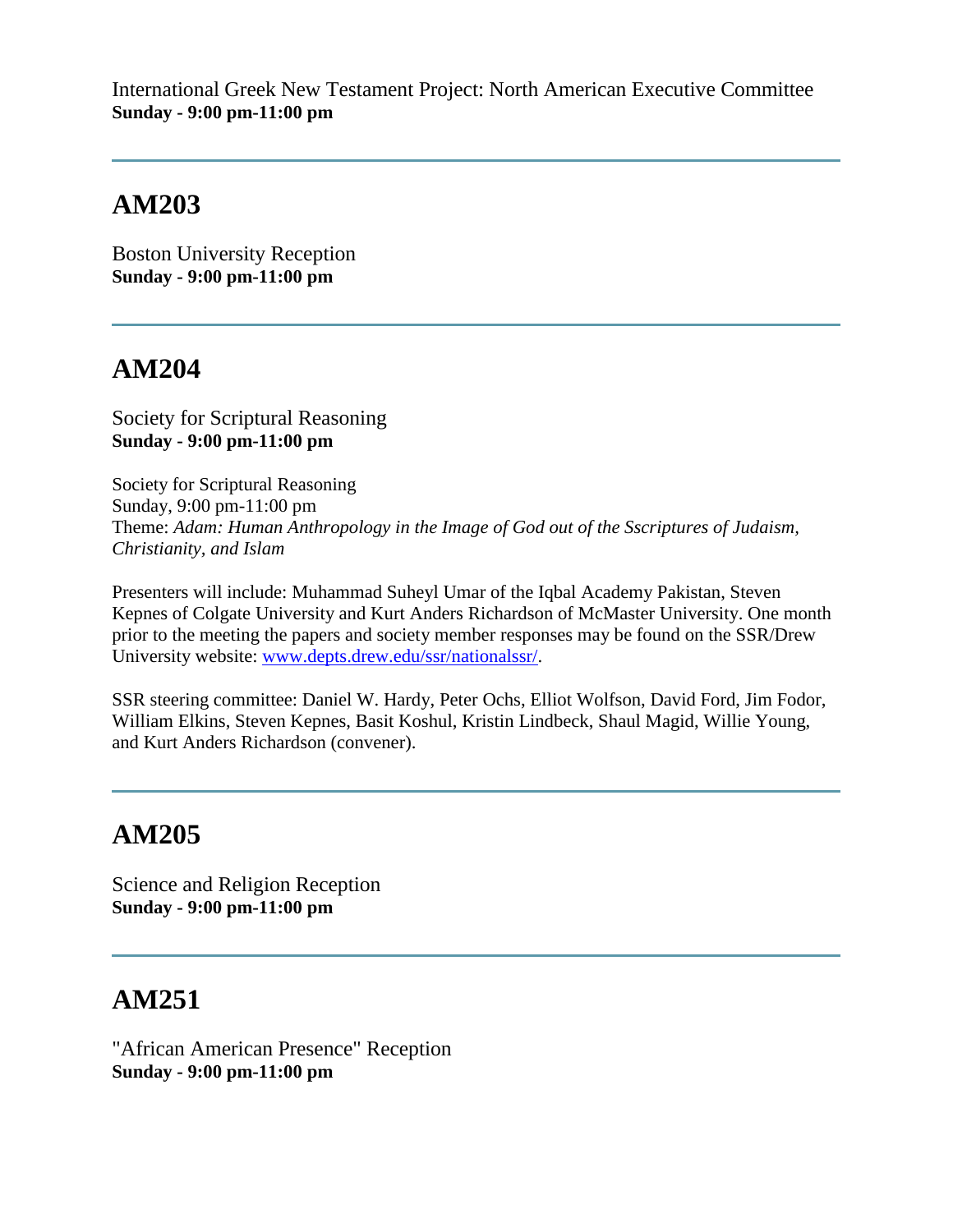Baylor University Alumni/ae and Friends Breakfast **Monday - 7:00 am-8:30 am**

### **AM207**

Union Seminary – Presbyterian School of Christian Education Breakfast **Monday - 7:00 am-8:30 am**

#### **AM208**

TEDS Annual Alumni/ae Breakfast **Monday - 7:00 am-8:30 am**

#### **AM209**

Friends of Regent College **Monday - 7:00 am-8:30 am**

### **AM210**

Journal for the Study of Judaism Editorial Board Meeting **Monday - 7:00 am-8:30 am**

#### **AM211**

Biblical Web Site Editorial Board Breakfast **Monday - 7:00 am-8:30 am**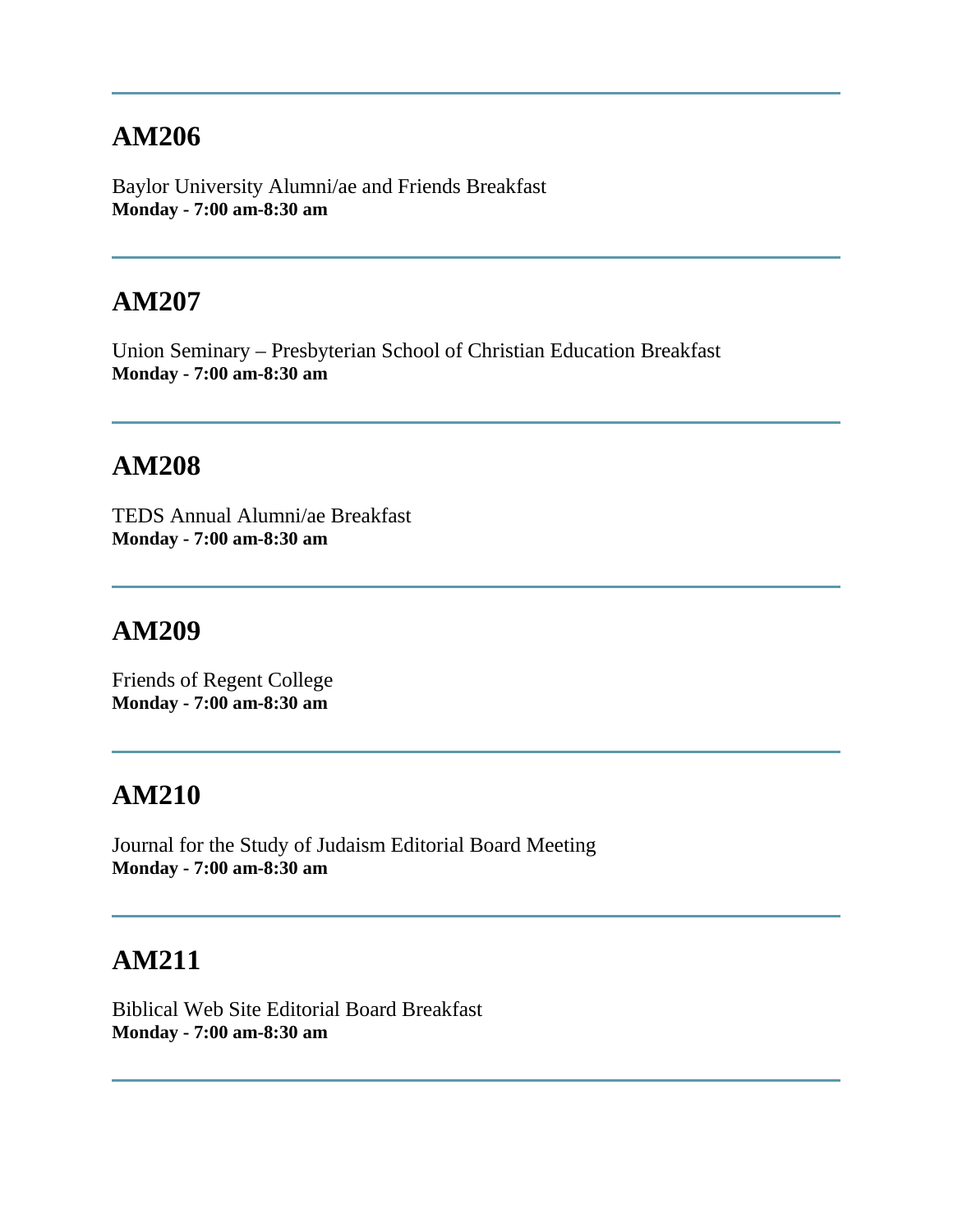#### Lutheran Professors and Graduate Students Breakfast **Monday - 7:00 am-8:30 am**

Topic: *Resurrection and the Integration of the Christian Worldview*

Speaker: N. T. Wright

N. T. Wright is Bishop of Durham, England, and author, most recently, of *The Resurrection of the Son of God* (Fortress Press, 2003). Seating is limited. Please make your reservation no later than November 7 via e-mail at [events@augsburgfortress.org.](mailto:events@augsburgfortress.org)

# **AM213**

Institute for the Study of Religion and Culture in Africa and the African Diaspora-Afrodiasporan Spirituality Consultation **Monday - 7:00 am-8:30 am**

ISRCAD is forming an international working group whose long-term focus will be the interdisciplinary study of spirituality (broadly construed) in the African Diaspora. This session will consist of a roundtable discussion about the project. Those interested in becoming part of the consultation should visit the Institute's website, [www.nd.edu/~astudies/isrcad.htm,](http://www.nd.edu/~astudies/isrcad.htm) to view the project prospectus or contact Dr. Hugh R. Page, Jr., [hpage@nd.edu.](mailto:hpage@nd.edu)

# **AM252**

Dead Sea Scrolls Foundation Board of Advisors **Monday - 7:00 am-8:30 am**

### **AM253**

Fuller Theological Seminary Breakfast **Monday - 7:00 am-8:30 am**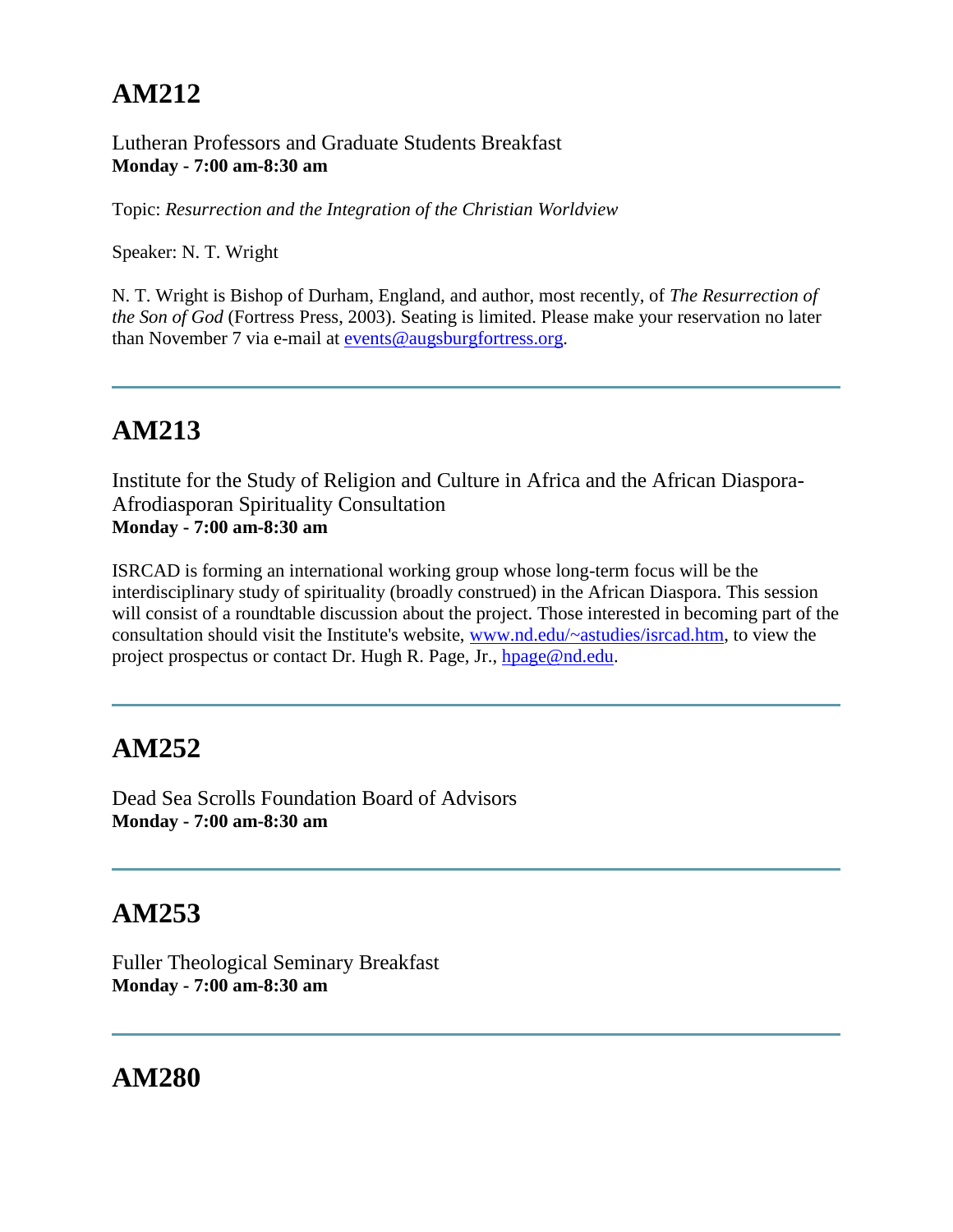Prentice Hall Focus Group **Monday - 9:00 am-11:30 am**

# **AM215**

Regensburg University Institute of Protestant Theology Alumni Luncheon **Monday - 11:45 am-1:00 pm**

# **AM216**

Highlands Institute for American Religious and Philosophical Thought: Business Meeting and Reception **Monday - 5:15 pm-6:15 pm**

# **AM217**

American Journal of Theology and Philosophy **Monday - 6:30 pm-8:00 pm**

Monday, November 24 Chair: Jennifer G. Jesse, Truman State University

Warren G. Frisina, Hofstra University,

*Learning Pragmatism from Confucians*

Respondent: Kevin Schilbrack, Wesleyan College

Everyone is welcome! For additional information, contact Jennifer Jesse at [jgjesse@truman.edu.](mailto:jgjesse@truman.edu)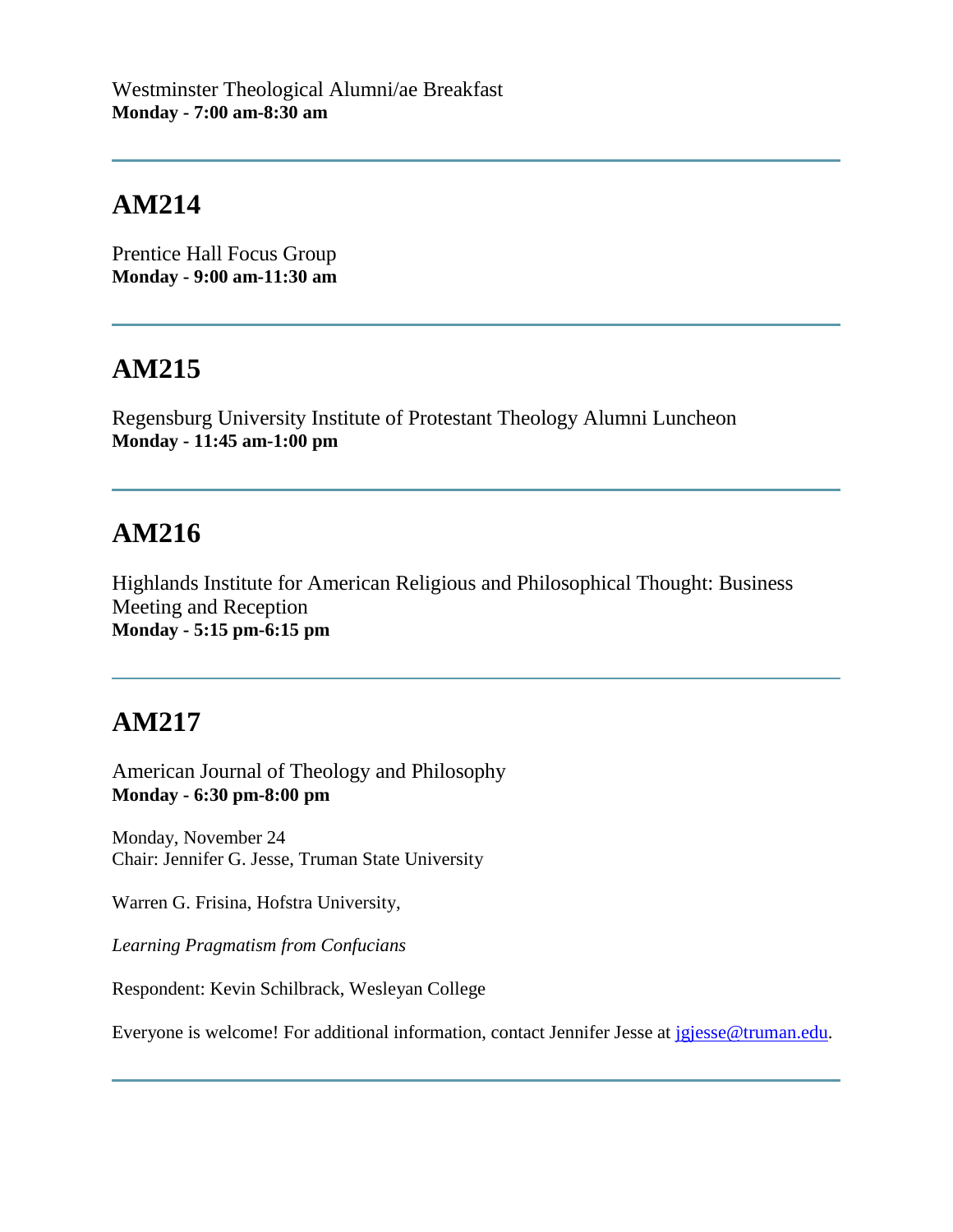Wabash Center Dinner for New Teachers **Monday - 7:00 pm-8:30 pm**

# **AM219**

Ethnic Chinese Biblical Colloquium **Monday - 7:00 pm-10:00 pm**

7:00 Theme: *Review of* Poor Banished Children of Eve: Woman as Evil in the Hebrew Bible, *Gale A.Yee (Minneapolis: Fortress, 2003)*.

Sze-kar Wan, Andover Newton Theological School, Presiding

Frank M. Yamada, Seabury-Western Theological Seminary, Reviewer

Lai –Ling E. Ngan, Baylor University, Reviewer

Gale A. Yee, Episcopal Divinity School, Respondent

8:15 Break

8:30 Business Session (ECBC members only)

#### **AM220**

Abingdon New Testament Commentaries Editorial Board Meeting **Monday - 7:00 pm-11:00 pm**

## **AM221**

Illiff School of Theology and University of Denver Joint Ph.D. Program Reception **Monday - 7:00 pm-8:30 pm**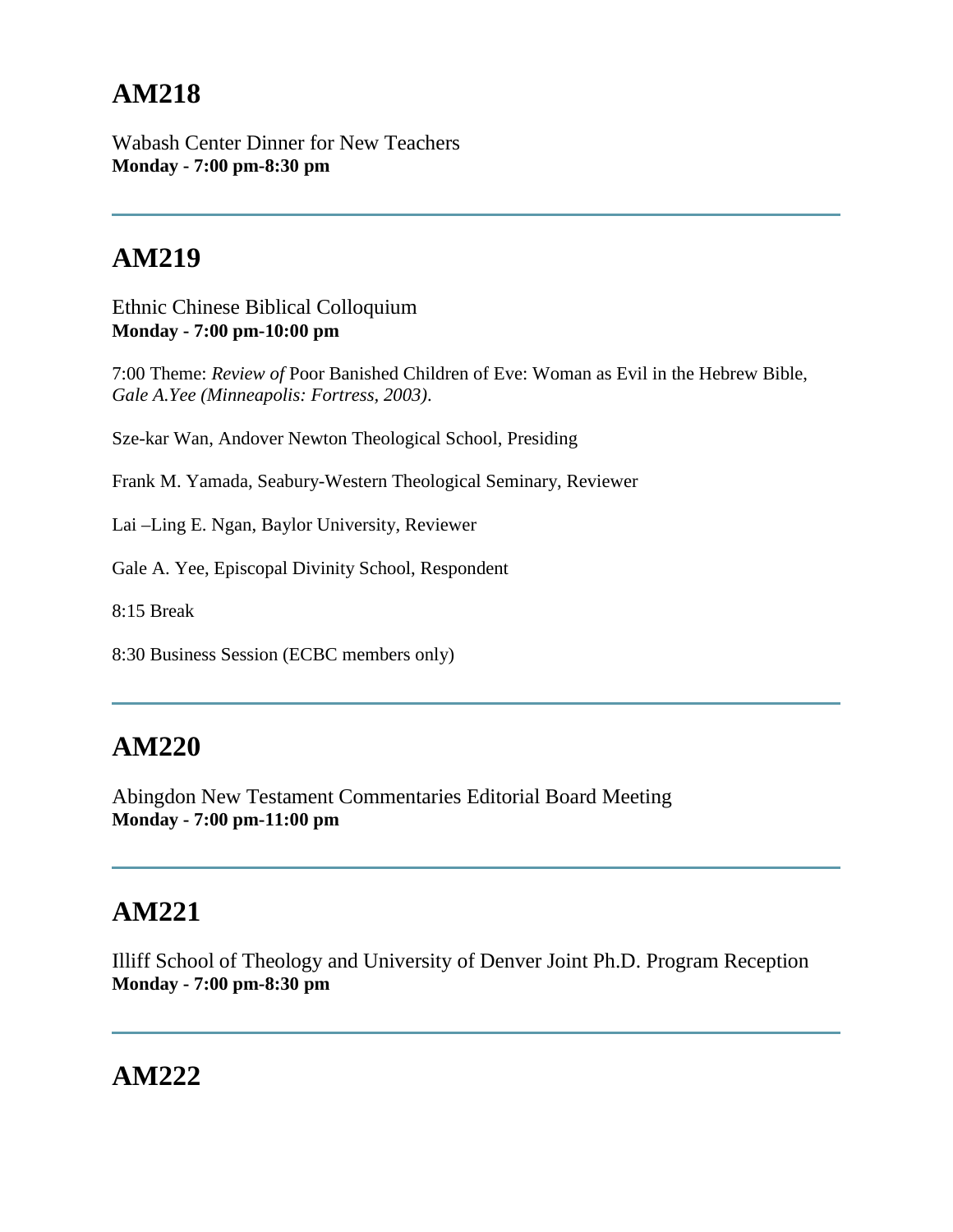Italian Evening Reception **Monday - 7:00 pm-9:30 pm**

7:00 Greetings

7:05 ITSORS: Italian Texts and Studies on Religion and Society: Presentation and Future Plans

7:15 Italian Research on Religion Sponsored by the Italian Ministry of Education

7:35 Italian Books Abroad: Casalini Libri

7:40 Refreshments served: Italian Buffet

For additional information please contact: Anita Eerdmans at **aeerd@eerdmans.com** or 1-616-459-4591.

# **AM224**

Institute for the Study of Religion and Culture in Africa and the African Diaspora - Reception **Monday - 7:00 pm-8:30 pm**

# **AM231**

Bahai Studies Colloquy **Monday - 7:00 pm-8:30 pm**

### **AM225**

Pro Ecclesia Reception **Monday - 9:00 pm-11:00 pm**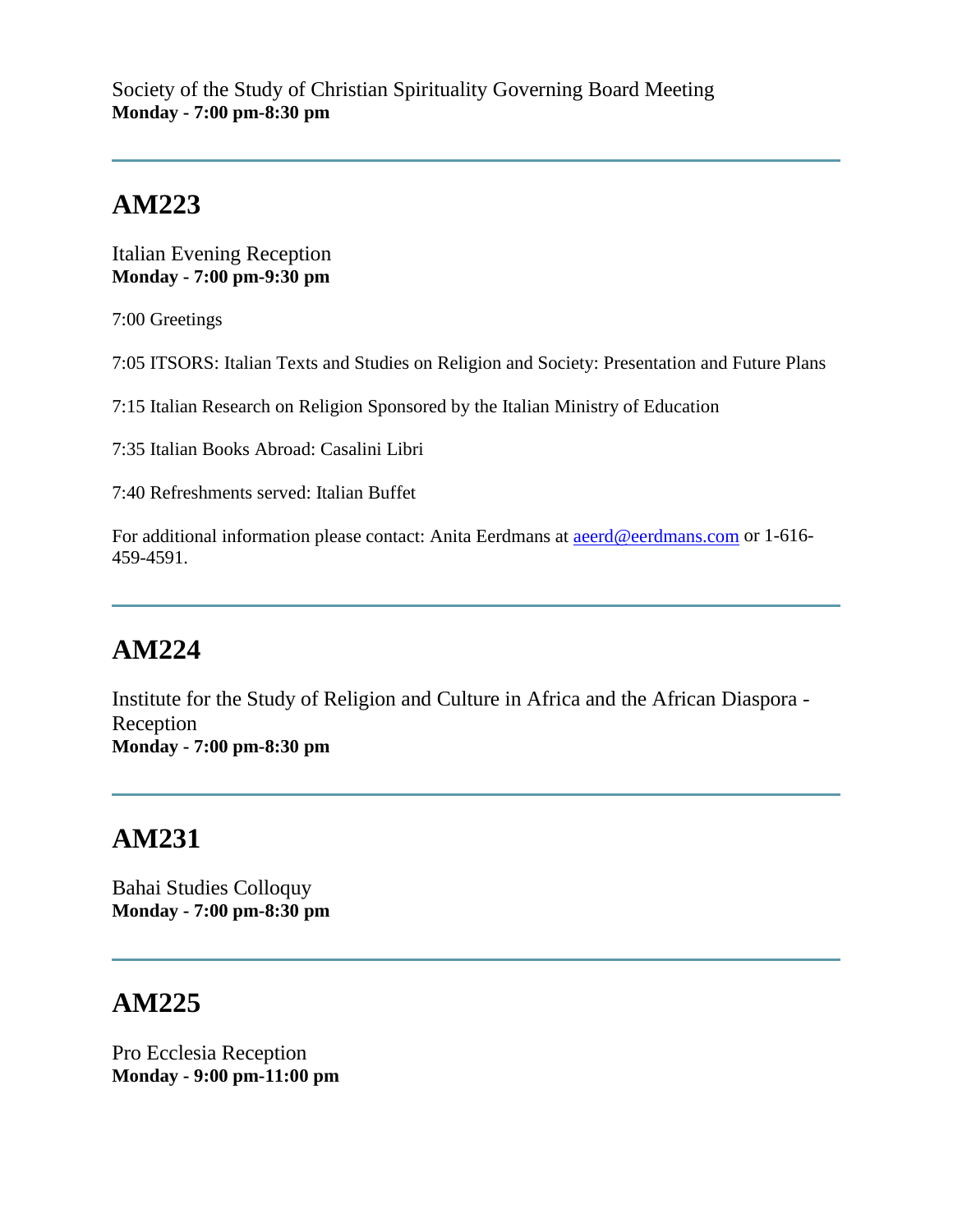Saint Paul University and Novalis Publishing **Monday - 9:00 pm-11:00 pm**

AAR and SBL delegates are warmly invited to join Saint Paul University/Novalis Publishing for an informal reception featuring our latest publications. The evening will conclude with a free book draw. Admission to this event is free, but please get your ticket at the Novalis booth in the book fair prior to the event, or contact Kevin Burns 1-613-782 3039; [kburns@ustpaul.ca.](mailto:kburns@ustpaul.ca)

#### **AM227**

Syracuse University Reception **Monday - 9:00 pm-11:00 pm**

#### **AM247**

Claremont Graduate School Reception **Monday - 9:00 pm-11:00 pm**

#### **AM228**

Dead Sea Discoveries Editorial Board Meeting **Tuesday - 7:00 am-8:30 am**

### **AM229**

Jerusalem School of Synoptic Research Symposion Breakfast **Tuesday - 7:00 am-8:30 am**

Our breakfast is open to members, associates and friends of the Jerusalem School. Please advise of attendance in advance to Brian Becker at 1-573-872-0110 or [Becker@JS.org.](mailto:Becker@JS.org)